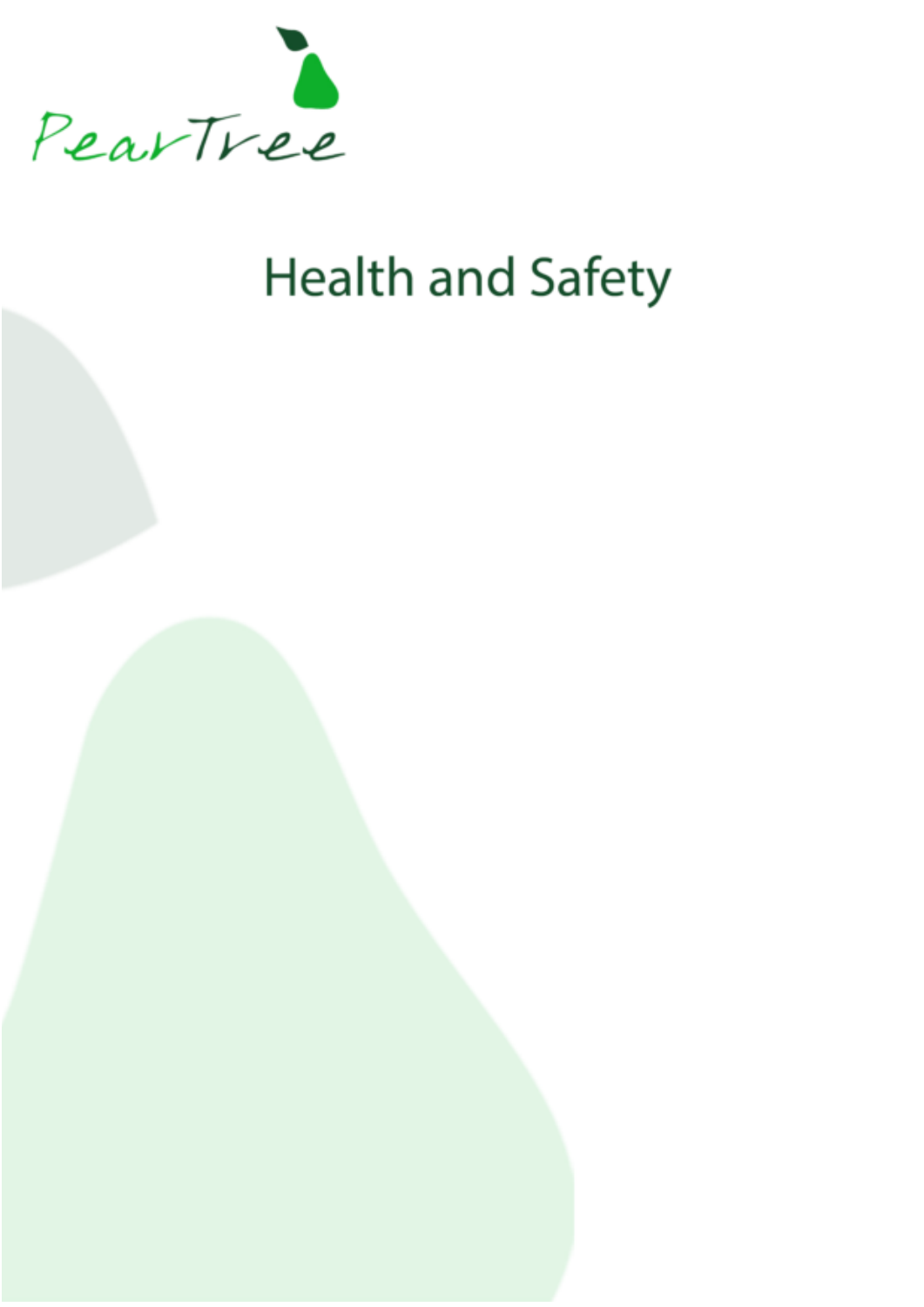### **Updates**

Senior person responsible ensuring the following is implemented and kept under review: David Bartlett, Managing Director.

Review Date: February 2014 Review Date: January 2015 Review Date: April 2016 Review Date: April 2017 Review Date: September 2017 Added: Medication Policy No 33 - Reviewing and Reducing previously prescribed medication to young people. Review Date: June 2019 Amended: October 2019 Amended and Reviewed January 2020 Review date: Jan 21 Review date: February 2022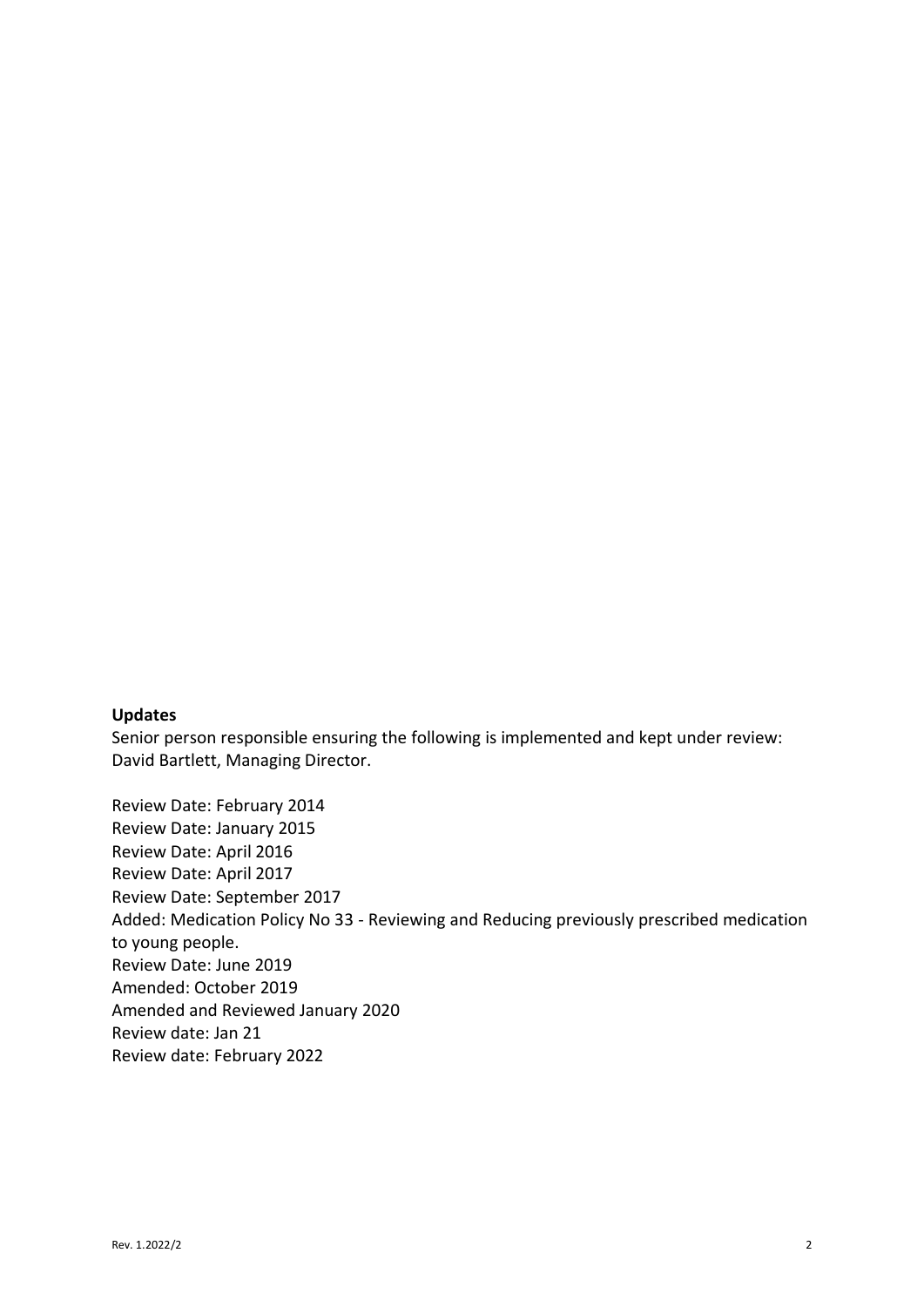| <b>Contents</b>                                                                | Page |
|--------------------------------------------------------------------------------|------|
| 1. Health and Safety policy                                                    | 5    |
| 2. Risk Assessment                                                             | 8    |
| 3. Accident procedure                                                          | 10   |
| 4. RIDDOR                                                                      | 11   |
| 5. Non-reportable accidents                                                    | 12   |
| 6. List of reportable injuries                                                 | 13   |
| 7. Reportable diseases                                                         | 14   |
| 8. Sudden death policy [3/98]                                                  | 15   |
| 9. Pear Tree School First Aid Policy                                           | 16   |
| 9 (b) Responsibilities of staff on duty at Pear Tree homes                     | 19   |
| 10. Night-check procedure                                                      | 20   |
| 11. Maintaining a Safe Environment                                             | 21   |
| 12. Control of Contractors                                                     | 22   |
| 13. Instructions to Staff working in Residential facilities                    | 23   |
| 14. Manual Handling                                                            | 24   |
| 15. Fire Prevention [5/00]                                                     | 25   |
| 16. Fire Prevention - School and Residential Care                              | 26   |
| 16 b The fire precautions and associated emergency procedures (Residential     | 26   |
| Care)                                                                          |      |
| 17. Electrical appliances                                                      | 28   |
| 18. Water and Surface temperatures in residential facilities risks identified: | 29   |
| 19. No smoking policy                                                          | 30   |
| 20. Drinking alcohol [5/00]                                                    | 31   |
| 21. Hazardous substances - Risk Assessment Required                            | 32   |
| 22. Driving policy                                                             | 33   |
| 23. Driver Training                                                            | 35   |
| 24. Guidance to members of staff transporting difficult clients - Risk         | 36   |
| <b>Assessment Required</b>                                                     |      |
| 25. Driving Procedures                                                         | 37   |
| 26. Taking children on contact visits [3/98]                                   | 39   |
| 27. Visiting Pear Tree properties [3/98]                                       | 40   |
| 28. Visiting people in their own homes                                         | 41   |
| 29. Violence at work                                                           | 42   |
| 30. Fire Precautions community support workers                                 | 43   |
| 31. Engaging clients in practical work tasks                                   | 44   |
| 32. If a child in your care falls ill                                          | 45   |
| 33. Pear Tree Medication Policy (Taken from Darlington Borough Council         | 46   |
| Social Services Department)                                                    |      |
| 33.a. Administration of controlled drugs                                       | 54   |
| 33.b. Record of all Non prescribed medication stored within the Children's     | 54   |
| Home (Appendix 1)                                                              |      |
| 33.c. As required medication (PRN)                                             | 54   |
| 34. Provision of sanitary equipment [5/00]                                     | 56   |
| 35. Side Effects Policy                                                        | 57   |
| 36. Guidance on Infection prevention and control.                              | 58   |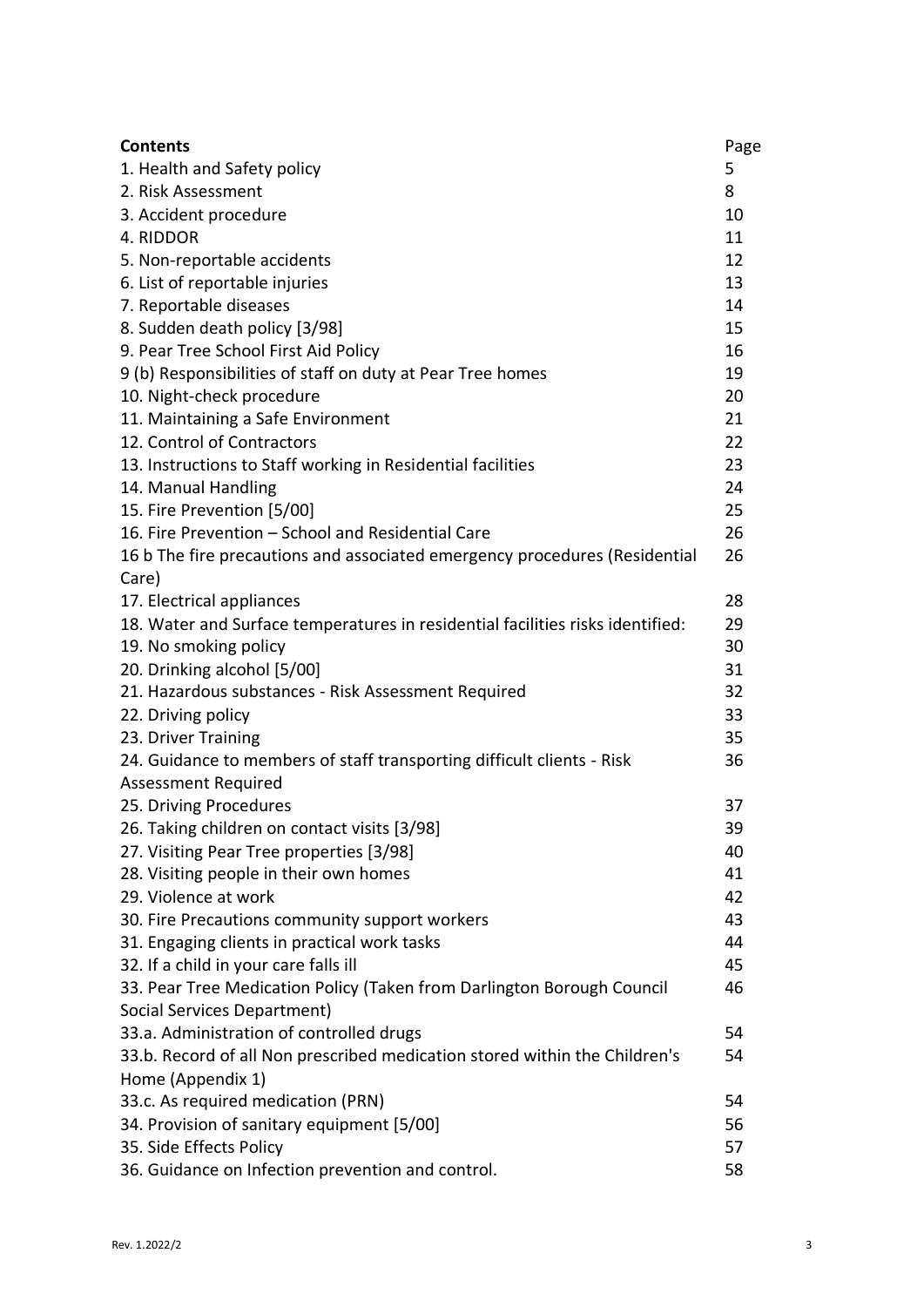| 37. Using resources and facilities in the community [3/98] (Risk Assessment<br>Required) | 65 |
|------------------------------------------------------------------------------------------|----|
| 38. Taking children swimming (Risk Assessment Required)                                  | 66 |
| 39. Bringing pets to work [5/00]                                                         | 68 |
| 40. Dangerous dogs [5/00]                                                                | 69 |
| 41. Outdoor activities                                                                   | 70 |
| 42. Educational Visits                                                                   | 80 |
| 43. Employee's duties                                                                    | 81 |
| 44. If you discover a Health and Safety Issue                                            | 82 |
| 45. Health and Safety Legislation                                                        | 83 |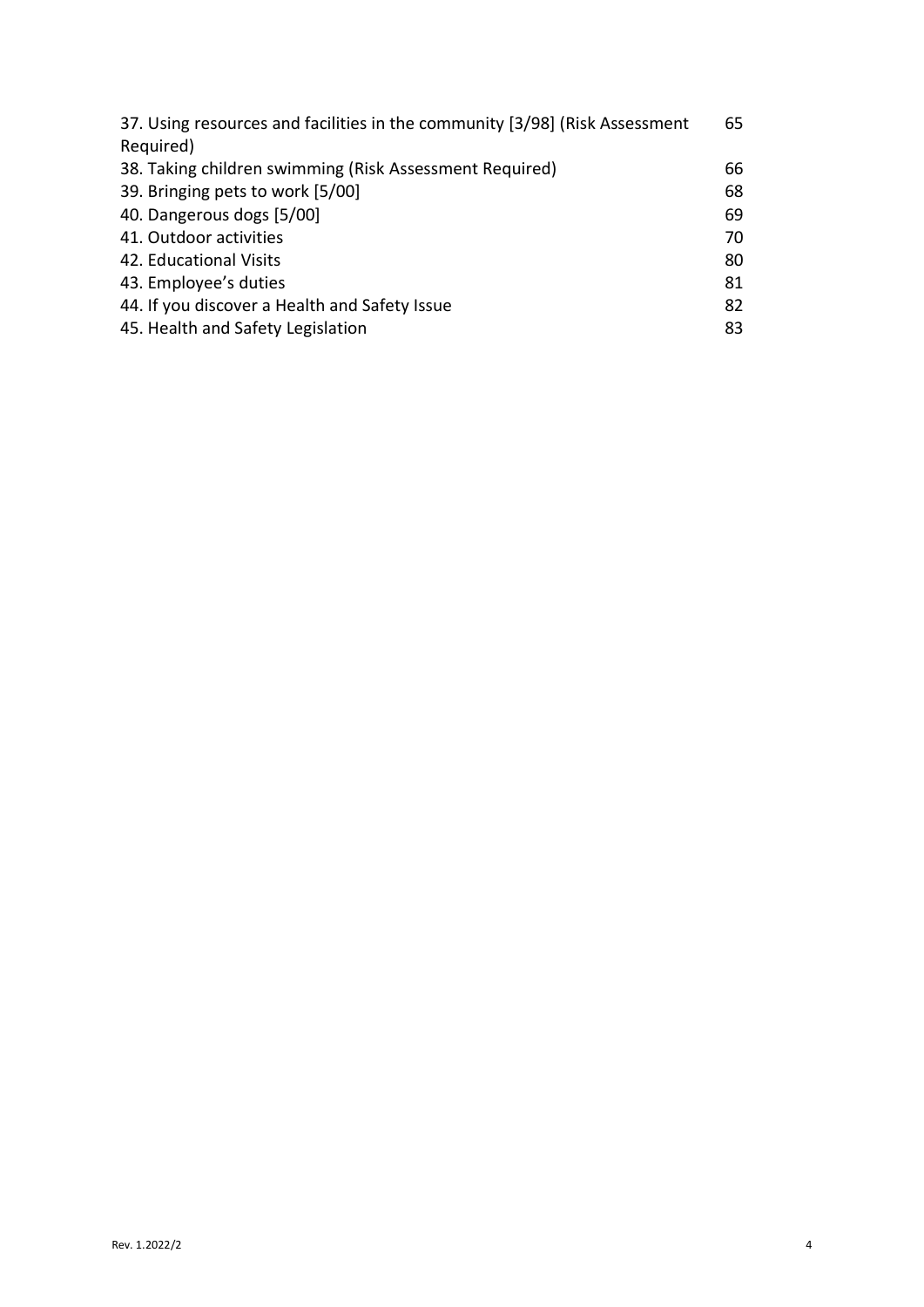# **1. Health and Safety policy**

Pear Tree Projects Ltd recognises and accepts its responsibility as an employer for providing a safe and healthy work place and working environment for all of its employees and clients. As far as is reasonably practicable, this issue must always be considered in the context of the type of work undertaken and may therefore require members of staff seeking advice from the Managing Director as and when situations arise.

It must also be recognised that much of the work is undertaken in domestic dwellings, either clients' own homes or Pear Tree homes (homes or let properties), and therefore health and safety matters should be considered in the context of suitable and necessary precautions that should be taken in any house, whilst still promoting either the ethos of the home or an individual's rights as a tenant.

- 1. Pear Tree will, so far as is practicable meet this responsibility by the provision and maintenance of:
	- Plant, equipment and systems of work that are safe.
	- Sufficient information, instruction, training and supervision to enable all employees to avoid hazards and contribute positively to their own, and clients', Health and Safety.
	- A safe place of work.
	- A healthy working environment.
	- Adequate welfare facilities.
- 2. Pear Tree will provide competent advice on Health and Safety matters where this is necessary. The Health and Safety Officers are:

Overall: David Bartlett School/Farm: Stephen Douglas / David Bartlett

Heather House - Mr Sean Cooper / Angela Ramsbottom (Health & Safety in care environments)

Penally - Lesley Holywell / Denise Farr (Health & Safety in care environments)

The Sycamores - Mr Steven Sturman (Health & Safety in care environments)

Oakwood House - Mrs Diana Hewick-Crawford (Health & Safety in care environments)

Holly Tree House - Mr Steven Bradwell (Health & Safety in care environments)

The Manor - Mr Gary Ramsbottom (Health & Safety in care environments)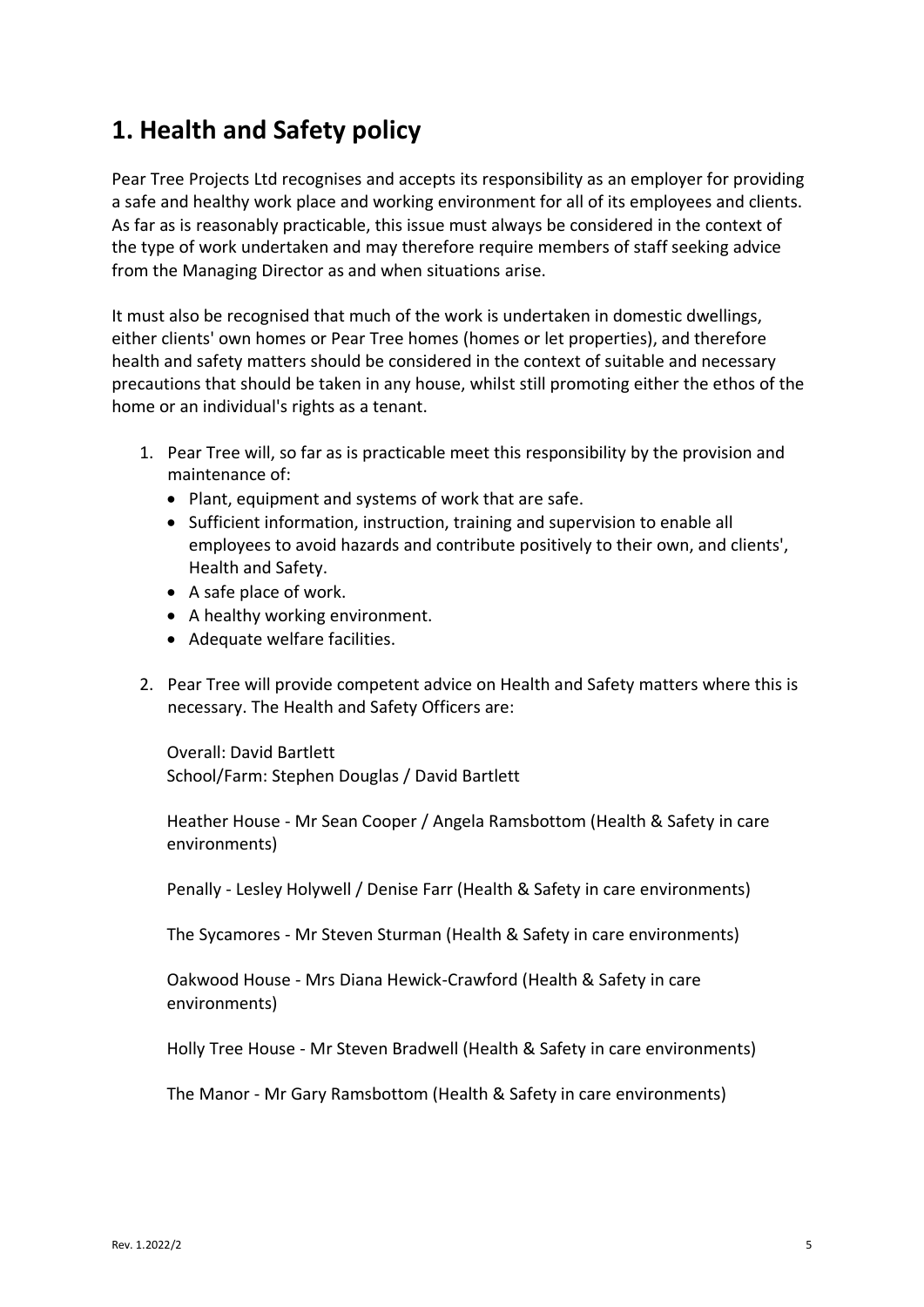- 3. No safety policy is likely to be successful unless it actively involves the workforce themselves. Pear Tree reminds all Staff of their own duties, under Section 7 of the Health and Safety at Work Act, to take care of their own safety and that of other workers and residents, and to co-operate with Pear Tree so as to enable it to carry out its own responsibilities successfully.
- 4. A copy of this document and relevant supporting or explanatory literature will be kept readily available and open for perusal in every Pear Tree Projects Ltd establishment. Its contents will be brought to the attention of every employee and others considered appropriate by senior staff. A copy will be brought to the attention of new employees at the commencement of their duties.
- 5. The contents will be periodically reviewed and modified from time to time.

In furtherance to the above Pear Tree Projects Ltd will ensure that all theoretical and practical programmes are carried out safely and involve all staff and clients in establishing the following good practices:

- 1. Ensure that Health and Safety factors are taken into account when new working practices are introduced or changes in existing premises are planned - management.
- 2. Comply with all changes in Health and Safety legal requirements all staff.
- 3. Ensure that safety instructions are given to staff and residents, where appropriate House Managers, Health and Safety Officer – Peninsular Advice Line.
- 4. Ensure that adequate First Aid facilities are available and that staff are adequately trained in First Aid – all staff.
- 5. Provide adequate instructions on the procedure to be followed in the event of an accident and provide access for recording any occurrences on an accident recording forms.
- 6. Systematically review all training needs in safety and welfare in Annual Appraisal system.
- 7. Provide adequate Third Party Employer's Liability Insurance in compliance with current legislation.
- 8. Systematically review all training needs, safety and welfare and, where appropriate, to ensure that this Safety Policy be modified or supplemented by further statements relating to the work of particular sections of Pear Tree Projects Ltd and its clients.
- 9. Make adequate provision for fire prevention, fire fighting and fire evacuation procedures. Training provided by Lloyd Dunn, Tel: 01388772761. Training also provided by High Speed Training.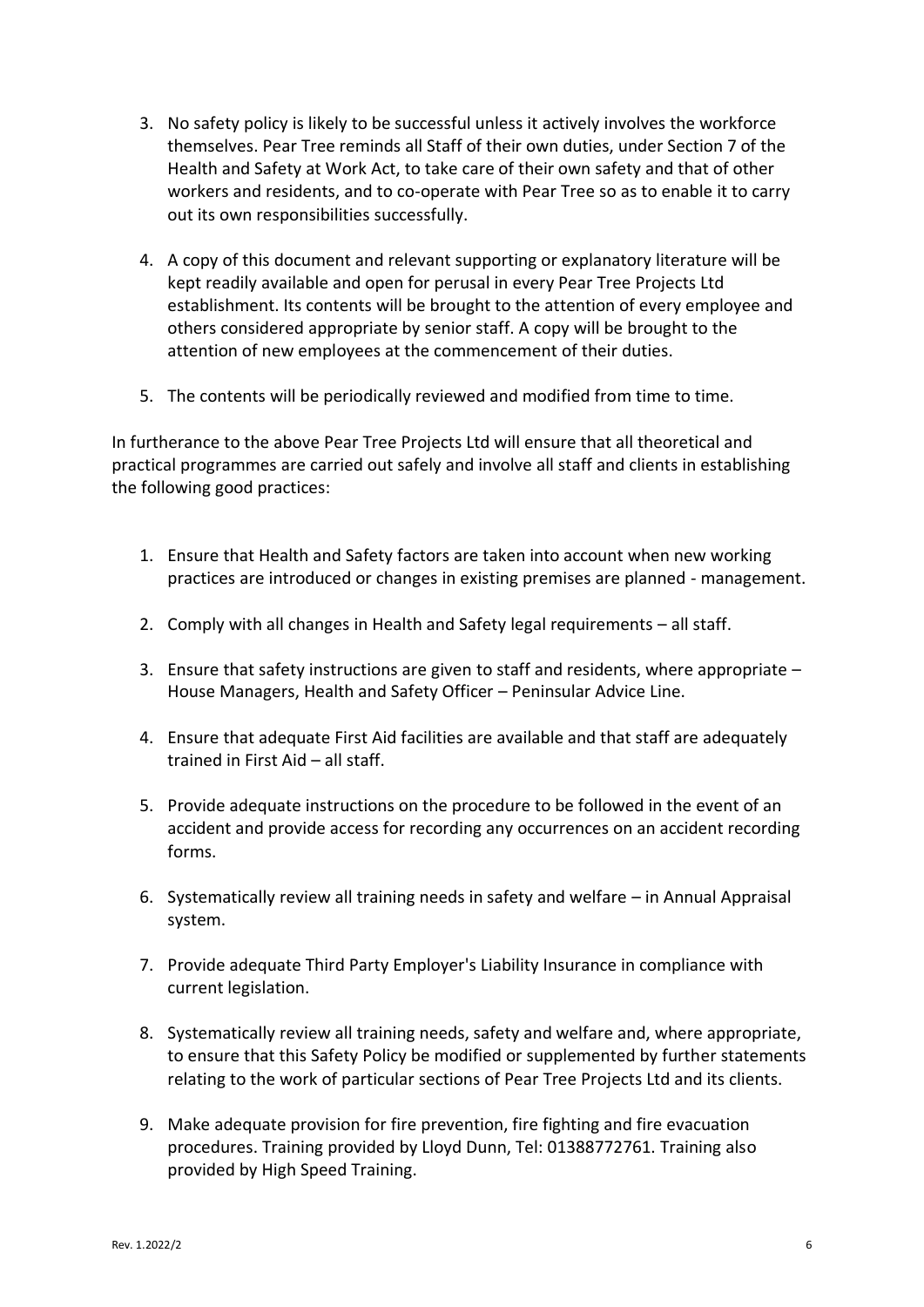- 10. Ensure that staff are aware of the location of fire extinguishers and that staff and residents know the fire evacuation procedures – House Managers.
- 11. A weekly safety inspection/audit to be carried out. House Managers to ensure completion.
- 12. Annual household risk assessment to be completed. House Manager
- 13. Periodic inspection for electrical installation completed every 5 years. House Manager to ensure completion.
- 14. Annual gas safety inspection. House Manager to ensure completion.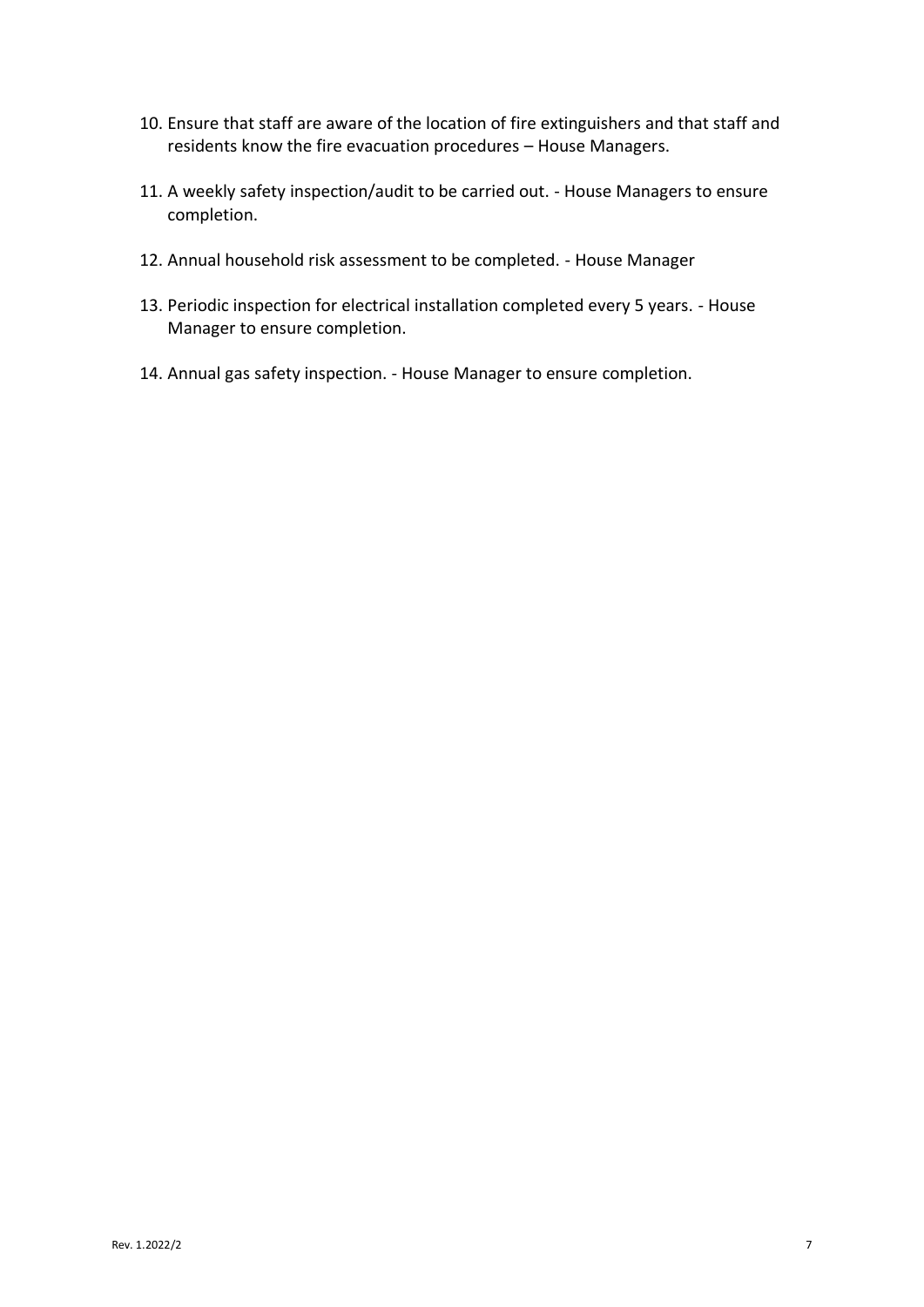### **2. Risk Assessment**

### **CHILDREN**

Risk assessments on all children in residential facilities are carried out by the House Manager and reviewed by the staff team at staff meetings every 2 weeks.

#### **HOUSES**

House Managers along with the Health and Safety officer to conduct risk assessments on the homes on an annual basis. House Managers are also responsible for ensuring staff working within the homes receive appropriate guidance and instruction regarding Health and Safety issues within the home and in respect to planned activities.

COSHH- Any hazardous substances must be recorded on COSHH recording form and instructions complied with.

Homes and House Managers:

Heather House - Mr Sean Cooper Penally - Miss Lesley Holywell The Sycamores - Mr Steven Sturman Oakwood House - Mrs Diana Hewick-Crawford Holly Tree House - Mr Steven Bradwell The Manor - Mr Gary Ramsbottom

#### **ACTIVITIES**

Risk assessments on specific activities should be carried out by members of staff when potential risk can be identified. This is particularly relevant to:

Outdoor Education Team – Sean Cooper, Steven Sturman, John Cambridge, Paul Glynn, Fran Watson, Mark Wade, Steven Bradwell, Mark Jackson, Fran Watson, Noel Snowden, Steven O Leary and Sharon O Leary

Rural and Enviornmental Studies Team – David Bartlett, Bernadette Price, Louise Beaumont

M.O.S should also consult 'Specific Activity Risk Assessment' for instructions in respect of risks.

#### **The following Risk Assessment forms are to be used for the following**

Home 1. Household Risk Assessment 2. COSHH Assessment

People 1. Referral Procedure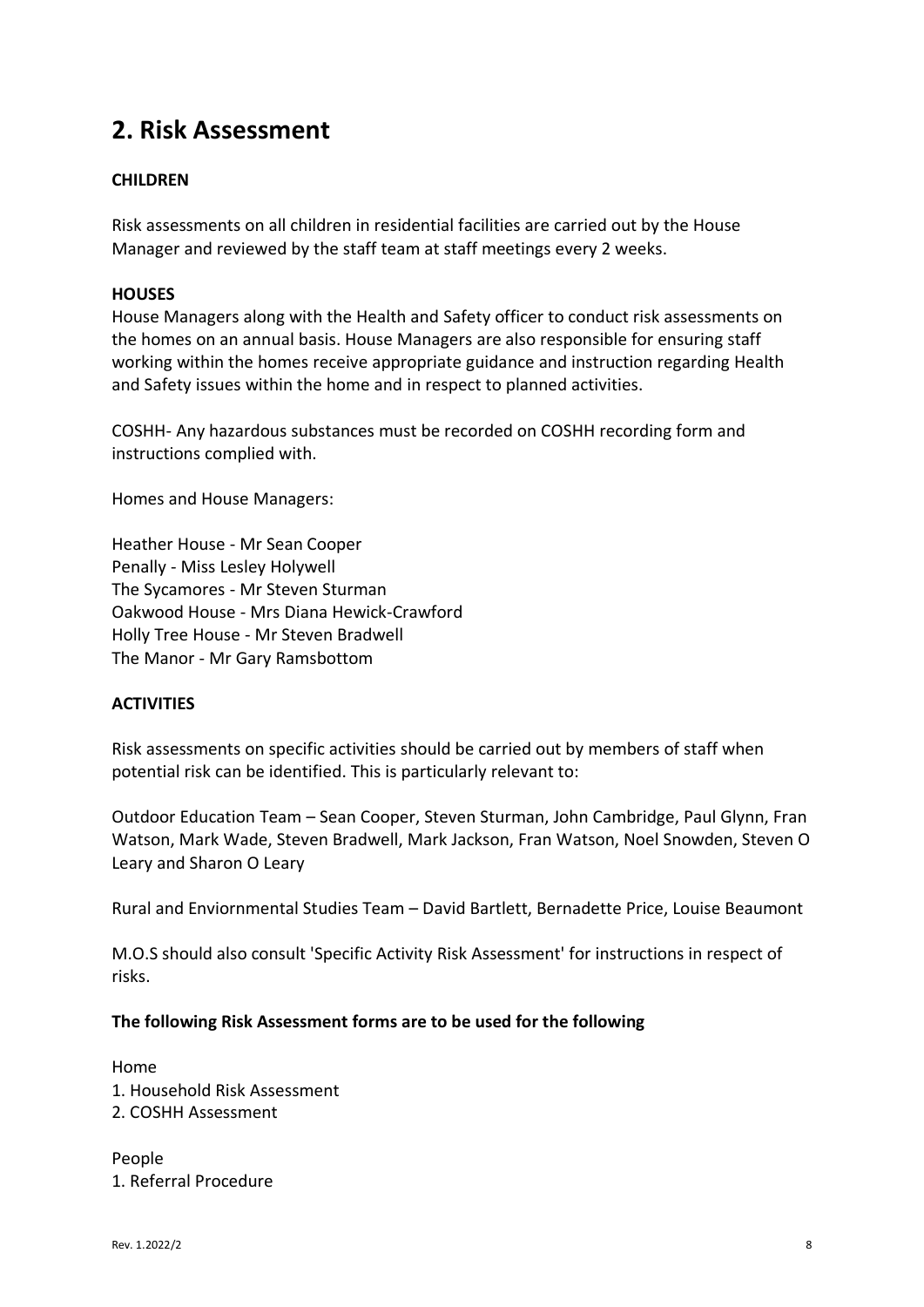- 2. A Guide for carers
- 3. Individual Risk Assessment

### Activities

- 1. Specific Activity Risk Assessment
- 2. Outdoor activity Risk Assessment
- · Camping
- · Hill Walking
- · Mountain Bikes
- 3. Horse Riding Risk Assessment
- 4. Holiday Risk Assessment
- 5. Fishing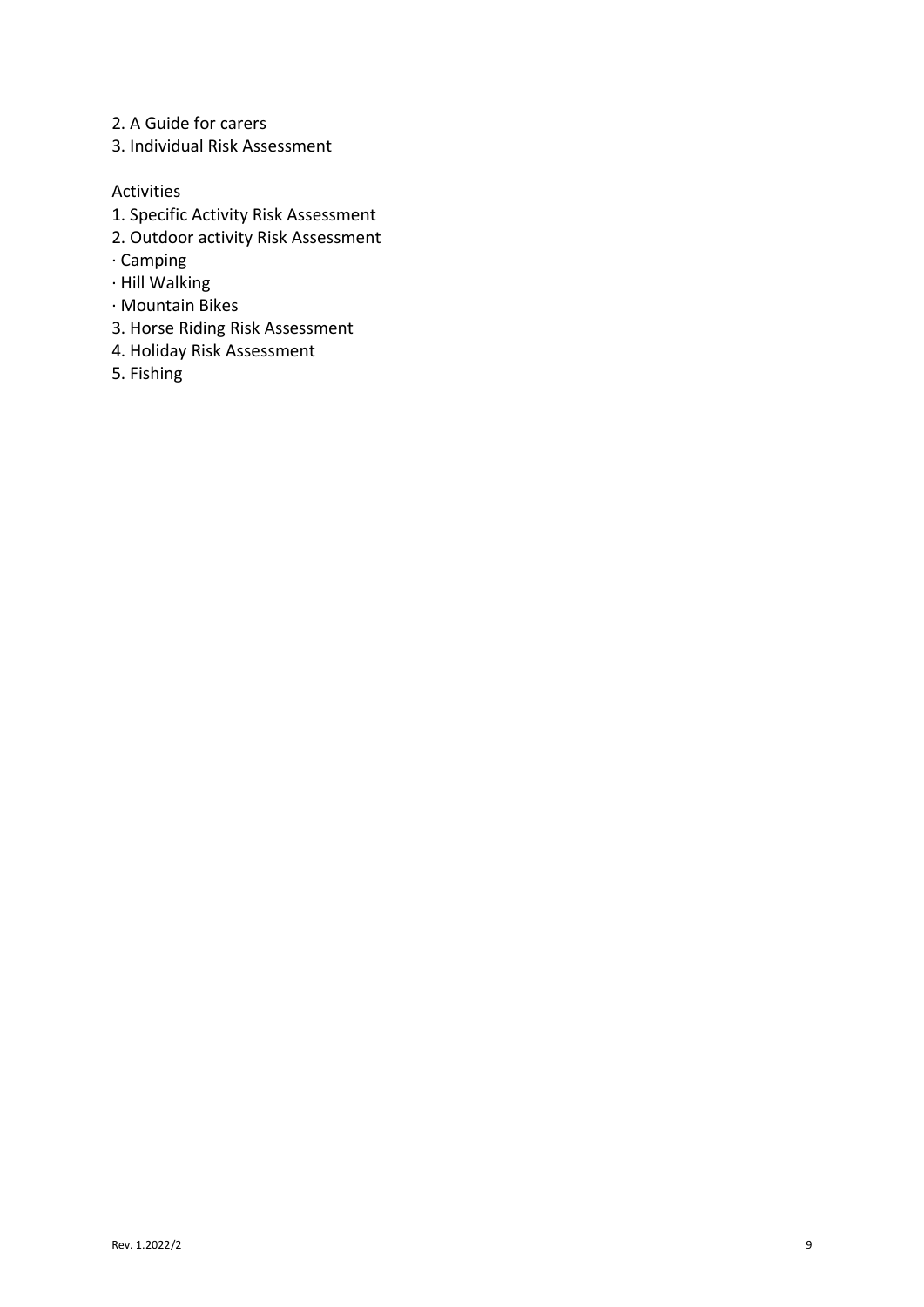### **3. Accident procedure**

All accidents on Pear Tree property, which result in injury, must be recorded by completing an "Important Information Accident" form. A copy is also sent to the young person's social worker and other relevant agencies where applicable.

In the event of injury, requiring medical treatment, to client or staff, Senior Staff must be informed as soon as possible.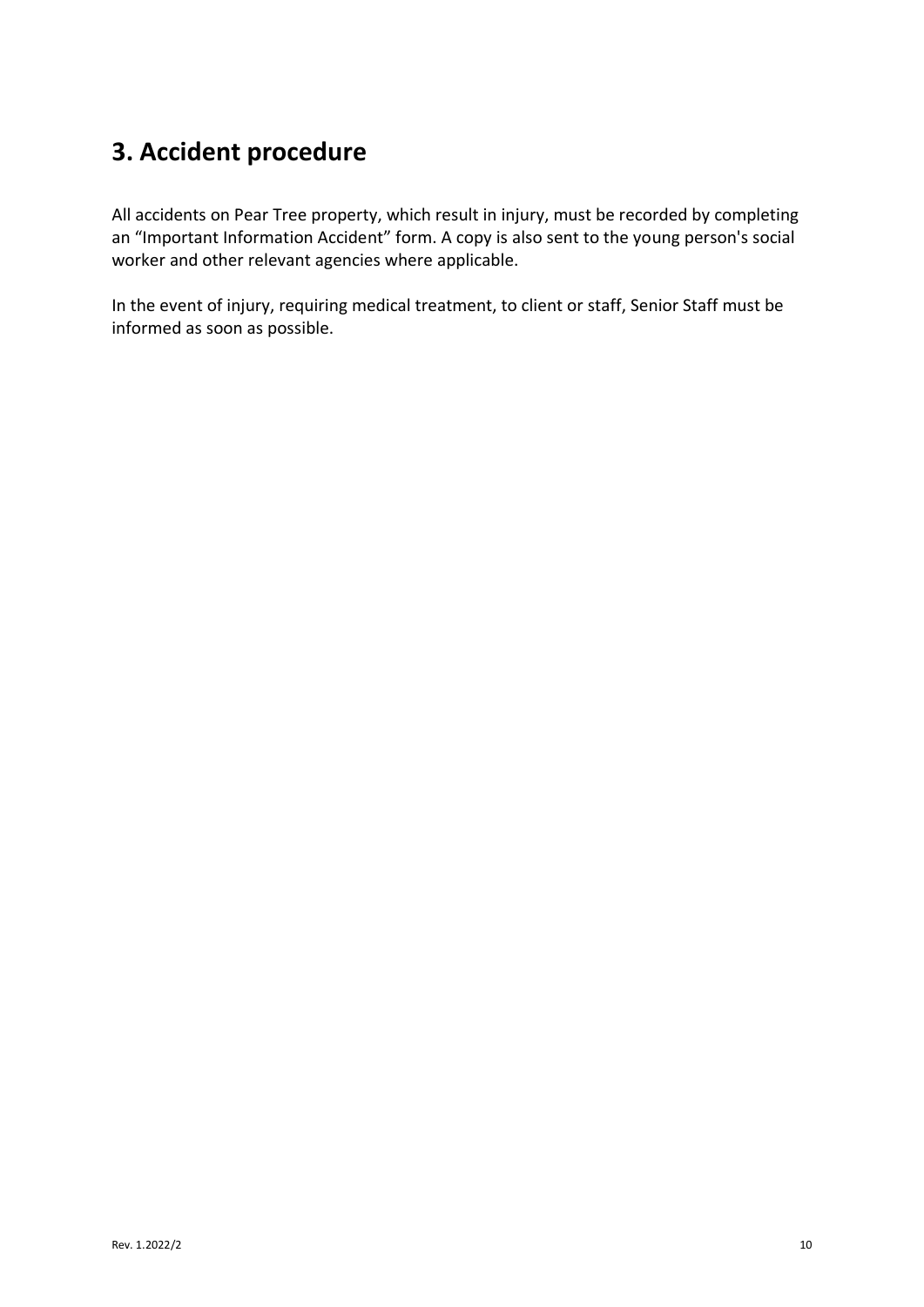### **4. RIDDOR**

Certain injuries, illnesses and dangerous occurrences must, by law, be reported to the Health and Safety Executive. It is vital therefore that the following procedure is strictly adhered to. Failure to do so could render Pear Tree Projects Ltd liable to prosecution for a criminal offence. Information is available from:

http://www.hse.gov.uk/riddor/

David Bartlett is the 'responsible person' and will notify, investigate and report all injuries, diseases and dangerous occurrences in lines with Reporting of Injuries, Diseases and Dangerous Occurrences Regulations 2013 (RIDDOR).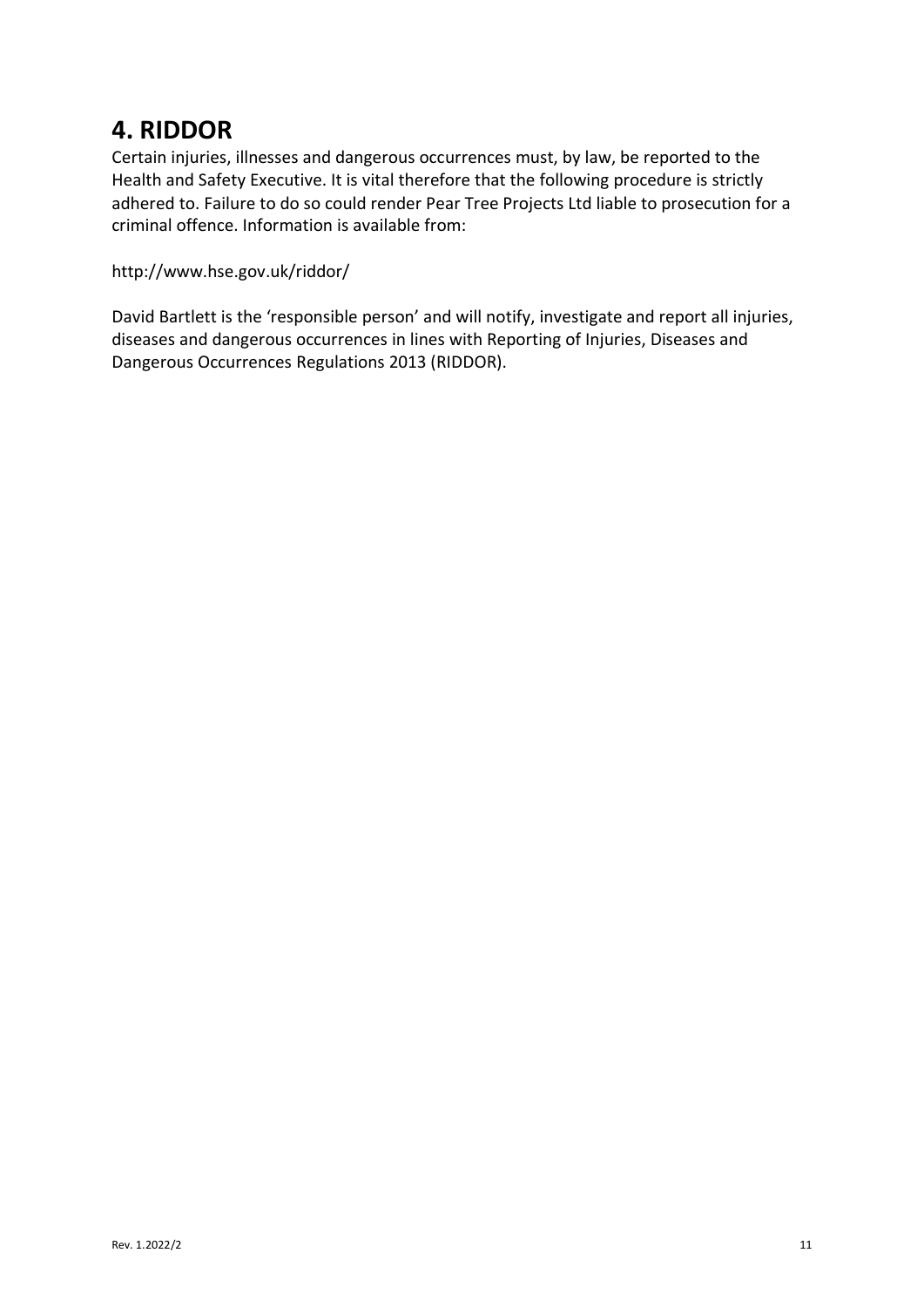### **5. Non-reportable accidents**

The majority of accidents will not be reportable and the only action required will be completed on 'Important Information Accident Form'. However, there will be cases when an accident which does not have to be reported, will give cause for concern, possibly because it highlights a safety problem or the person concerned is considering taking action against Pear Tree. In such cases, the staff member should inform Senior Staff through an incident report as soon as possible.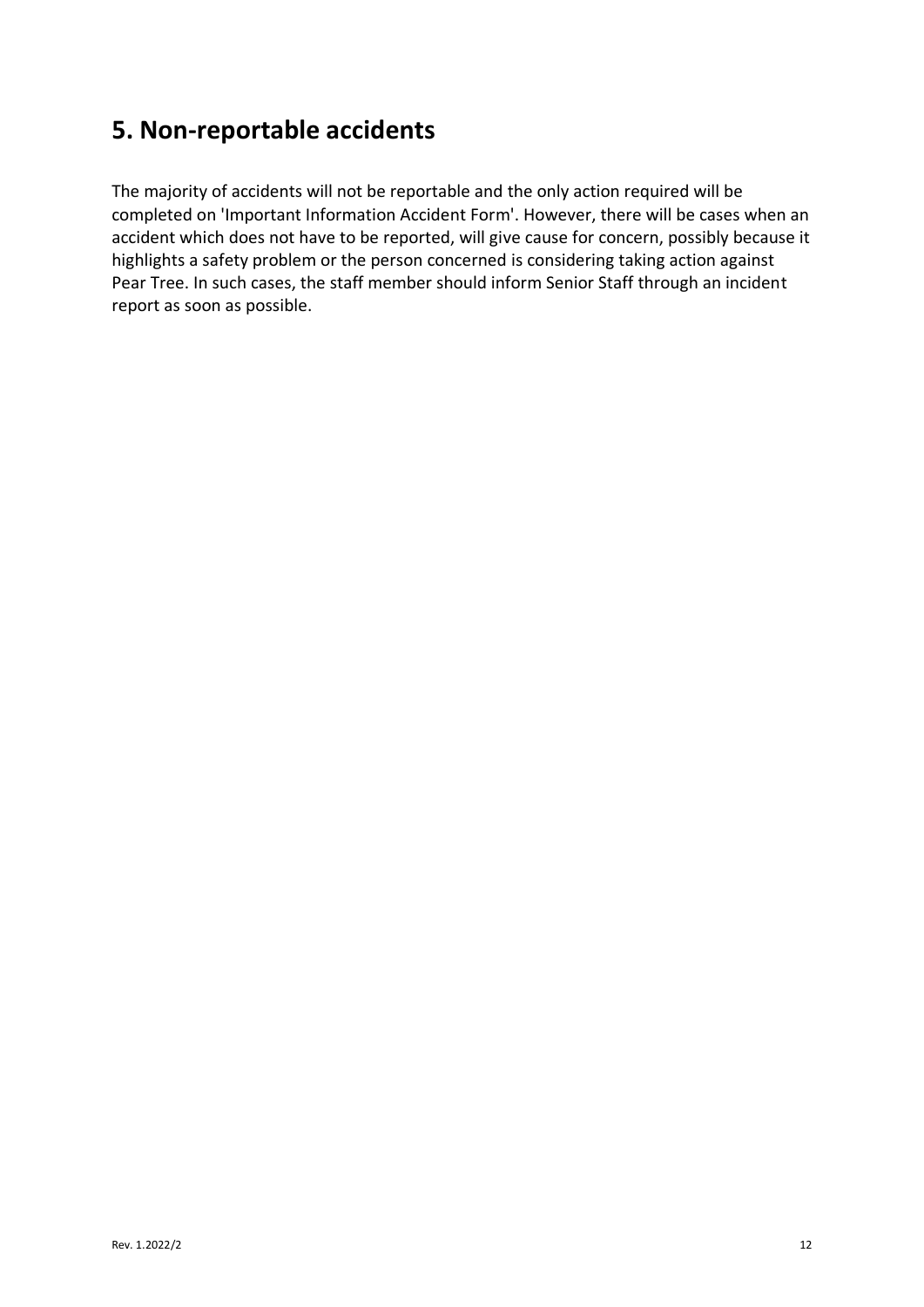### **6. List of reportable injuries**

- 1. The death of any person as a result of an accident arising out of, or in connection with the work of Pear Tree.
- 2. Any person suffering from the following injuries or conditions as a result of an accident arising out of, or in connection with the work of Pear Tree:
	- Fracture of skull, spine, pelvis, any bone in arm or wrist, any bone in leg or ankle.
	- Amputation of any part of a finger, thumb, hand, toe or foot, if the bone or joint is completely severed.
	- Dislocation of the shoulder, hip, knee or spine.
	- Loss of sight of an eye, penetrating injuries to an eye or a chemical or hot metal burn to an eye.
	- Any injury (including burns) requiring immediate medical treatment or loss of consciousness resulting in either case from an electric shock from any electrical circuit or equipment.
	- Any other injury: leading to hypothermia, heat-induced illness or unconsciousness; or requiring resuscitation; or requiring admittance to hospital for more than 24 hours.
	- Loss of consciousness caused by asphyxia or exposure to a harmful substance or biological agent.
	- Acute illness requiring medical treatment or loss of consciousness arising from absorption of any substant by inhalation, ingestion or through the skin.
	- Acute illness requiring medical treatment, where there is reason to believe that this resulted from exposure to a pathogen or infected material.
- 3. Any member of staff not able to undertake their normal duties for a minimum of seven consecutive days as a result of an accident caused or sustained at work.
- 4. The death of an employee, if this occurs some time after the reportable injury which leads to the employee's death, but not more than one year afterwards.
- 5. If a member of the public is killed or taken to hospital while on Pear Tree property.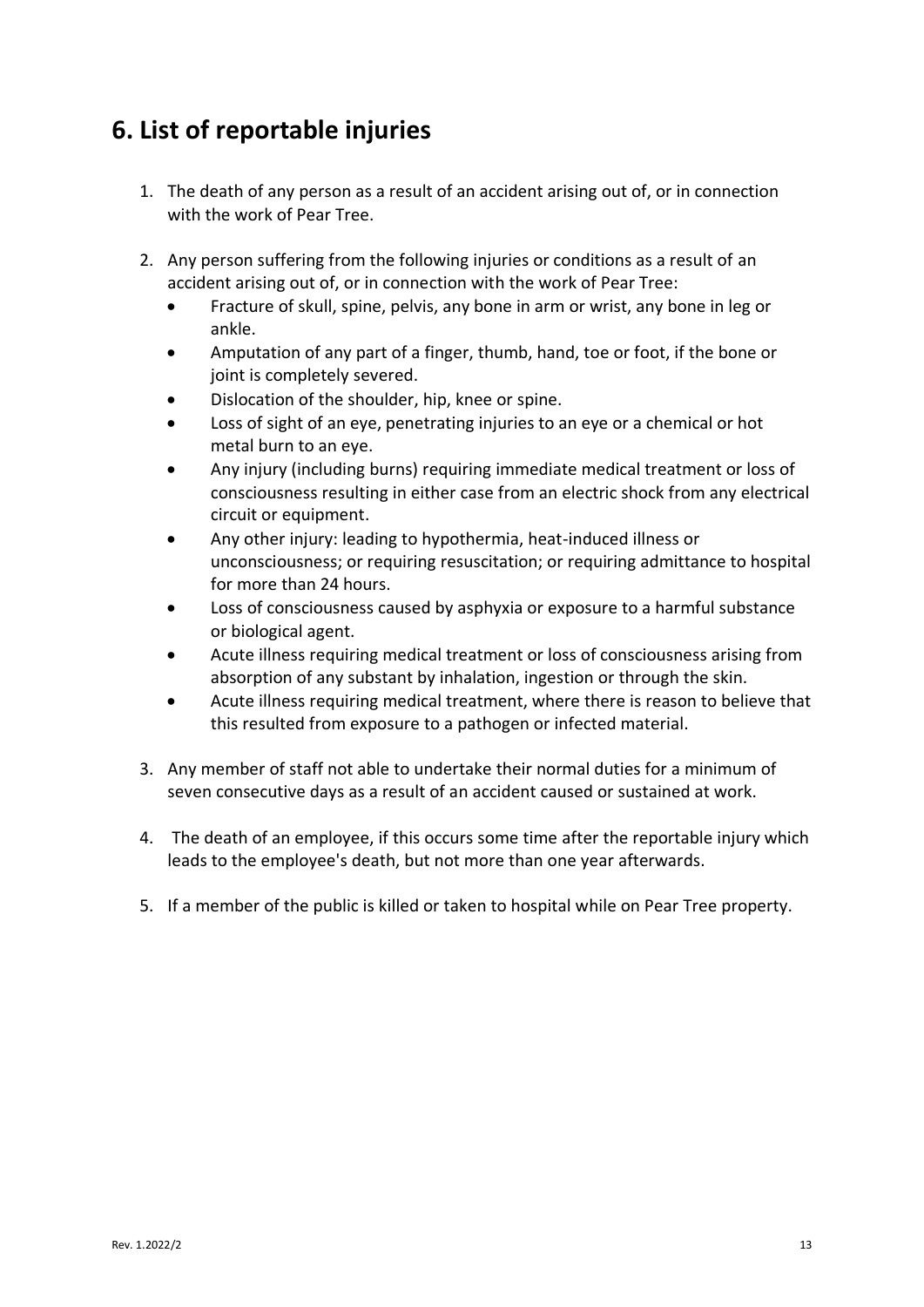### **7. Reportable diseases**

- Certain poisonings
- Some skin diseases such as dermatitis, skin cancer, chrome ulcer, oil folliculitis / acne.
- Lung disease including occupational asthma, farmer's lung, pneumoconiosis, asbestosis, mesothelioma.
- Infections such as leptospirosis, hepatitis, tuberculosis, anthrax, legionellosis and tetanus.
- Dangerous occurrence: if something happens which does not result in a reportable injury but which clearly could have done, it may be a dangerous occurrence, which must be reported.

#### **Cross infection**

Personal Care is not part of the service required by the "service users" of the organisation and therefore there is no risk of cross infection in relation to body fluids. Preparation of food is one area where careful thought and consideration should be given.

All staff are provided with Basic Food Hygiene training as soon as possible after their start date. The issues explained during this training in terms of ensuring hygiene standards are to be maintained at all times.

### **Infectious diseases**

Members of staff should be aware and diligent to the signs of infectious diseases. In the event that someone is identified as suffering from an infectious diseases, members of staff must take the following steps:

- a) Make initial assessment of the persons situation
- b) Seek medical help if required
- c) Seek advice from appropriate person, i.e. line manager, NHS Direct, GP, instructions as to the care required for the individual concerned and any precautions necessary.
- d) Always report concerns to line manager and document accordingly.

These facts should also be reported to the Local Environmental Health Officer.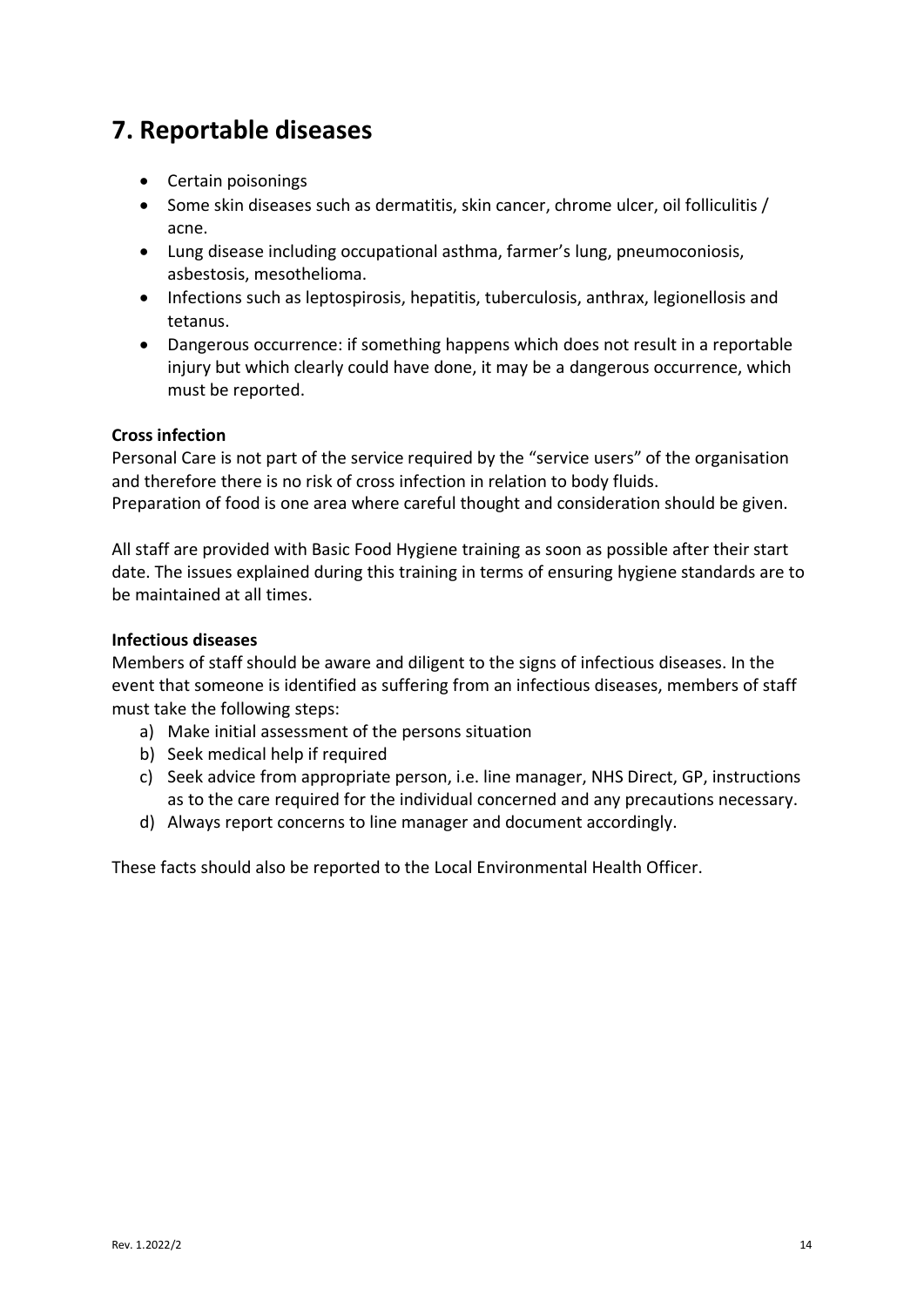# **8. Sudden death policy [3/98]**

In the event of somebody, for whom you have the responsibility of caring, is found to be dead as a result of either an accident or through circumstances unknown, senior members of staff must be notified immediately. At the same time, contact must be made with the Police and the Local Authority Social Services Department, although this may be, depending upon the circumstances, undertaken by the senior member of staff that you have contacted, or it may be something that you are required to do before speaking to anyone else.

In such a case it is Pear Tree's policy to help the police, or any investigating body (Health and Safety Executive), to determine the facts and therefore assist in any investigation that may be forthcoming. Health and Safety procedures also apply under these circumstances.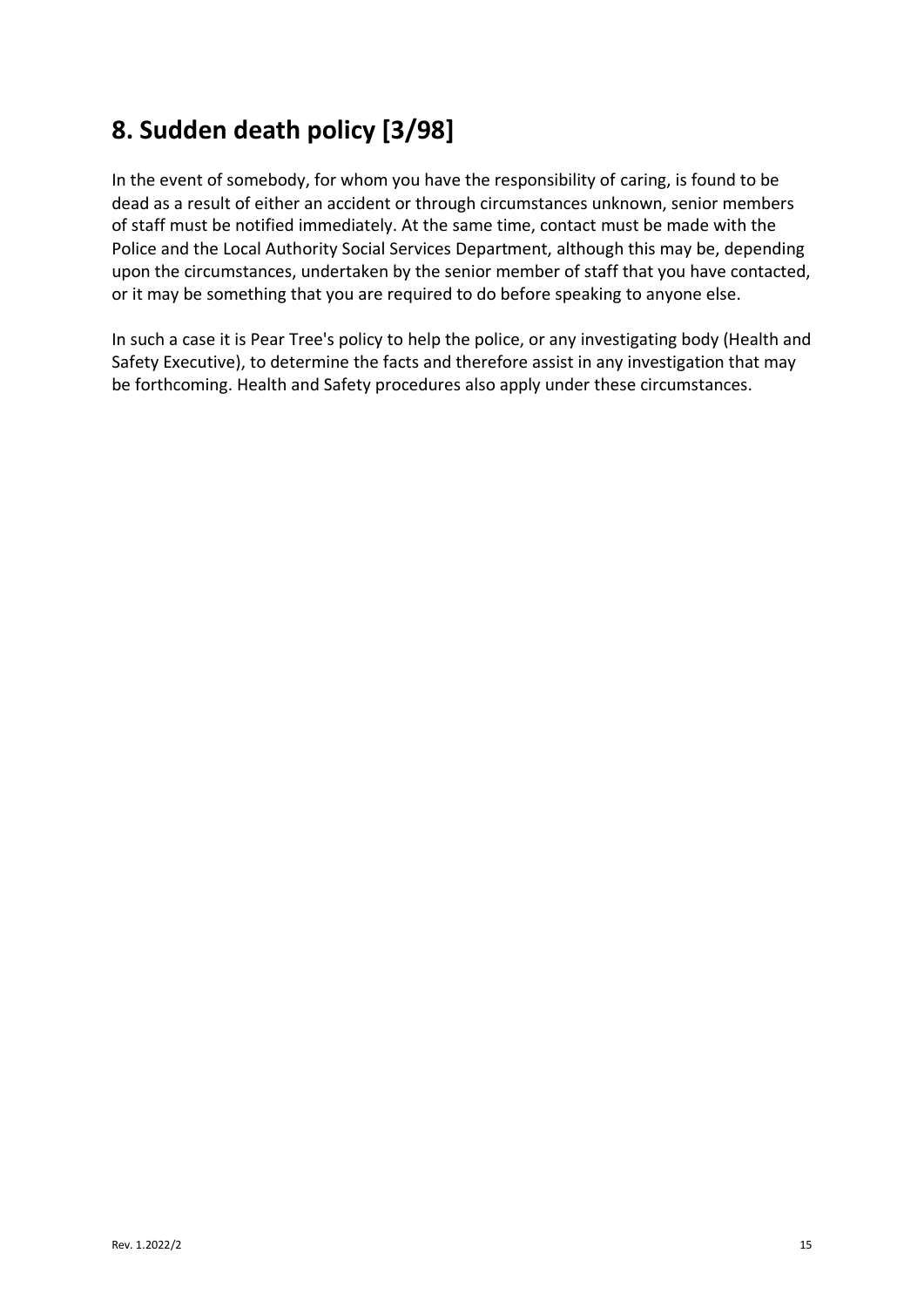# **9. Pear Tree School First Aid Policy**

### Introduction

Pear Tree School is committed to providing a safe environment for all students, visitors and staff, including the provision of effective first aid in the event of an accident, illness or injury at school.

We will ensure the safe and effective delivery of first aid at our school by:

- Administering appropriate first aid treatment as required
- Arranging mandatory training and 3 yearly first aid updates for first aiders
- Ensuring all staff are aware of first aid procedures
- Keeping copies of first aid certificates
- Providing facilities for the provision of first aid at school, including providing and maintaining first aid equipment
- Ensuring residential homes are informed of accident, injury or illness of children as promptly as possible
- Ensuring the confidential recording of action taken
- Promoting effective infection control

This policy has been developed in accordance with the principles established by the following:

Department for Education, Guidance on First Aid for Schools This policy should be considered in relation to our Health and Safety Policy.

#### Qualifications and Training

The person appointed to take charge of first aid arrangements is the Health and Safety Officer/ Co-Ordinator, Stephen Douglas.

All teachers, instructors and Residential Social Care Workers receive First Aid Training (HSE First Aid at Work). This training is refreshed every 3 years. Copies of certificates are held within staff files and the training matrix holds all dates when staff have completed training.

#### First Aid Equipment and Materials

Toy Top School and The Manor have a medical room with first aid boxes, a bed and shower facilities.

First Aid Boxes at Toy Top are located in the following areas:

- Medical Room
- Kitchen (includes eyewash)
- Bait room

First Aid boxes at The Manor are located in the following areas:

• Medical Room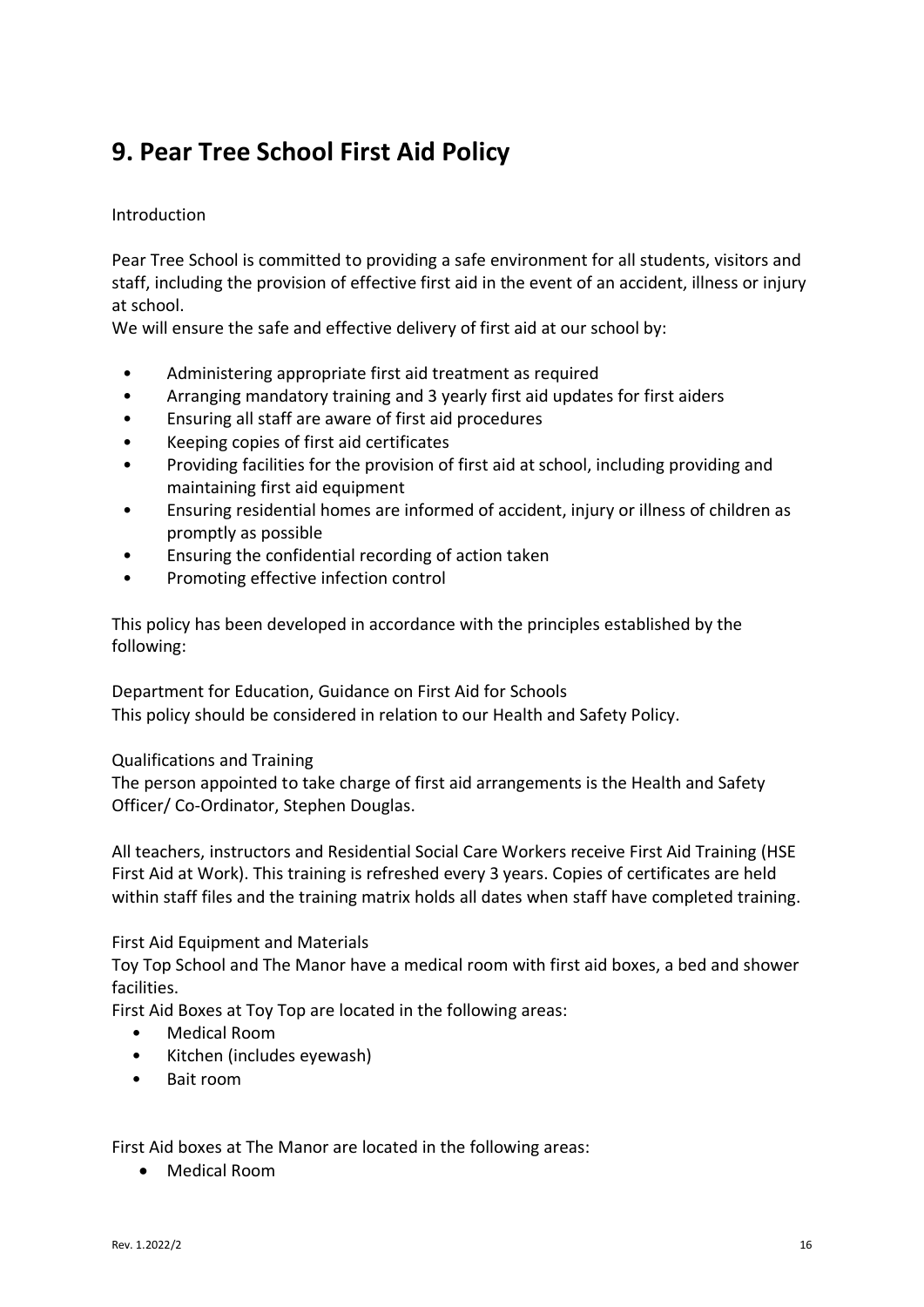- Commercial kitchen
- Art Room
- Bait Room
- Workshop (includes eye wash)
- Forge (includes burns kit)
- Polytunnel

### Defibrillator

We have a Defibrillator on each site. These are located in the following areas:

- Toy Top: Main Barn Entrance
- The Manor: Bait Room

Contents of First Aid Boxes

A leaflet giving general advice on first aid can be found within each First Aid Box.

List of Contents:

60 Individually wrapped sterile adhesive dressings (assorted sizes).

- 3 Sterile eye pads.
- 3 Individually wrapped triangular bandages.

12 Safety pins.

2 Large (18cm x 18cm) individually wrapped, sterile, unmedicated wound dressings

- 6 Medium-sized (12cm x 12cm) individually wrapped sterile unmedicated wound dressings.
- 1 Microporous tape
- 2 Emergency First Aid Burn Dressings
- 9 pairs of disposable gloves (this is dependent on the size of the kit)
- 30 Individually wrapped moist cleansing wipes.
- 2 foil blankets
- 2 Emergency burns gel

One pair clothing scissors

Pear Tree's Health and Safety Coordinator will check first aid boxes every month and replenish and provide additional supplies if required.

#### Hygiene and Infection Control

First Aiders should take the following precautions to avoid risk of infection:

- wear disposable gloves for all procedures and use additional protection as necessary (i.e. disposable apron or eye protection)
- wash hands after every procedure and before the administration of medication.
- If a First Aider suspects a person may have been contaminated with body fluids which are not their own, they must promptly
- wash splashes off skin with soap and copious running water
- wash splashes out of eyes with copious tap water and/or an eye wash bottle;
- wash splashes out of nose or mouth with copious tap water taking care not to swallow the water
- record details of the contamination
- take medical advice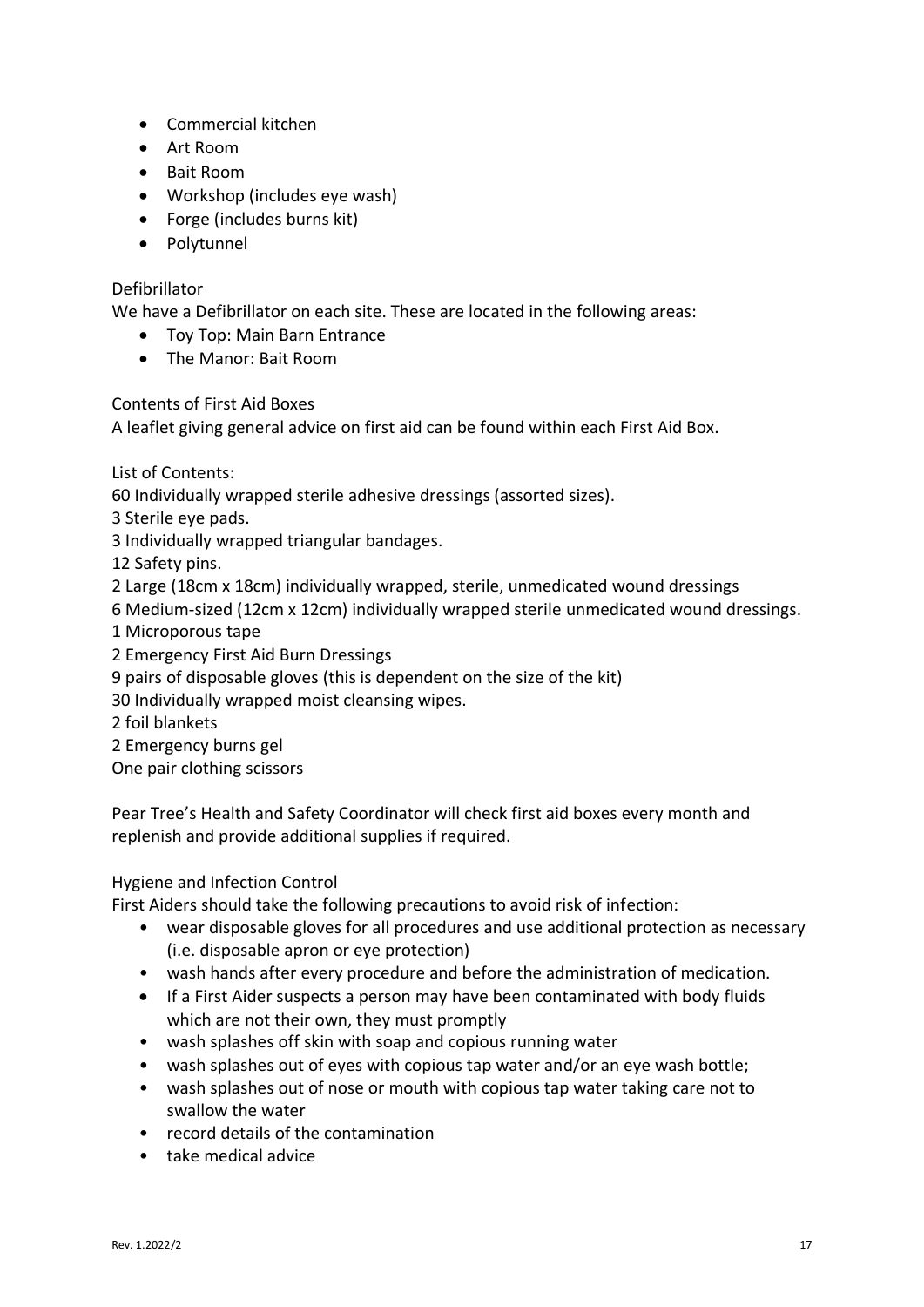### Students with Medical Conditions

All staff are aware of medical conditions such as asthma, anaphylaxis, diabetes and epilepsy. All teachers and instructors have access to students care plans and risk assessments which fully outline student's health needs and any specific medical conditions.

#### Educational Visits

The First Aid Lead/School Leader supplies a first aid kit which is carried on all educational visits.

#### Recording

All first aiders will ensure that a record is made of all first aid treatment they give. This includes:

- the date, time and place of the injury or illness occurring;
- the name of the injured or ill person and their status, such as employee, student, visitor;
- details of the injury or illness and what first aid was given;
- what happened to the person immediately afterwards, for example, sent home, sent to hospital, returned to normal duties;
- the printed name of the first aider or person dealing with the casualty

#### Reporting Accidents

Under the Reporting of Injuries, Diseases and Dangerous Occurrences Regulations 1995 (RIDDOR) some accidents must be reported to the HSE.

Pear Tree School will record any reportable injury, disease or dangerous occurrence. This includes: the date and method of reporting; the date, time and place of the event; personal details of those involved and a brief description of the nature of the event or disease.

The nearest Emergency and Casualty Departments are:

Darlington Memorial Hospital: 01325 380100

Other Useful Details:

NHS Direct (24-hour telephone advice service) Tel: 0845 464 7123

Basic Advice on First Aid at Work For basic advice on first aid at work click below:

http://www.hse.gov.uk/pubns/indg347.pdf

June 2019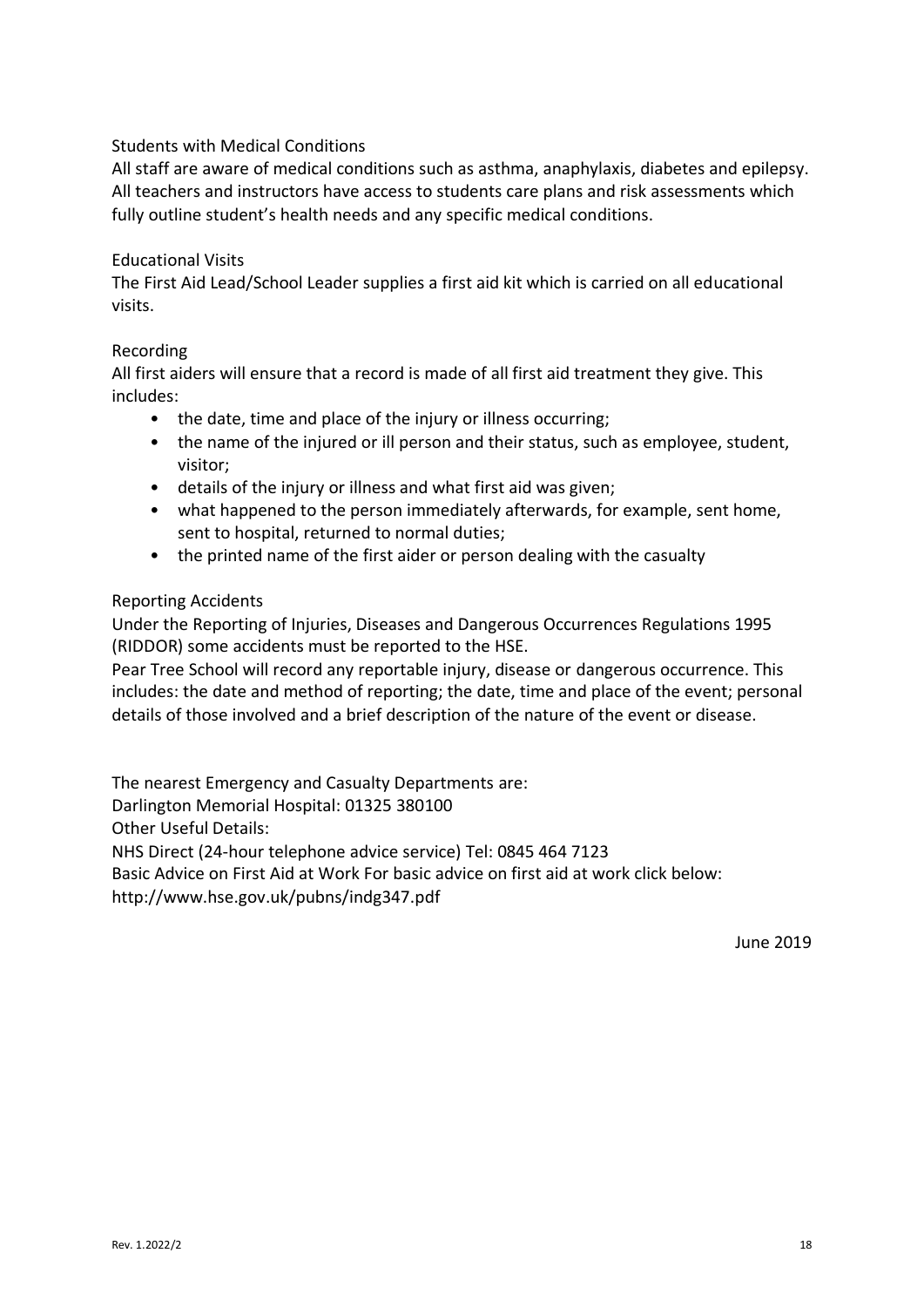### **9 (b) Responsibilities of staff on duty at Pear Tree homes**

- 1. The Managing Director, David Bartlett, is responsible for the promotion of Health and Safety within the organization and to ensure all staff receive appropriate guidance and instruction on Health and safety.
- 2. Ensure the Health and Safety of themselves, residents and any authorised visitors all staff.
- 3. Ensure that clear instruction on Health and Safety matters are given to those in their care – House Managers.
- 4. Ensure appropriate safety awareness within the context of any activity undertaken, either on or off the premises – David Bartlett Managing Director, Health and Safety Officer, Outdoor Education Team, Rural and Environmental Studies Team.
- 5. To follow safe working practices all staff.
- 6. Ensure the use of protective clothing or special safe working rules and procedures, where necessary – all staff.
- 7. Encourage safety participation and hazard reporting by residents, tenants and other service users - all staff.
- 8. Ensure that any such reports are investigated and dealt with appropriately Managing Director, Health and Safety Officer, House Managers.

All staff are to be provided with First Aid training as soon as possible after their start date. This is to be renewed every three years.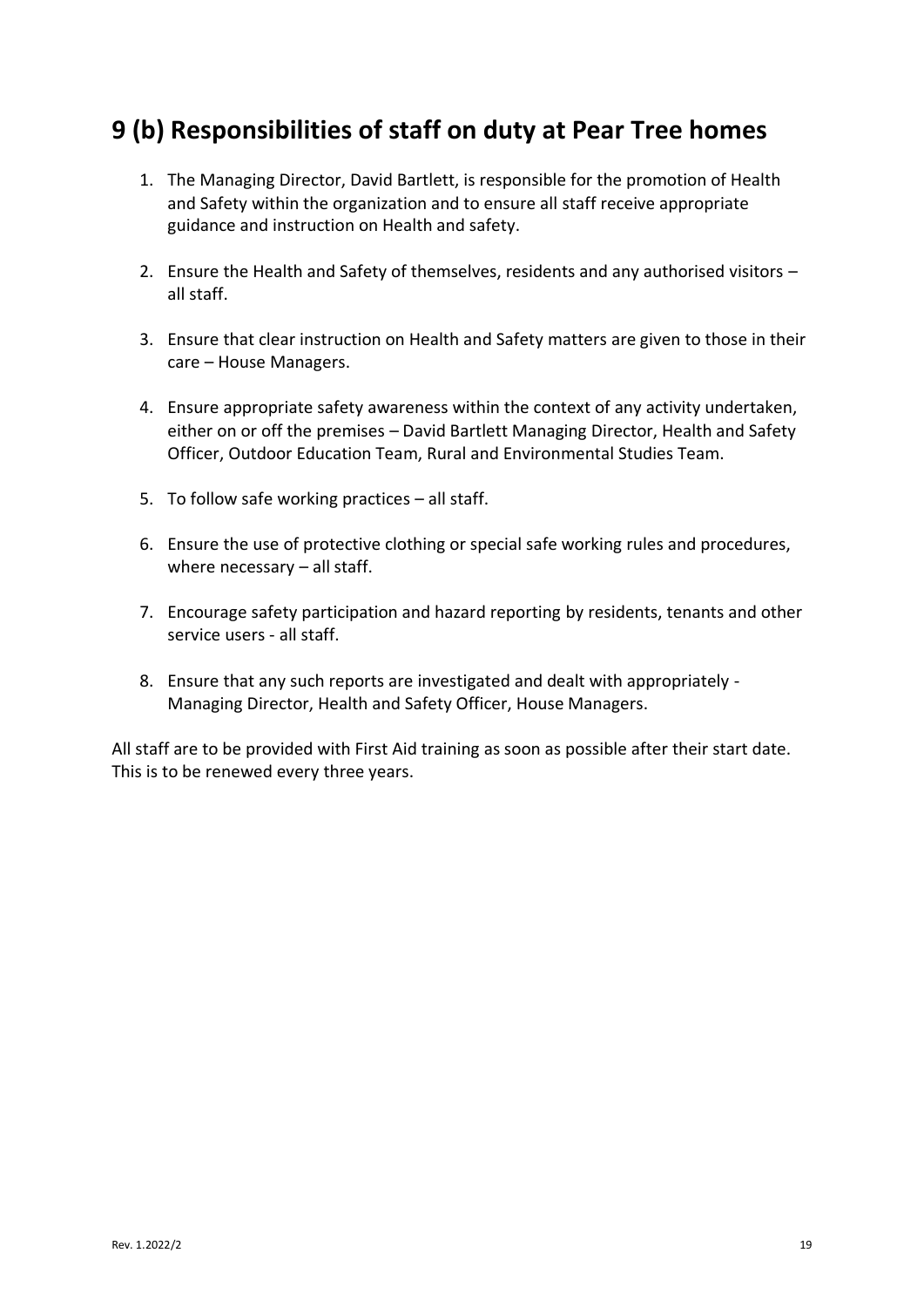### **10. Night-check procedure**

Before a member of staff retires for the night, he or she should check all the windows downstairs to ensure that they are safely locked and be aware of any windows upstairs that are open for any reason. Downstairs, all electrical items with the exception of the fridge should be unplugged, whilst upstairs, any electrical items that are not required to function throughout the night should also be unplugged; exceptions to this area of course any baby alarm, clock radios, etc. Members of staff should check each room, to be satisfied that it is safe to leave for the night. Downstairs doors should be closed and upstairs doors that are not necessary to be left open should also be closed. The front and rear doors should be locked with the Yale lock only to allow for easy escape in the event of a fire.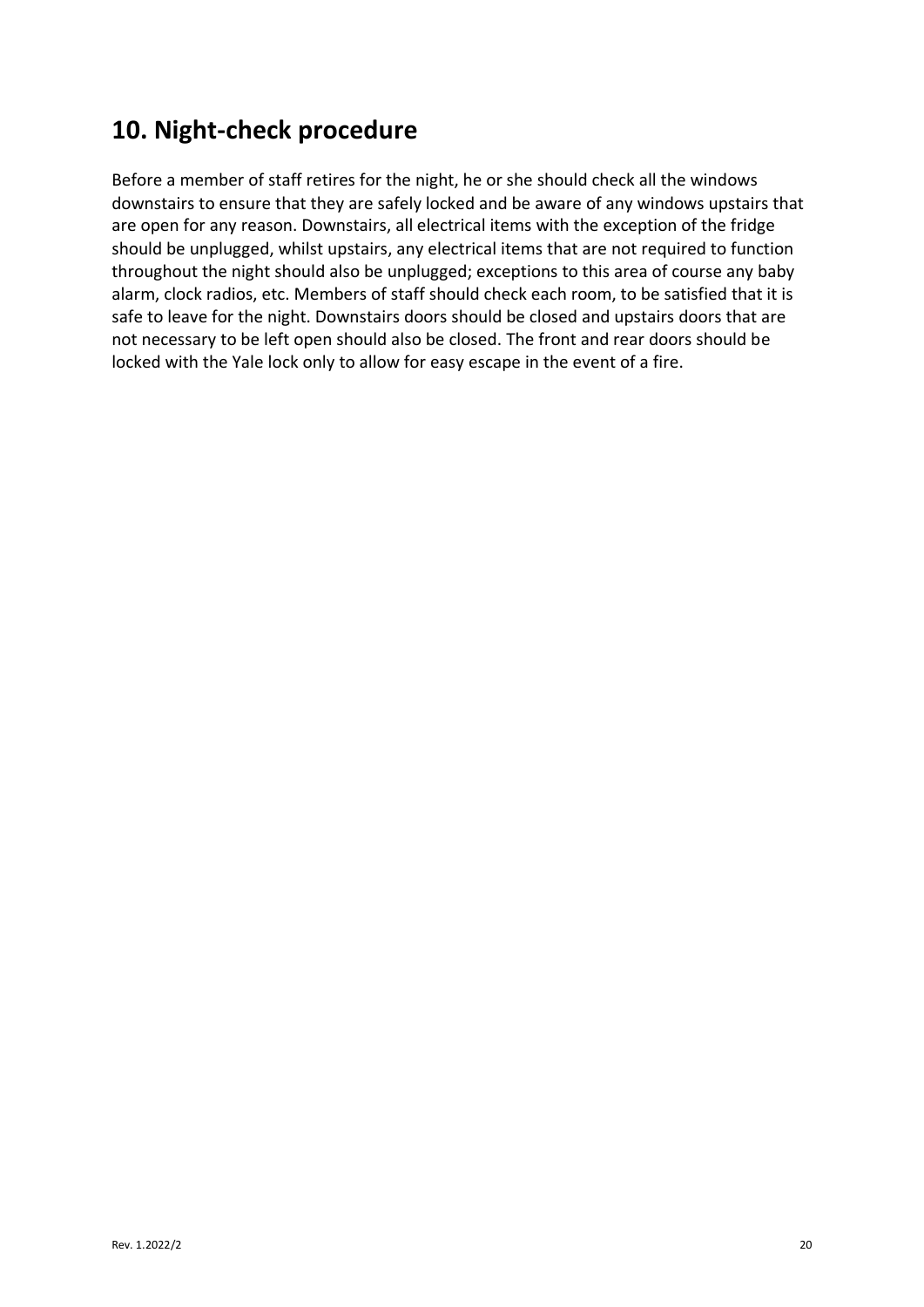### **11. Maintaining a Safe Environment**

Pear Tree recognises the importance of maintaining a safe environment and has the following systems in place

Residential Facilities

- a. Health and safety is on the agenda at the following meetings:
- i. Staff Meetings (fortnightly) Household Reviews (termly)
- ii. Managers Meetings (Fortnightly)
- b. Maintenance Request forms are available for staff to complete and send to our maintenance department. These provide a record of work carried out.
- c. Health and Safety risk assessment conducted on the household annually.

Pear Tree School at Toy Top Farm

- a) Maintenance Request Forms are available for staff to complete and send
- 1. to our maintenance department. These provide a record of work carried out.
- b) Health and Safety risk assessment conducted on the facilities monthly.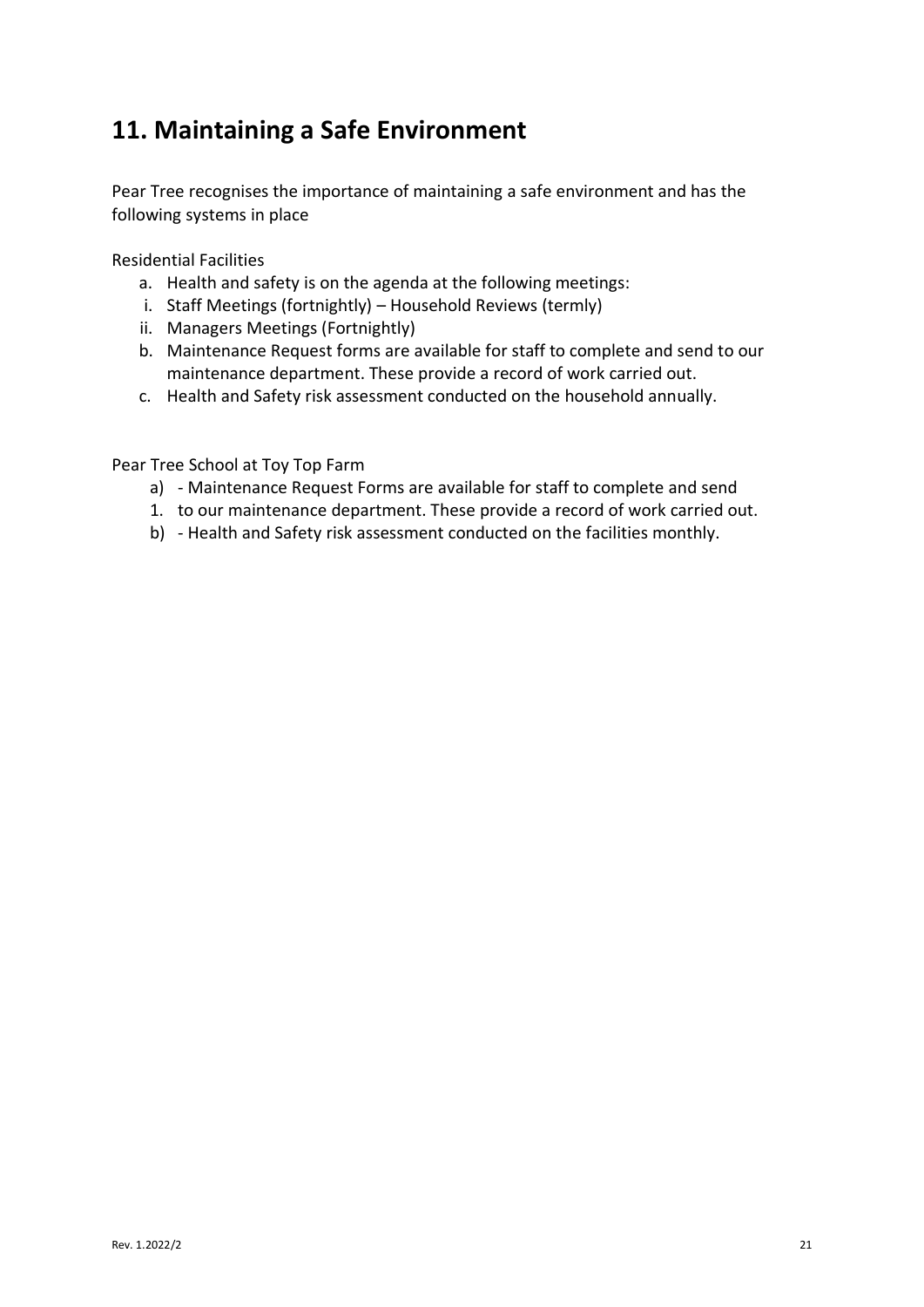# **12. Control of Contractors**

Whenever contractors are required to undertake specific tasks on Pear Tree facilities, members of staff present at that time must ensure suitable precautions are taken to ensure the safety of the staff, young people and any visitors.

Specific activity risk assessment must be carried out, and recommendations implemented.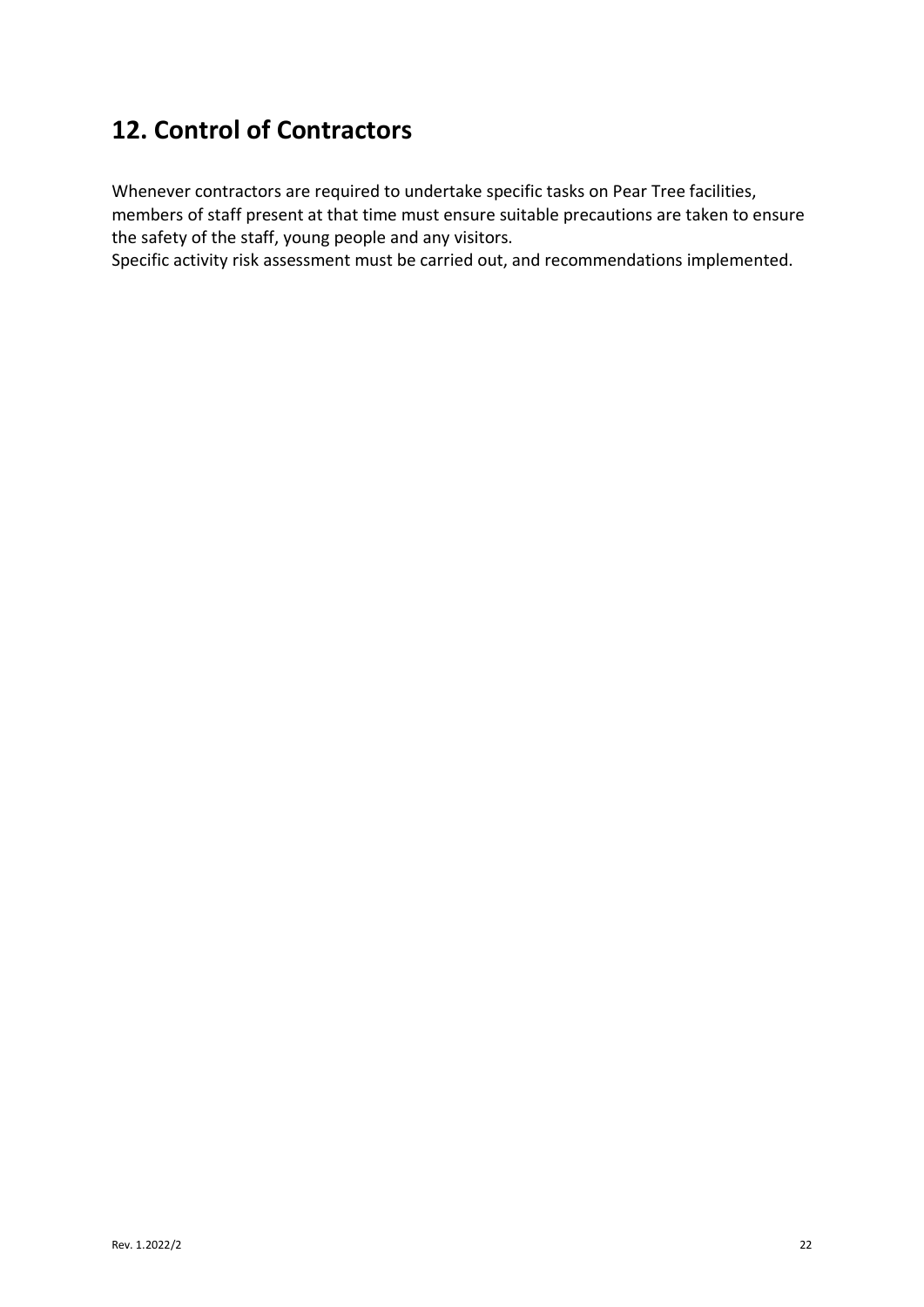### **13. Instructions to Staff working in Residential facilities**

Members of staff are reminded of their responsibilities as primary carers to the children for whom we have responsibility and also the unpredictable nature of our work. It is an expectation that is outlined during each member of staff's interview, that we are required to employ people who are mobile and have a vehicle for use during the course of their employment. Members of staff are expected to bring a vehicle to work so that they can carry out their duties and responsibilities effectively. In the unlikely event that this is not possible, senior members of staff should be made aware, so that if necessary they can make provision for this fact.

Members of staff are advised to be vigilant with regard to health and safety matters in the home. Any electrical equipment found to be faulty should be reported to senior members of staff who will then see to it that the items are replaced or repaired. Members of staff should remember that they should be aware of what is going on within the home and be satisfied that the property is safe to be within, with the same expectation as any responsible parent caring for children in their own homes. Members of staff doing practical tasks with children should follow the same advice given to Community Support Workers.

#### **Footwear**

Members of staff should be reminded of the need to wear 'appropriate footwear' at all times.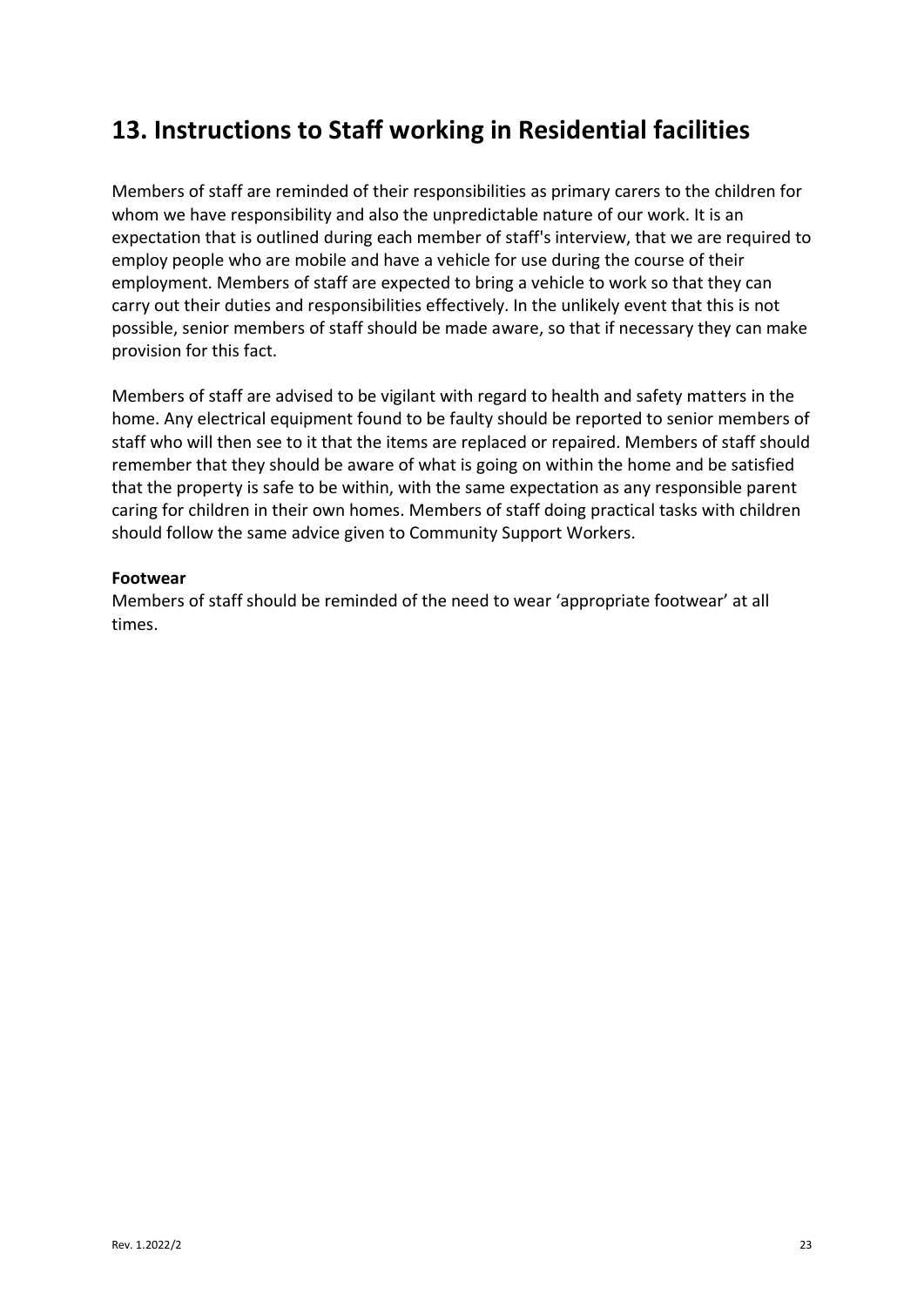### **14. Manual Handling**

All staff are to be provided with Health and Safety booklet entitled "Employee's Guide to Lifting and Moving Things" and a record on file confirming that they have read and understood its contents. Staff are instructed they must use the advice given in this document at all times.

In the event that you are required to lift or move objects and are unsure as to its weight or risk it may pose, you should seek advice from your supervisor. If in doubt leave it alone.

In the majority of circumstances staff are not required to move anything other than what would be expected in a daily living/domestic situation. Where any risks are identified they must be recorded on a Specific Activity Risk Assessment form.

In the event that you are required to move objects during activities, these should be considered within the risk assessment of the activity. "If in doubt seek advice and leave it alone."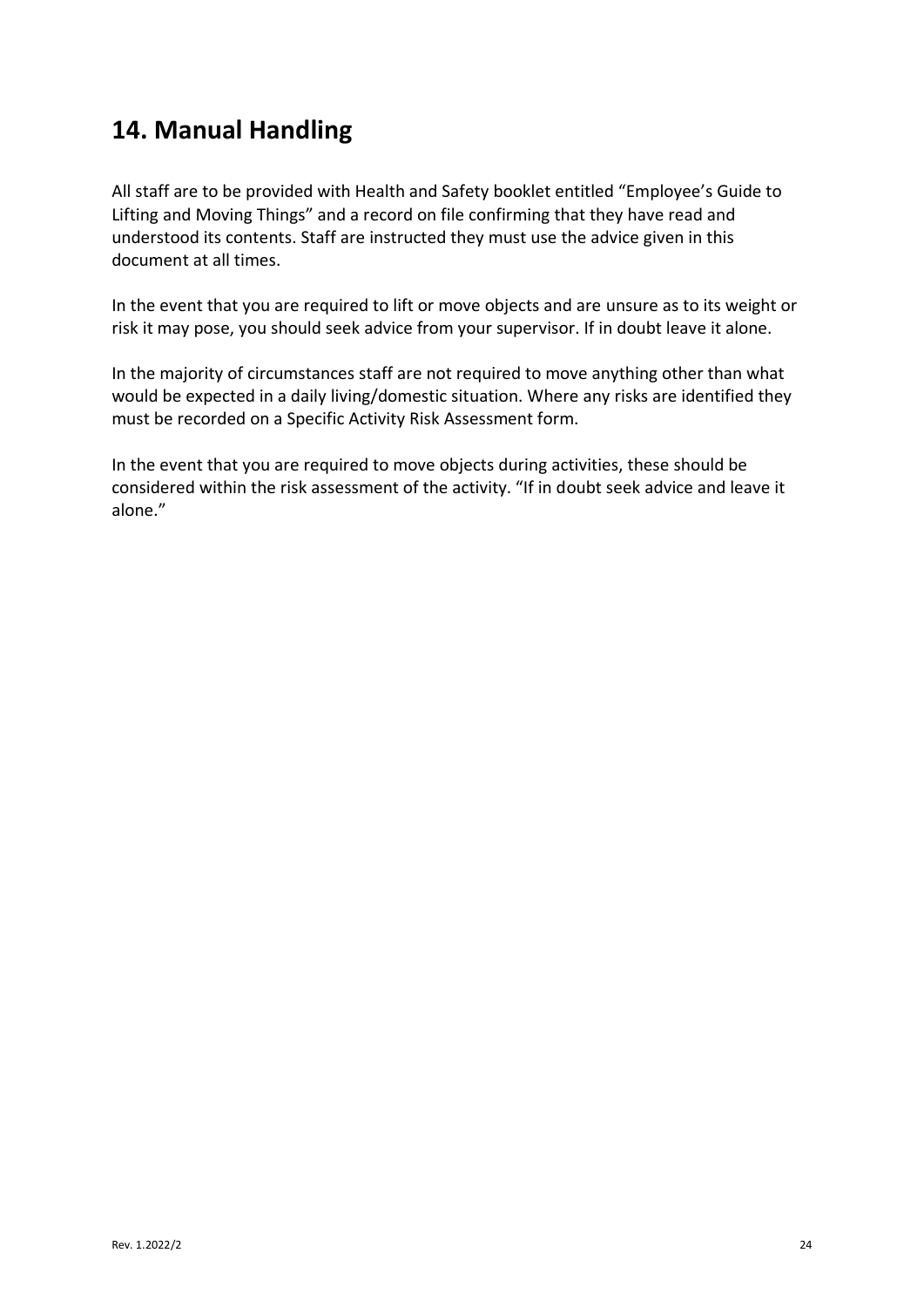# **15. Fire Prevention [5/00]**

All items brought into the property, either by members of staff or by children or their families need to be checked to ensure that they comply with Health and Safety and Fire Regulations(2005). This policy includes cuddly toys that, if purchased before appropriate regulations, may contain substances that could be hazardous if a fire were to ensue. Members of staff should be reminded not to cut any corners despite the sentimentality that may be displayed towards any particular item.

Disused boxes for games, etc, are also not to be hoarded within the building and should be disposed of as soon as it is determined that they are no longer required. This is particularly relevant at Christmas time when large amounts of rubbish, parcels, boxes and wrapping paper, etc, can be stored within the property and not disposed of. Members of staff need to be reminded of the need to be aware of such dangers at times like this and that all rubbish should be disposed of quickly and efficiently, even if this requires the filling of bin liners and personal removal to a waste disposal site.

Christmas can be a particularly hazardous time of the year and every effort should be taken to ensure that decorations, such as fairy lights, etc, are used in an appropriate manner, that they are entire, and that they pose no Health and Safety risk. The importance for night check procedures here is also highly relevant.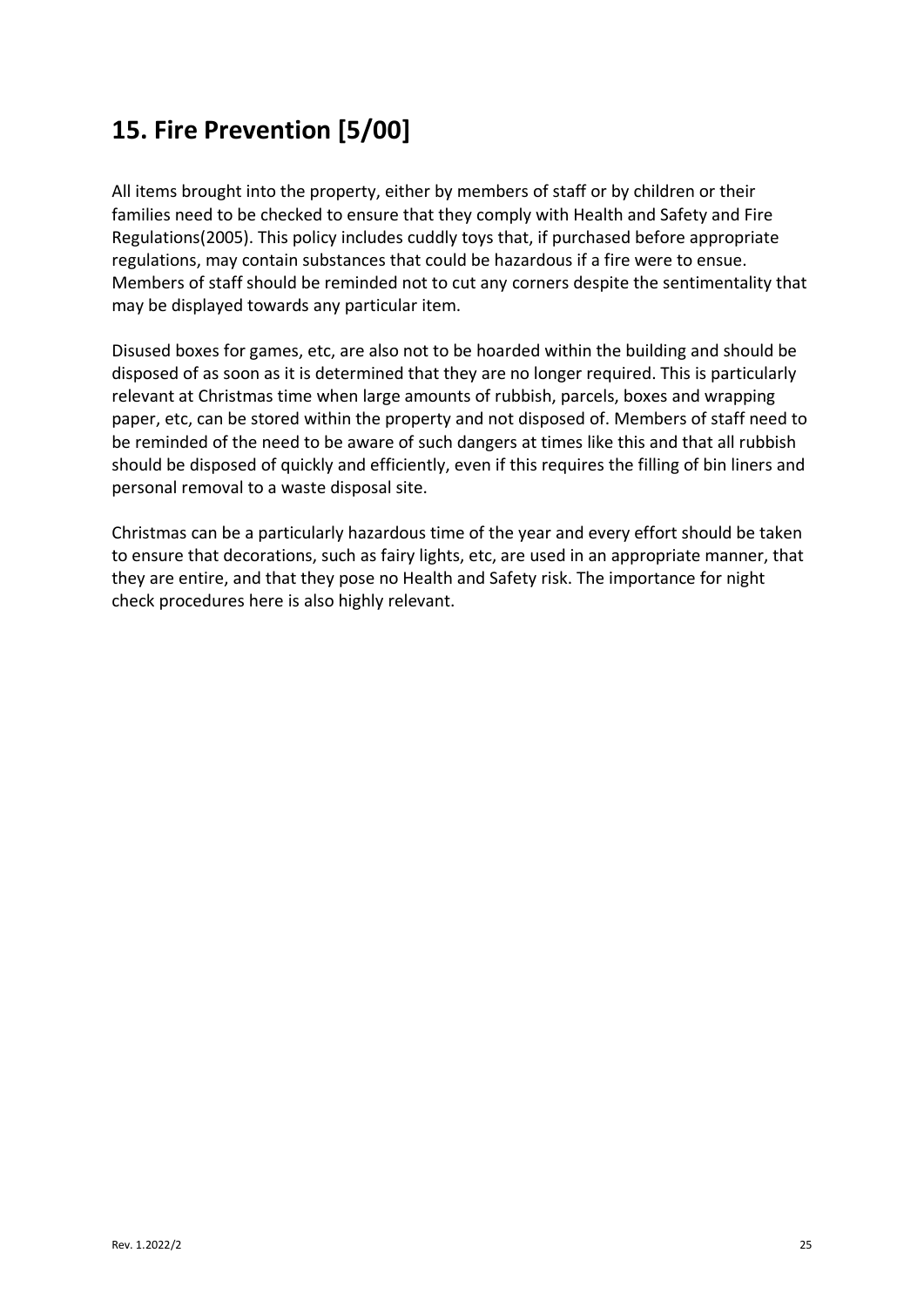### **16. Fire Prevention – School and Residential Care**

- 1.1 Once a week the smoke and CO2 alarms should be checked by a member of staff. An entry in the log should be made, if alarm not working reported to maintenance and senior staff.
- 1.2 On the first visit of the month, Pear Tree staff should ensure that the smoke alarms in Pear Tree properties are in working order and this should be recorded.
- 2. In the event of a fire the member of staff should ensure that all the children are removed from the premises as quickly and as safely as possible by the nearest appropriate exit.
- 3. Immediately, after the children are safe, the member of staff should phone the fire services and inform Head of Service.
- 4. Fire drill monthly within the homes and termly in Pear Tree School. In the event of a new admission, fire procedures are discussed with them to ensure they have a good understanding.
- 5. Fire risk assessment completed and reviewed annually by the Head Teacher or House Manager or Health and Safety Coordinator.

N.B. Do not stop to collect any personal belongings or go back into the house until told it is safe to do so.

# **16 b The fire precautions and associated emergency procedures (Residential Care)**

Fire Escape Plan

If you are woken by the sound of your fire alarm or by the sound of what you think is a fire, remember to:

Stay calm and wake the members of the household.

Make your way out together, through the nearest exit.

Do not open any doors other than the ones your need to escape through.

If a door feels hot DO NOT open it.

When everyone is safely outside, call the Fire Service from a mobile telephone or a neighbour's house.

DO NOT GO BACK INTO THE HOUSE for any reason until the Fire Service tell you it is safe to do so.

In fires there is sometimes a lot of smoke. This can kill you. If you have to go through a smoke filled hallway or room, get down on your hands and knees and crawl under it. Get all the member of the household into a room from where it would be safest to drop

from a window, onto a flat roof or into the garden.

ALWAYS pass children down first, never leave children until last.

Remember - never jump! Lower yourself to arms length and then drop.

When everyone is out safely, find a telephone and dial 999.

If you are trapped in a room by smoke or fire, you need to try and stop smoke getting into the room.

Close the door.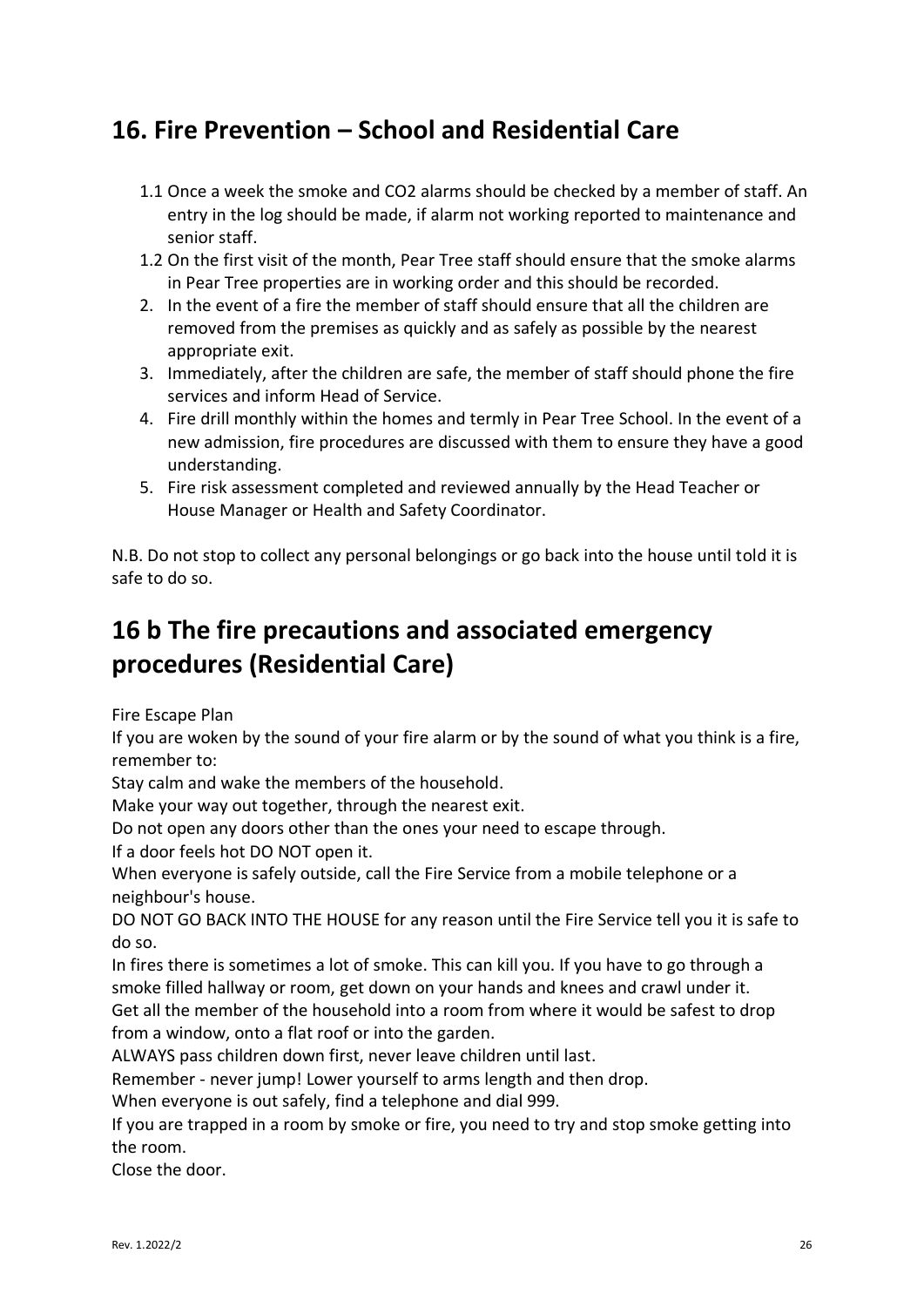Block any gaps into the room, use towels, blankets, or spare clothes.

If there is a telephone in the room dial 999.

If there is no telephone, go to the window and shout for help.

Once you know you have been heard and help is on the way, stay near to the floor by the window. Smoke and heat rise so you are safer near the ground.

If your windows are double glazed, use a heavy object to hit the window in the bottom corner, make any jagged edges safe with a towel or blanket.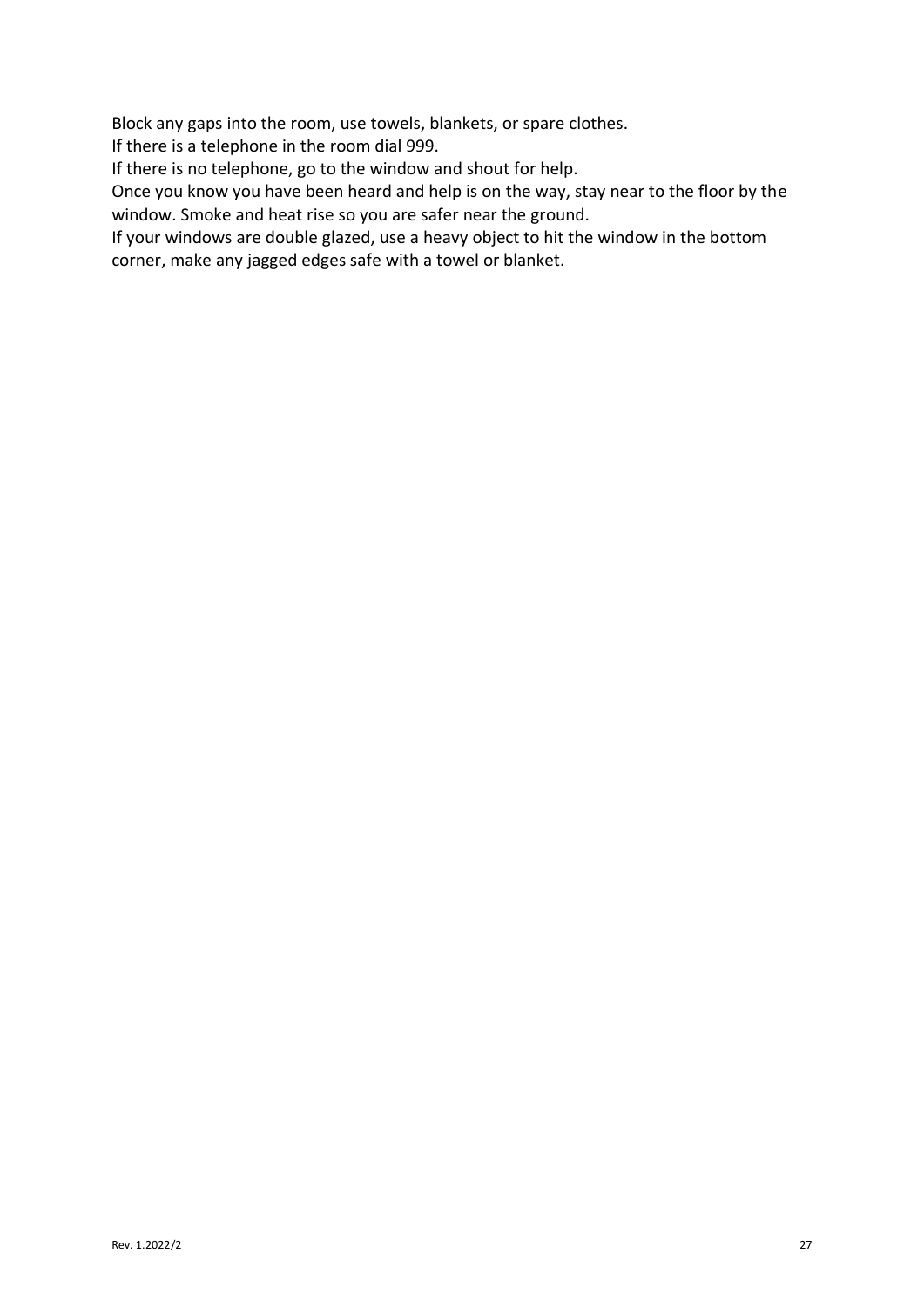# **17. Electrical appliances**

In order to comply with the Electricity at work Regulations 1989 and the IEE Regulations (latest editions) all electrical items, both fixed and portable are tested to ensure they are in a safe condition. Fixed appliance five years, portable annually. This service is provided by:

Gledhill Electrical Services – 01325 722567 / 07971452169 (Fixed) John Cambridge, Philip Tebbs and Stephen Douglas - 01388 776799 (Portable)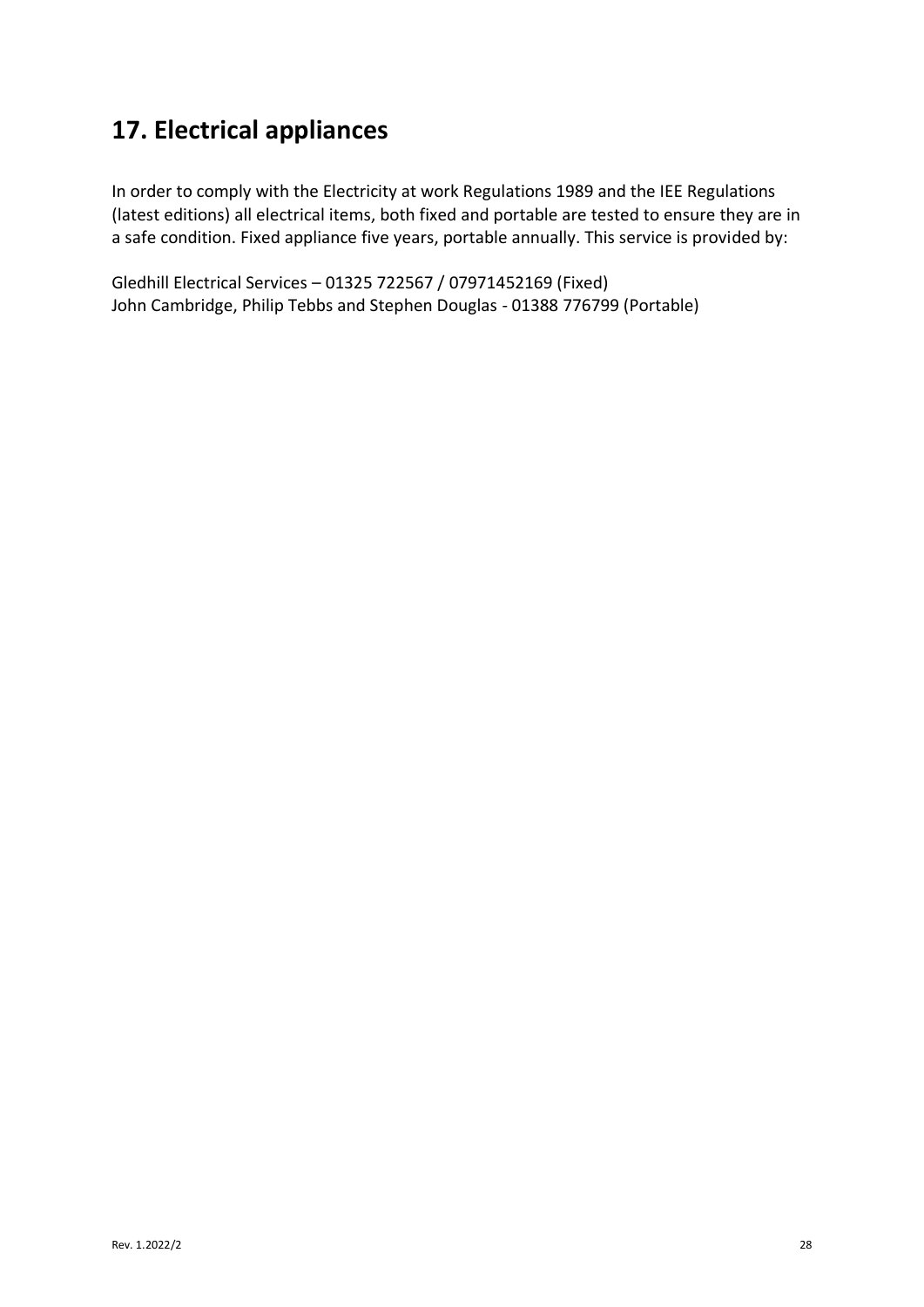# **18. Water and Surface temperatures in residential facilities risks identified:**

- Risk of Scalding
- Risk of burning from radiator
- Risk of Legionella

The children looked after in Pear Tree residential facilities have complex and emotional and behavioural problems that require carefully thought out and skilled care. They are however sufficiently aware and physically able to remove themselves from a hot radiator or avoid hot water from the kettle etc. Pear Tree however takes such risks seriously and considers the following action appropriate

Surface Temperatures - Assessment as to the vulnerability of children in a normal domestic setting is considered during monthly individual risk assessments. In the event that a child was thought to be vulnerable consideration to the appropriateness of the placement should be given. In the event that a child who originally met the criteria becomes vulnerable through accident or injury the move to a placement at The Crest should be considered in line with our DDA Plan.

Risk of Legionella - To reduce the risk of Legionella the following action must be taken:-

- a) Staff and children are provided with information on not drinking water from any hot water taps and allow the cold water to run for a period of time before drinking. H.S.E. leaflet obtained and circulated.
- b) An assessment of any property to be used to accommodate children is undertaken by a qualified contractor and necessary alterations made to any heating/water systems.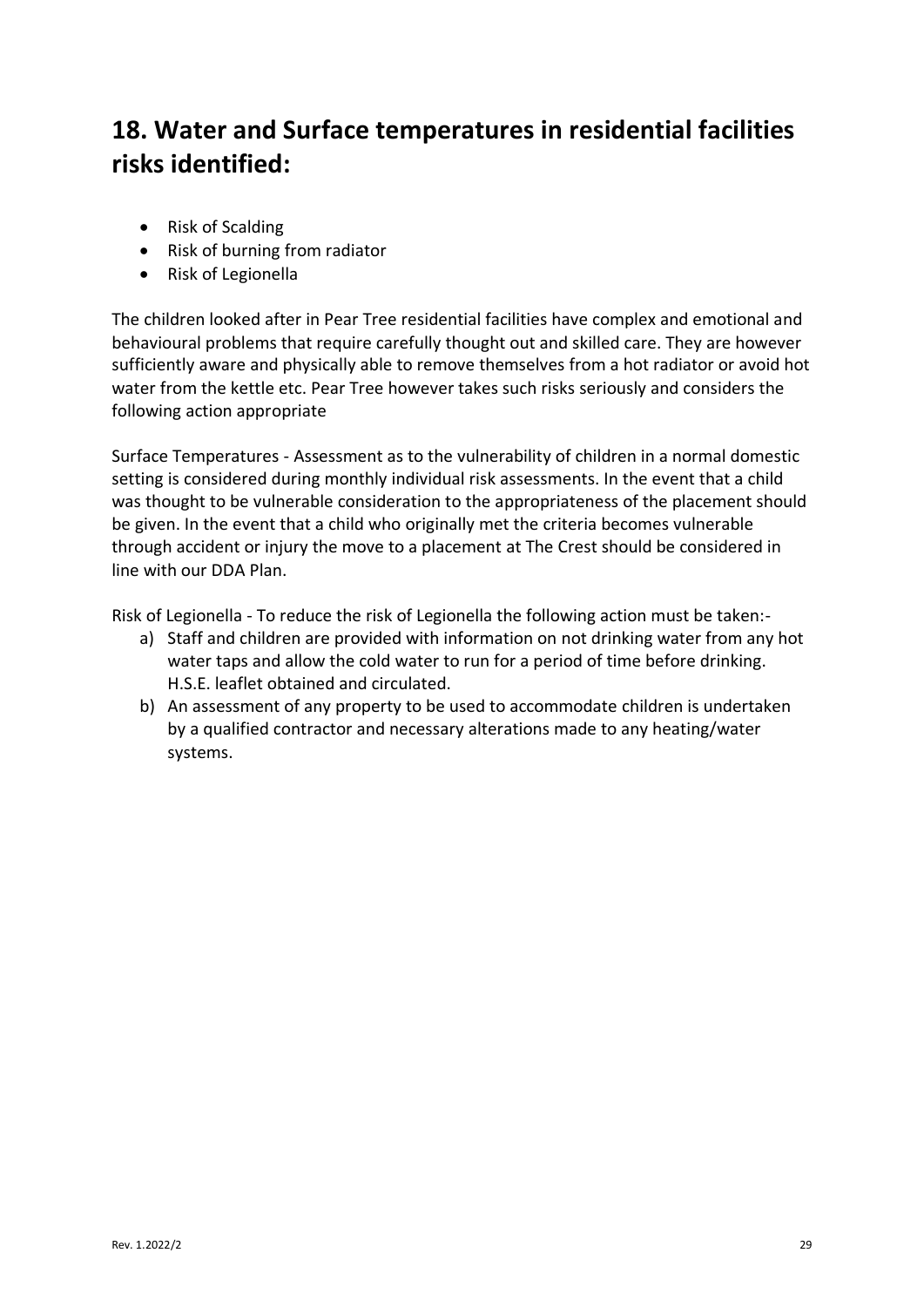### **19. No smoking policy**

Members of staff are not permitted to smoke within Pear Tree Homes or in front of any child in our care. Materials for smoking must not be brought on to Pear Tree premises. Failure to comply with this instruction will result in dismissal.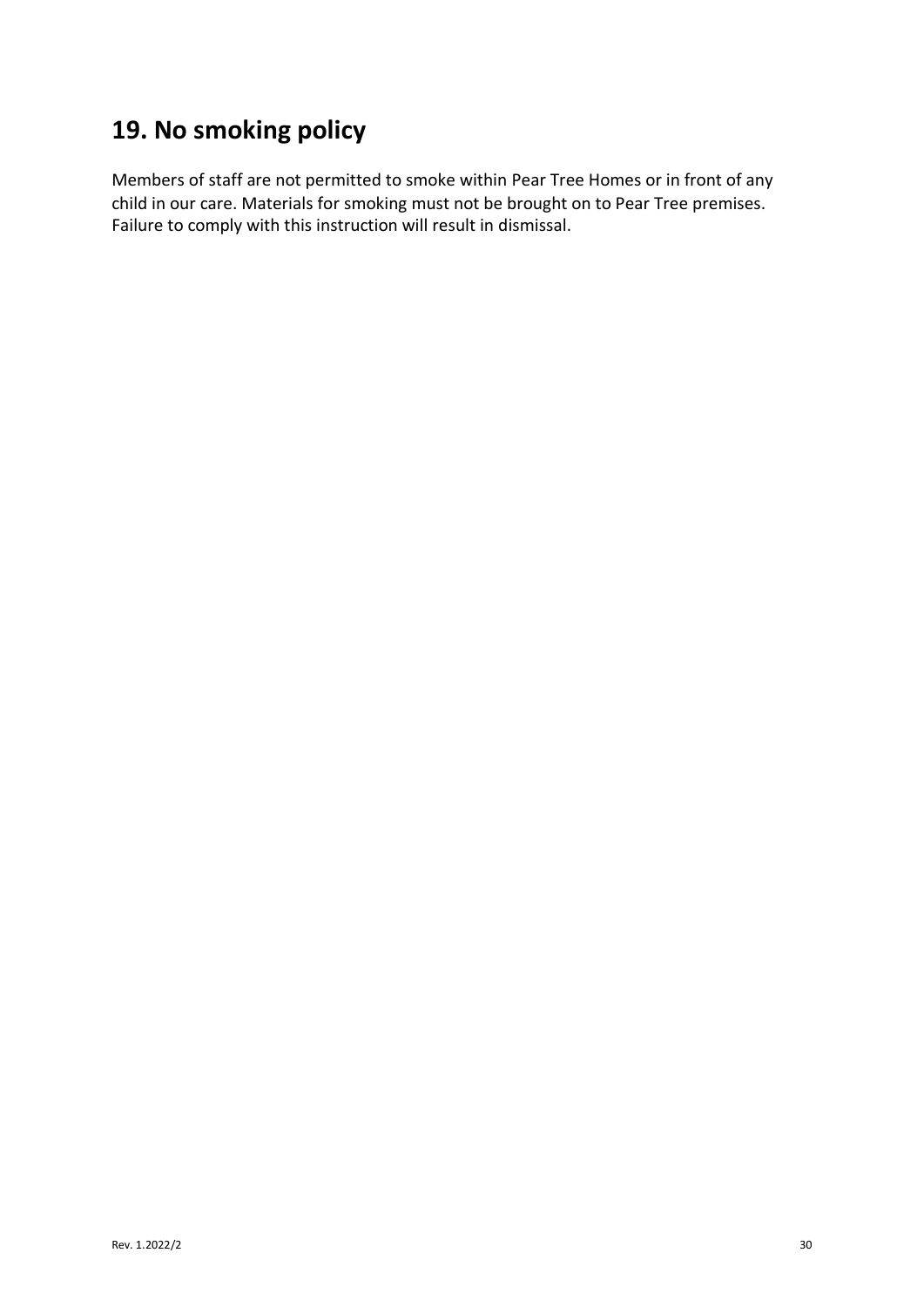# **20. Drinking alcohol [5/00]**

Members of staff are not allowed to drink alcohol whilst on duty at any time – in accordance with National Care Standards Commission instructions.

People over the age of 18 years, who are still in full-time residential care, should also be afforded such opportunities and it is, therefore, permissible for young people in the care of Pear Tree, to be allowed an evening where they can indulge in alcohol, at a sensible and realistic, but not pre-determined level (guidance may need to be sought on this point due to the circumstances and occasion).

Young people under the age of 18 years may drink alcohol under certain circumstances, in line with the law and SSI indications. These indications may change and it is therefore important, if a member of staff is unclear, to verify the facts at the time.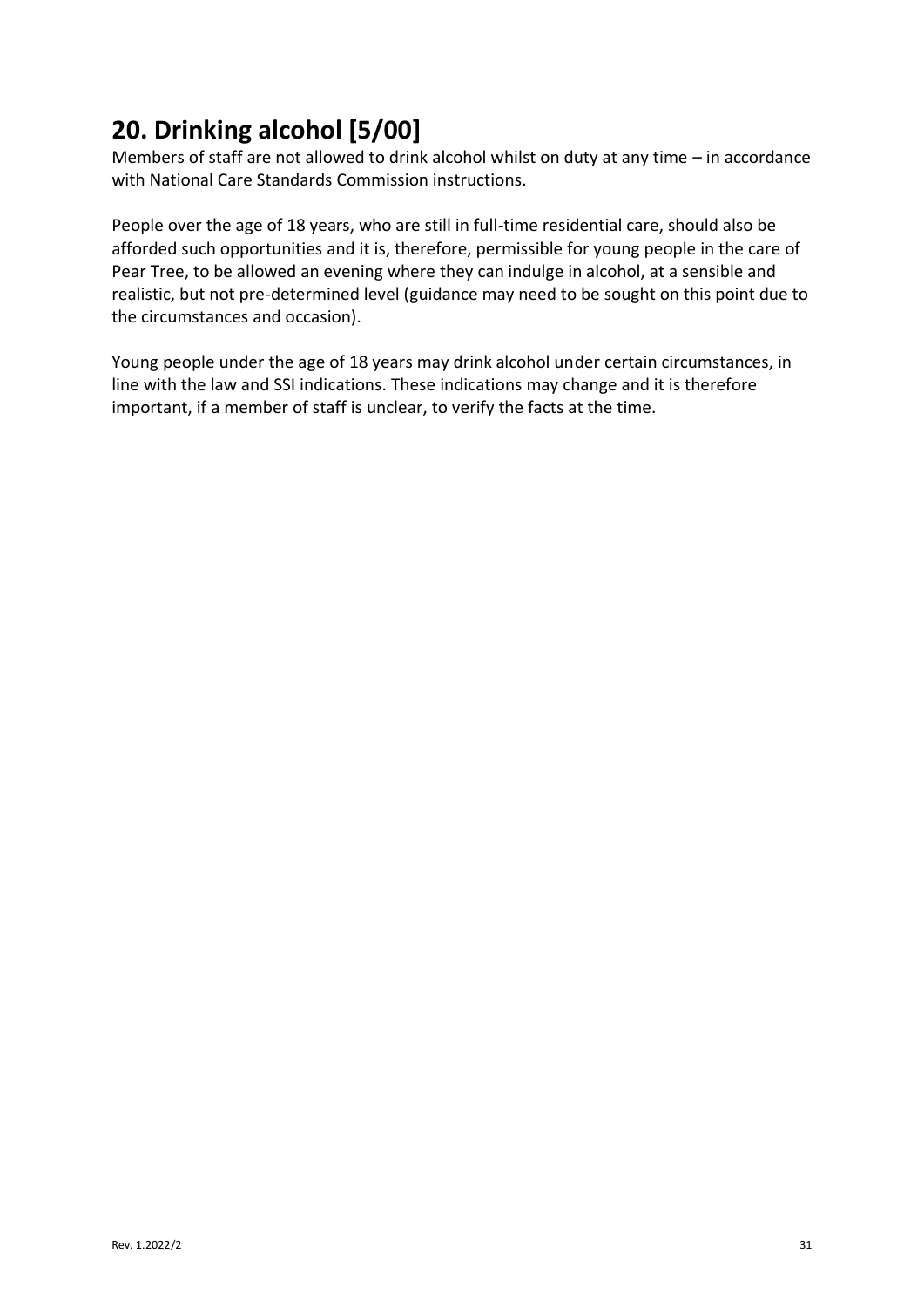### **21. Hazardous substances - Risk Assessment Required**

Any toxic or hazardous substances must be kept in a safe place, in line with Risk Assessments and recorded appropriately.

Hazardous Substances

As Pear Tree's main operations are within "Domestic Dwellings" or "Small Residential Homes" it is likely that the only Hazardous substances to be encountered are cleaning materials. The instructions for these must always be read and suitable robust protective gloves worn at all times. These must be recorded on C.O.S.H.H. Risk Assessment forms. Work based activities i.e. Farm, Wildlife trust etc, chemicals such as pesticide/herbicide must not be used. Any animal health products as prescribed by a vet etc. must be kept under strict conditions and stored in secure lockable facilities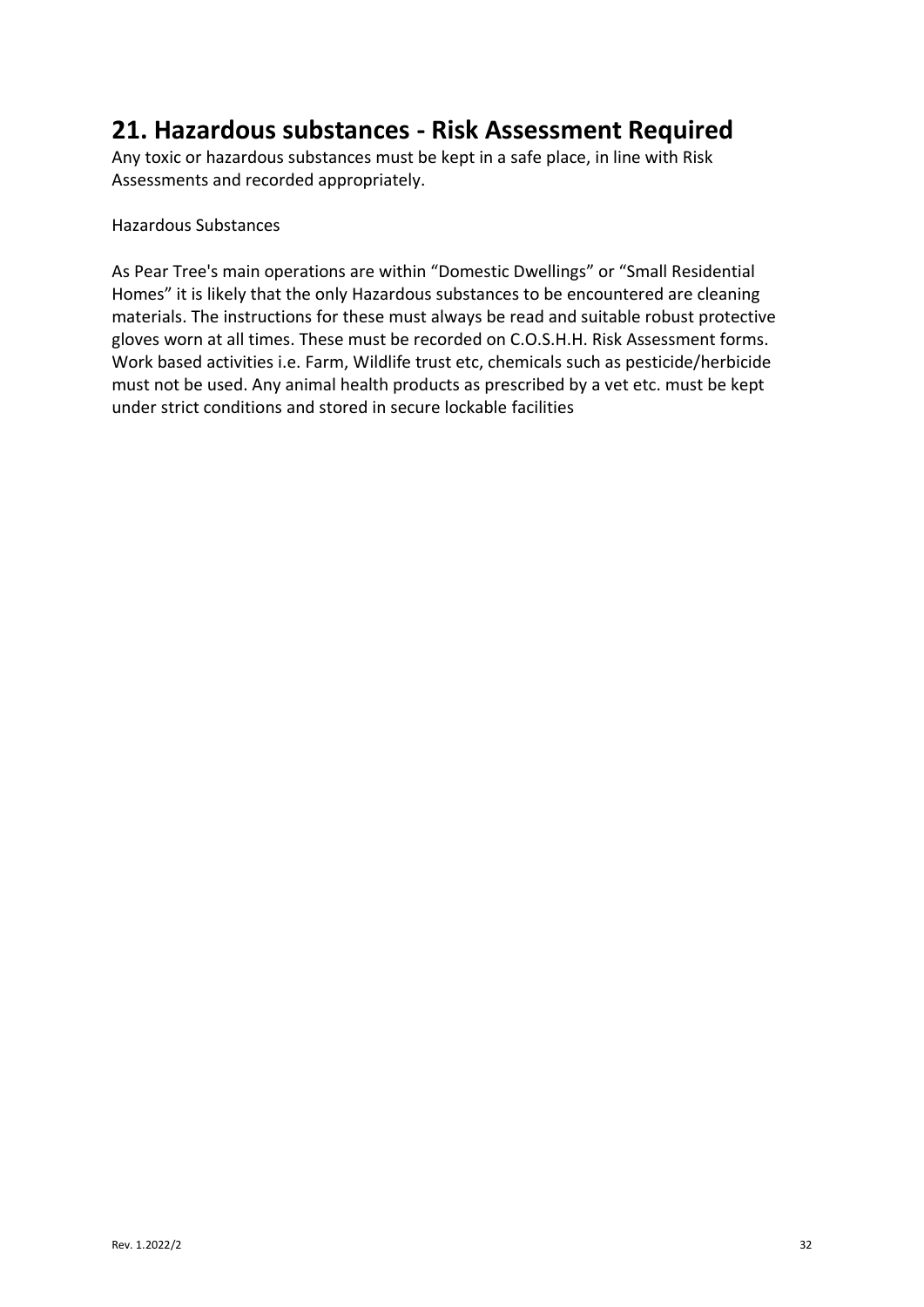# **22. Driving policy**

### **Policy statement**

Legislation places a duty on the employer to provide a safe working environment; this is also extended to driving on company business. It is a requirement for staff to follow safe driving practices. This includes steps to ensure the driver's total concentration and safe operation of vehicles, such as determining clear directions before departing, refraining from operating equipment such as mobile phones while the vehicle is moving, and not operating a vehicle when the driver's ability is impaired. Drivers are expected to follow defensive driving principles, driving regulations i.e. The Highway Code to prevent accidents.

### **Code of conduct**

Pear Tree Projects expects all staff whilst driving on Pear Tree Projects business to comply with traffic legislation, be conscious of road safety and demonstrate safe driving and other good road safety habits when driving. The following actions will be viewed as serious breaches of conduct:

- Drinking or under the influence of drugs while driving
- Driving while disqualified, or not correctly licensed
- Reckless or dangerous driving causing death or injury
- Failing to stop after an accident
- Any actions that warrant suspension of license

#### **Responsibility as an employee**

Staff, who drive on Pear Tree Projects business, either using their own vehicle or a company vehicle will:

- Ensure they hold a current driving license
- Immediately notify their line manager and Pear Tree office if their driver license has been suspended or cancelled or has limitations placed on it
- Be responsible and accountable for their actions when driving on company business
- Assess driving hazards and anticipate "what if scenarios"
- Wear safety belts and ensure that there is appropriate seat belts for the service users, which meet current legislation
- Number of passengers must never exceed the insured or licensed maximum
- Drive within legal speed limits
- Do not use a mobile phone (including hands free kit) when driving  $-$  (see instructions for mobile phone use)
- Check all vehicles prior to the journey to ensure that vehicles are within safe operating conditions. Checks should include proper inflation of tyres, clean windows,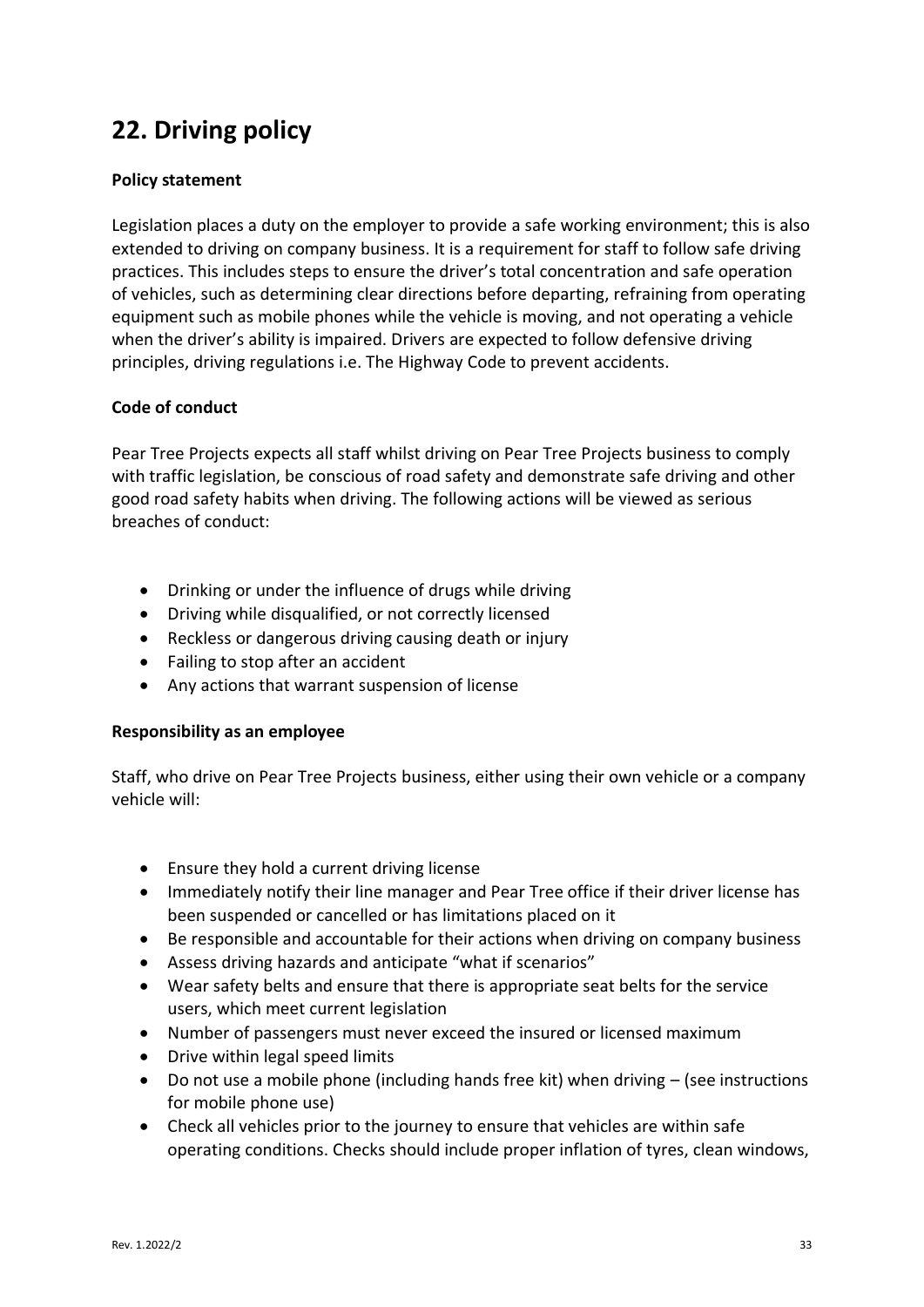mirrors properly adjusted, brakes, and lights in working order, windscreen wipers and washer in working order.

- In the event a vehicle is found to be unroad worthy then service users must not be transported in the vehicle.
- Those routes are planned before they commence.
- The vehicle and any other equipment on the vehicle are maintained and serviced in accordance to the manufactures recommendations, and a full record kept to verify this.
- Report any accident or near miss incident to your line manager, including those that do not result in damage or injury.
- Take an accident report form on all journeys (supplied by your insurer)
- Complete an accident report form on all accidents and report to the police, your line manager immediately (where reasonably practicable)
- Take regular and adequate rest breaks,at least 15 minutes for each 2 hours driven
- Stop when tired
- Plan journey ahead, taking into consideration pre-journey work duties, the length of the trip and post journey commitments
- Do not, other than under exceptional circumstances, allow driving time to exceed 11 hours or 400 miles in one day. If for unavoidable reasons you have to drive over these limits on an occasional day, considerable care must be taken to have regular breaks and avoid any risks of driving while tired
- Ensure that your vehicle has a valid MOT certificate and is in a roadworthy condition (copies of which must be supplied to the head office)
- Ensure that your vehicle has valid road tax.
- Ensure your vehicle has valid insurance and the insurance covers business travel (copies of which must be supplied to the head office)
- Ensure that you are familiar with the vehicle that you are about to drive. If you are unsure, report to your line manager and Pear tree office your concern immediately
- Pear Tree Projects will not accept liability for any damage to privately owned vehicles
- Ensure that you are not taking any medication that may impair your driving ability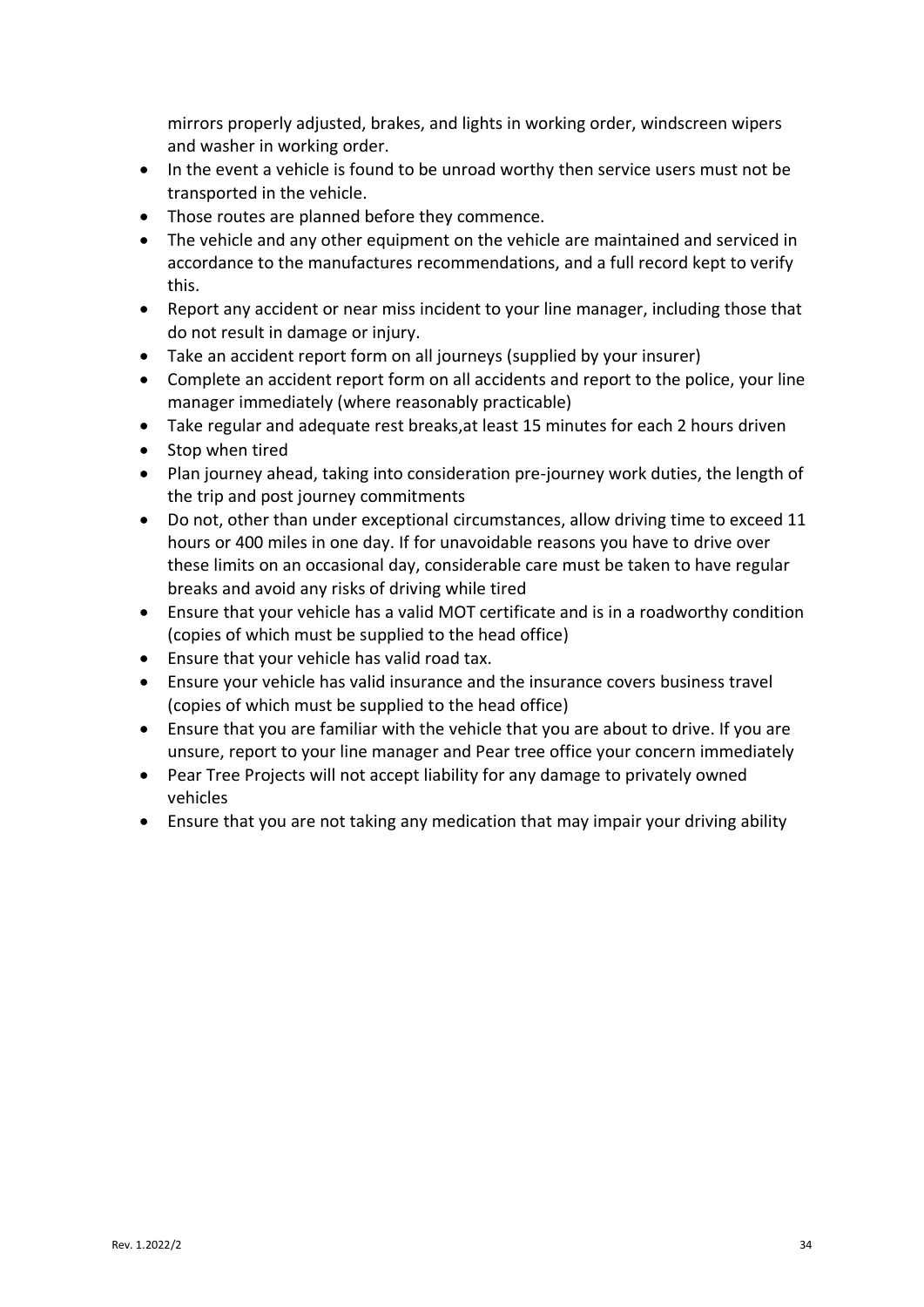### **23. Driver Training**

All drivers must have passed a driving test and hold a current licence. Should a member of staff have an unacceptable level of accidents whilst driving on business, Pear Tree Projects may request that the driver completes additional training, before allowing that person to drive on business again.

### **Responsibility as an employer**

Pear Tree Projects will not require staff to drive under conditions which are considered unsafe and/or likely to create an unsafe environment, physical distress, fatigue, etc. We will do this by:

- Ensuring that staff are aware of their responsibility to check the vehicle prior to use.
- Line managers are required to manage work schedules to ensure that safe driving practices are maintained.
- Take into account individual driving needs and experience.
- Ensuring that where additional training is required, this will be brought to the member of staff's attention.
- Pear Tree will ensure that their vehicles and any other equipment on the vehicle is maintained and serviced in accordance to the manufacturers recommendations, and a full record kept to verify this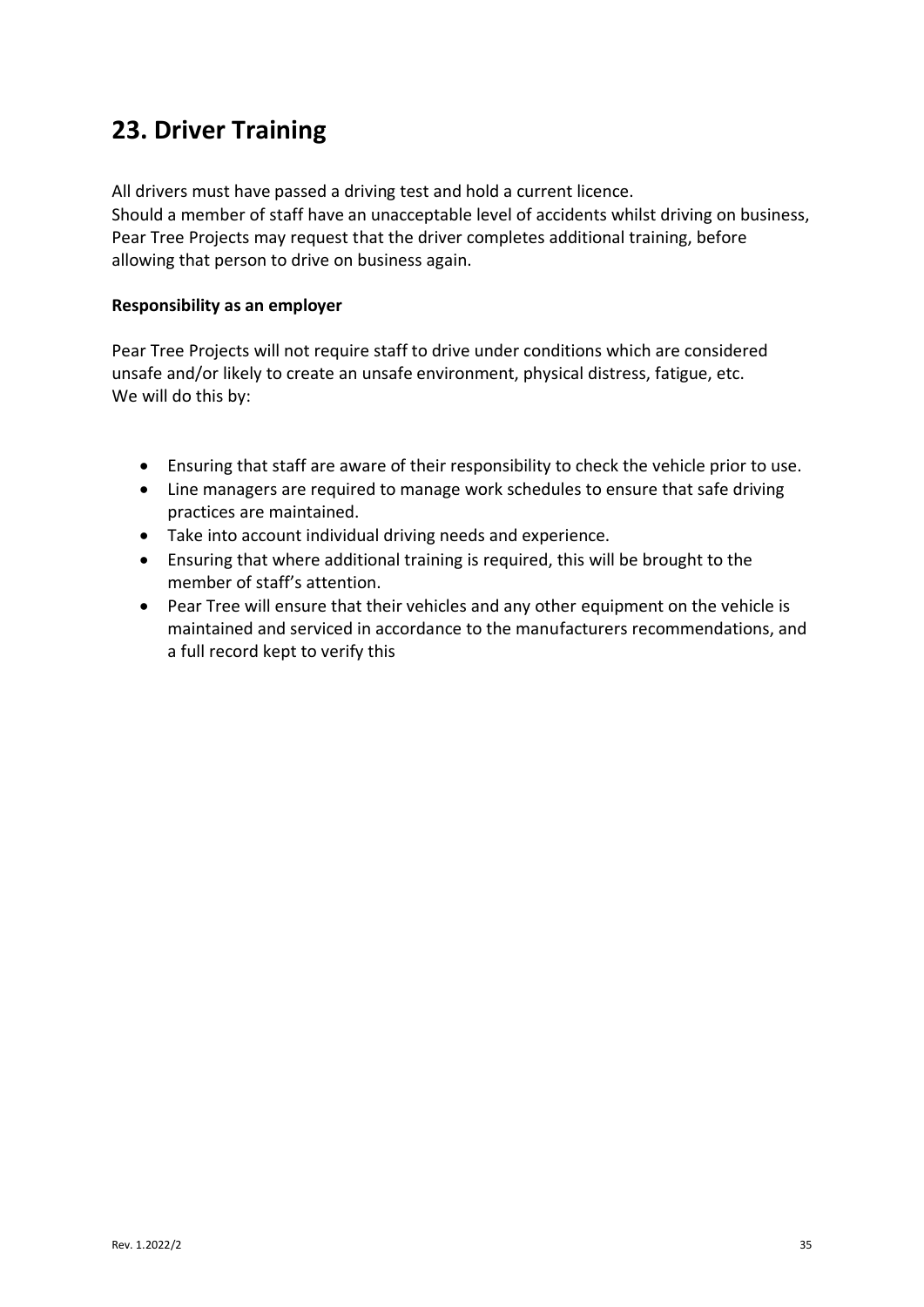# **24. Guidance to members of staff transporting difficult clients - Risk Assessment Required**

From time to time it may be necessary to transport a client, from either adult services or childcare, whom it is felt is displaying disturbing behaviour and may present a risk to the driver and the occupants of the vehicle. In these circumstances, permission must first be sought from Line Manager or senior members of staff, as to whether or not it is appropriate and as to whether or not there are other alternatives.

It may be necessary for an escort to be provided and members of staff are urged to discuss these issues, as and when they arise, to take advice and not make decisions on their own that they feel uncomfortable with or unhappy about conducting. Whenever it is possible, in these circumstances, an escort will be provided and careful thought should be given as to how the journey is carried out. It should be planned with the least number of stops possible, the client should be seated in the rear, behind the front passenger seat with the escort sitting behind the driver, offering protection to the driver should it be necessary.

As part of any risk assessment, consideration must be given to whether or not the journey should be cancelled.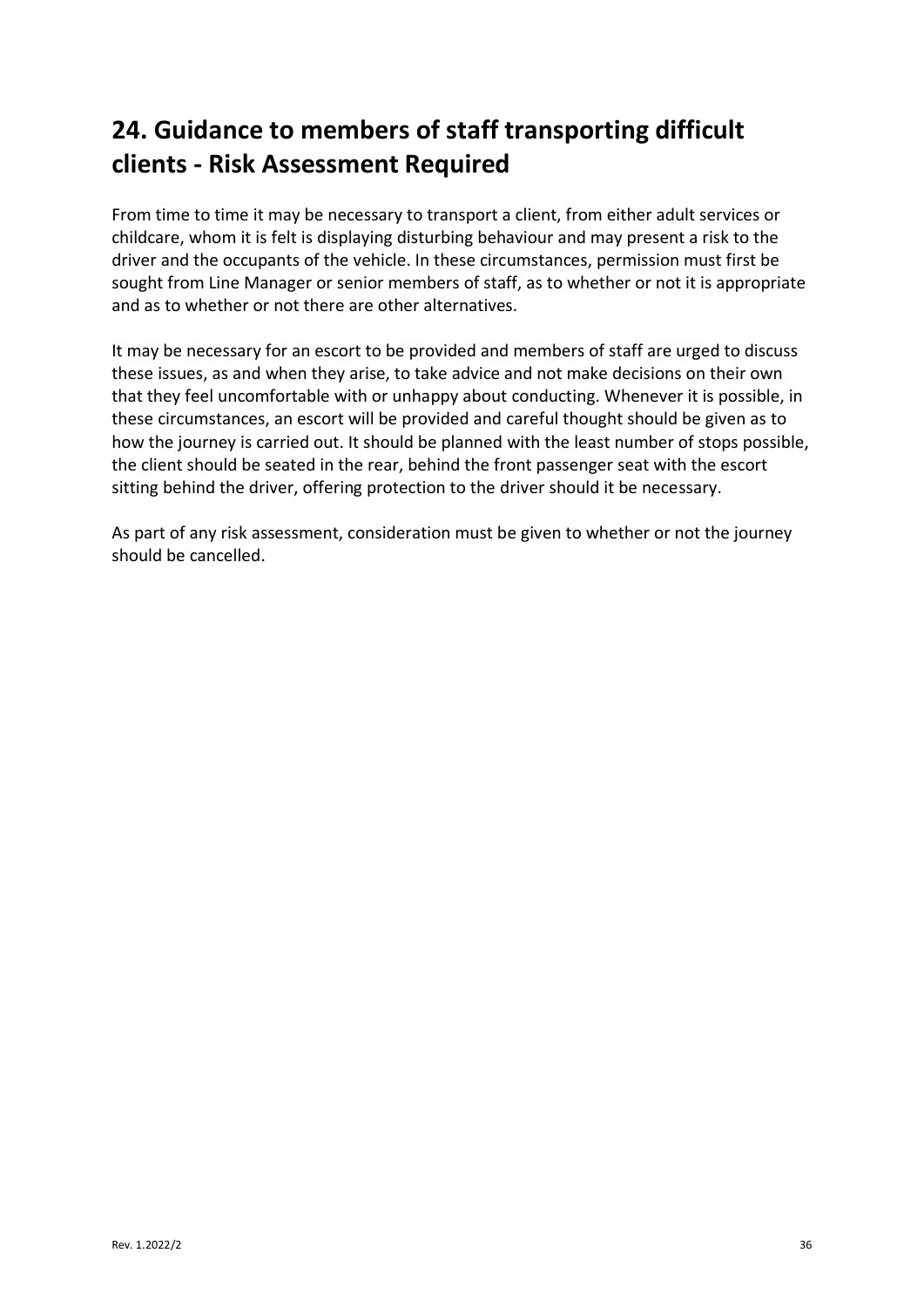# **25. Driving Procedures**

#### **a) Recommended Driving Hours**

- Daily driving hours should not exceed 10 hours more than twice a week
- Maximum driving period 2 hours (followed by at least a 15-minute break out of the vehicle)
- Daily rest period 11 hours not driving
- Weekly driving limit 56 hours

These are not absolute limits but guidelines, which you should not normally or regularly exceed. You should also consider working hours spent not driving and reduce driving hours accordingly.

It should be remembered that the hours given here are a maximum and are given so that both you and the organisation stay within the law. Advice from the Royal Society for Prevention of Accidents (RoSPA) is that the nature of the work undertaken and time driving need to be taken into account in determining what is reasonable in terms of Driving and Work time. For example, they would view 5 hours total driving plus a full day's work at an event such as a meeting (where you might reasonably be expected to employ a large amount of mental activity) as being excessive whereas a shorter meeting or attendance at a less mentally intensive meeting would be conducive to a longer overall driving time. There is no hard and fast rule and in essence the law requires risk assessment to be taken for each trip. In reality this means considering the purpose of the trip, the type of work, which will be undertaken, and the comfort of the driver in making any journey. Other factors that need to be taken into account are the likely weather and traffic conditions etc. The golden rule should be "always plan ahead and, if in doubt, discuss with your line manager and health and safety advisor – the organisation does not expect you to drive unsafely or for uncomfortable distances or durations.

More information can be found on the Health & Safety Executive website and the Royal Society For The Prevention Of Accidents.

#### **b) Instructions for Mobile phone use**

A substantial body or research shows that using hand-held or hands-free mobile phone while driving is a significant distraction and substantially increases the risk of the driver crashing. Research shows that individuals are four times more likely to crash, injuring or killing themselves and/or other people.

Using a hands-free phone while driving does not significantly reduce risks, because the problems are caused mainly by the mental distraction and divided attention, (RoSPA). Mobile phones cause distractions in three ways:

- Taking hands off the wheel
- Becoming engrossed in a conversation and not concentrating on the road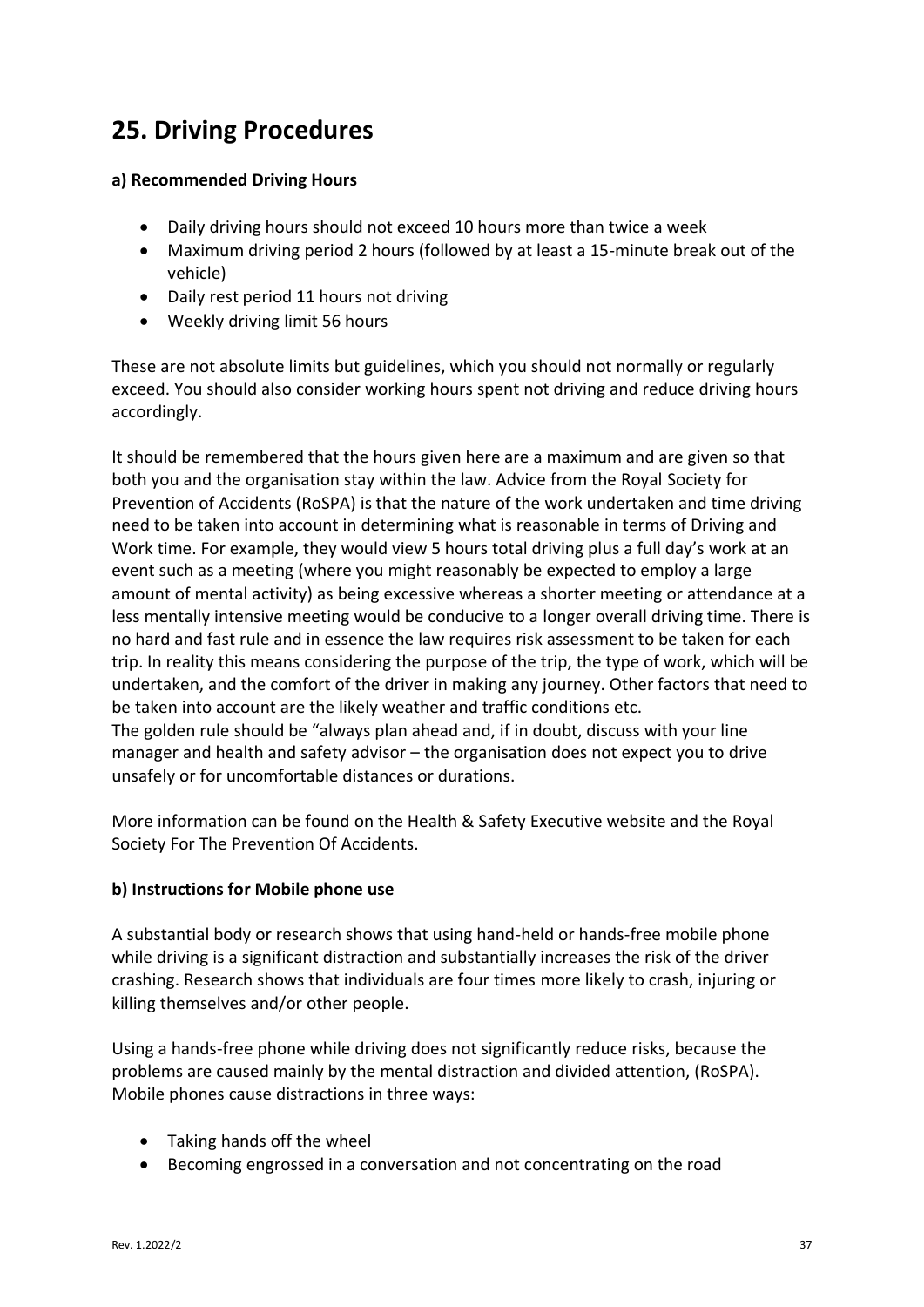• Mental distraction

The use of mobile phones whilst driving is not acceptable except where a legally compliant hands free unit is installed, and even then it is strongly advised against. Staff should adopt the following principles:

- You must never use a mobile phone whilst driving unless you have a fully legally compliant hands-free unit and are an experienced driver used to handling such equipment: even in such cases you should never initiate calls whilst driving.
- Unless you have a hands-free unit your phone should be switched off, with all calls to divert to voicemail and check messages when your vehicle is stationary.
- Never make calls, dial numbers or text while driving, even with a hands-free unit.

From a safety point of view, all use of mobile phones should be avoided while the vehicle is being driven, even with hands-free units, as drivers cannot fully concentrate on driving if they are having to process and respond to phone calls. If the phone has to be left on (and this may only be the case where a legally compliant hands-free unit is installed), the driver should pull off the road (in a safe position) to make a call or take a call for any length of time. If in such conditions you receive a call you should indicate that you are driving and that you will call back when stationary.

Drivers should also be aware that if you have an accident whilst using a hands-free device you may be prosecuted for driving without due care and attention.

#### **c) What to do if you have an accident or near miss**

Stop your vehicle at the scene or as close as is safe, always ensure your safety first. Complete the accident report form (supplied by your insurer) by collecting the following information at the scene:

- Details of other vehicle
- Name and address of other driver
- Name and address of any witnesses
- Name of insurer
- Description of incident

Contact the police:

- If there are injuries
- There is a disagreement over the accident
- If you damage property other than your own
- If you feel unsafe
- To get the incident reference number

Contact your Line Manager and Pear tree office:

Notify of any/all injuries and vehicle damage sustained Hand in completed accident report form (Important Information)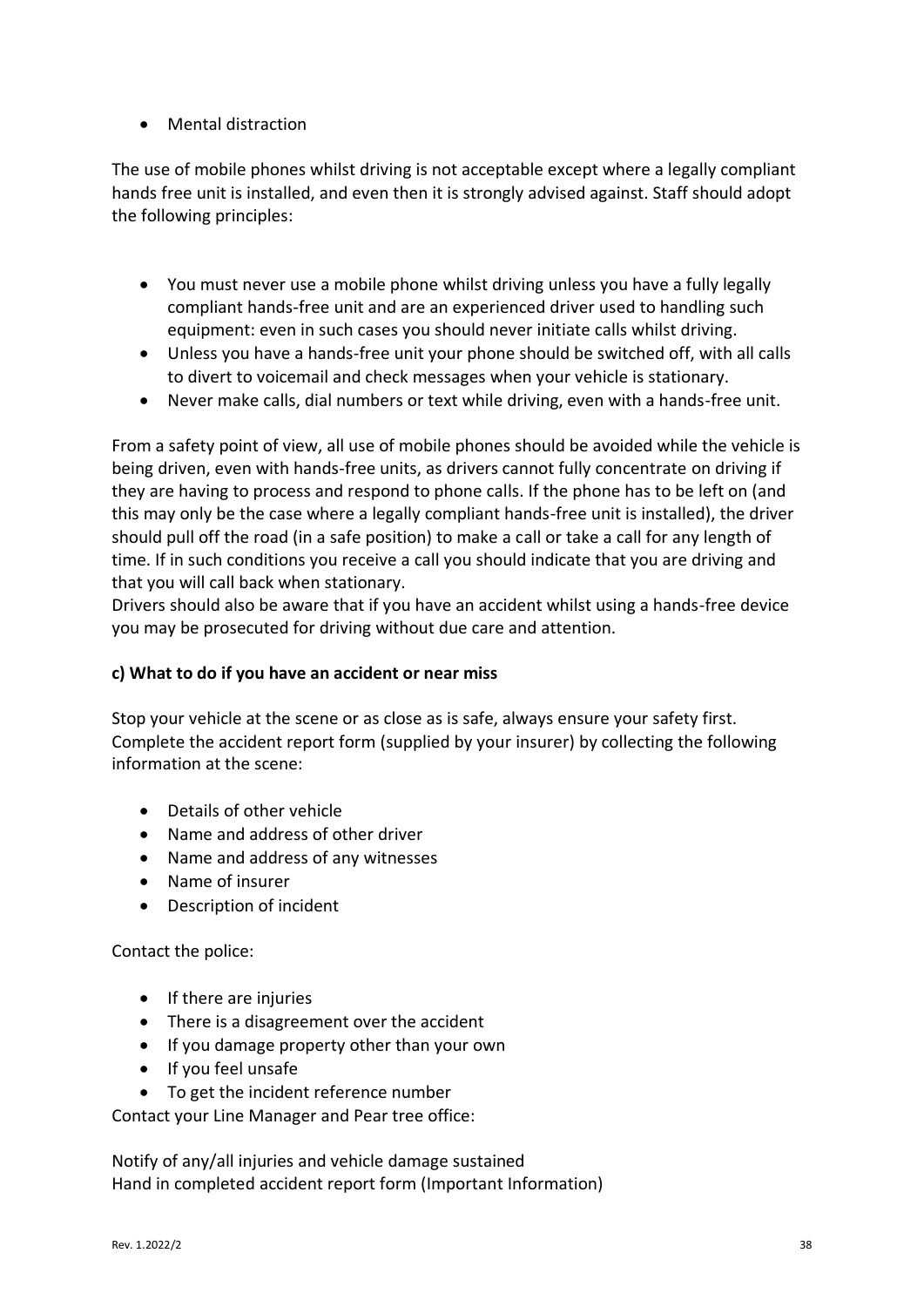# **26. Taking children on contact visits [3/98]**

Contact visits may take place in a number of different venues i.e. home, relative's home, day care centre, etc. Members of staff should be aware of health and safety issues.

Members of staff are not required to carry out such duties if they feel that they are at risk of physical assault, physical injury or contracting infectious diseases.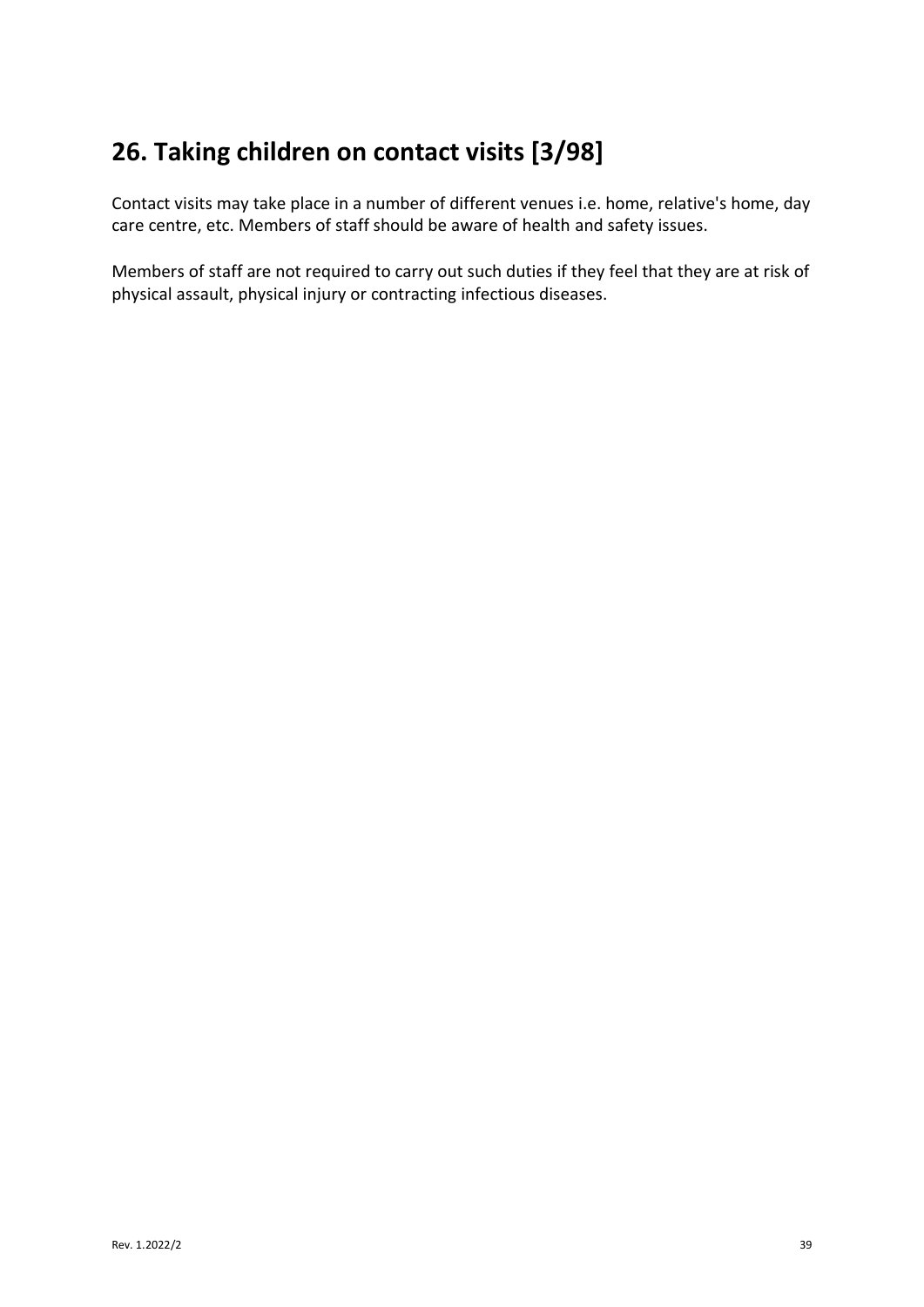# **27. Visiting Pear Tree properties [3/98]**

Members of staff should remember that Pear Tree has an obligation to make sure that our properties are well maintained and that adequate safety precautions are provided.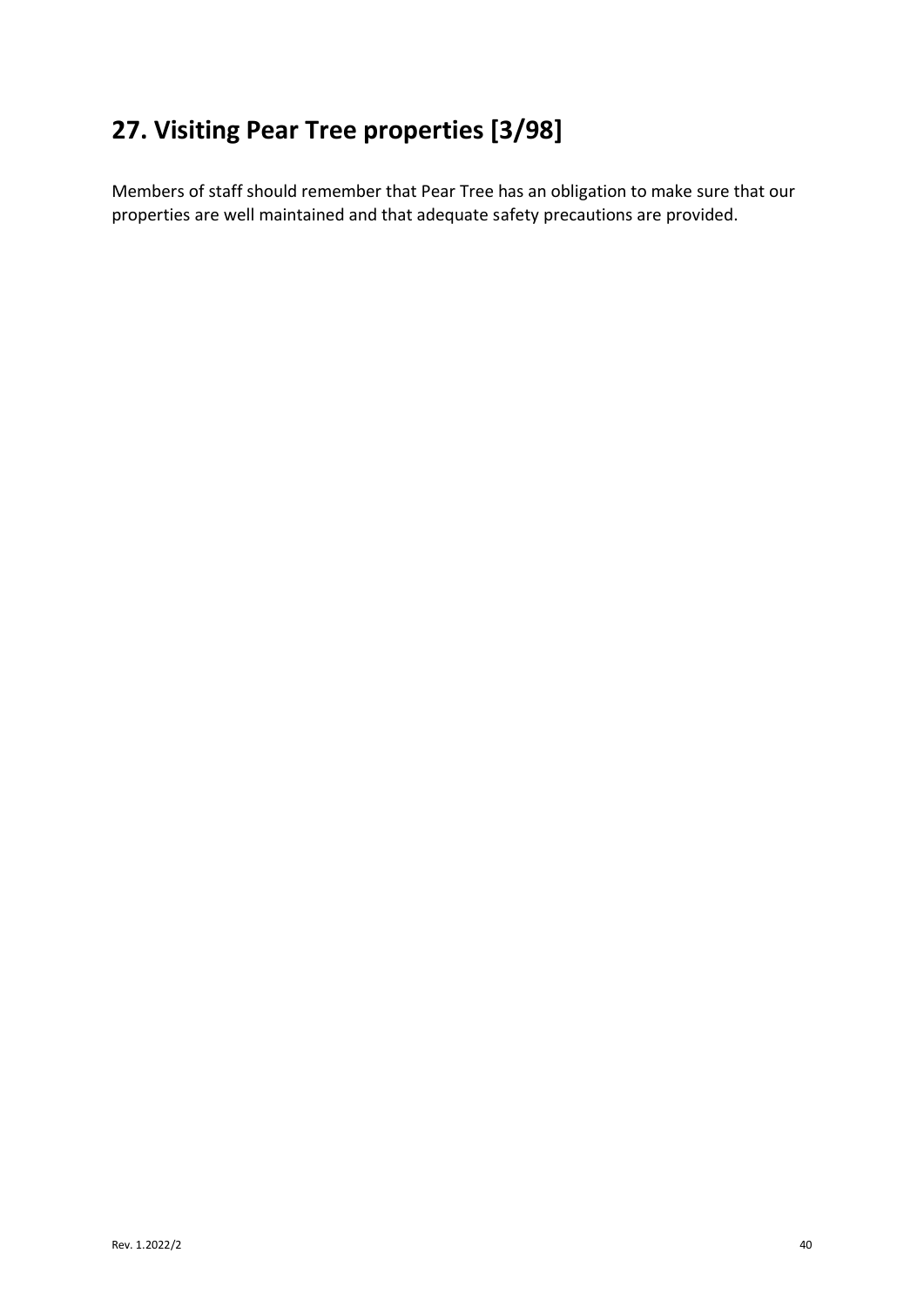### **28. Visiting people in their own homes**

Members of staff should always be aware that it is important to consider their own protection, health and safety when visiting clients. At no point should a member of staff put him/herself in a position where he or she considers to be at risk of physical injury from their client, or any other individual, as a result of feelings of anger and frustration, or compromise their health as a result of being in the environment where a client lives, or placing themselves in a dangerous environment as a result of unacceptable safety standards within the client's home. On visiting, it is important that the member of staff first of all assesses the mood of the client and considers it to be safe to continue with the visit. Most of our clients are actually in need of, and look forward to, and greatly appreciate the help and support that is being provided. However it is important to clarify that Pear Tree has no expectation for a member of staff to continue the visit, if he or she feels personal risk. In the event of such an incident, the matter should immediately be reported to senior members of staff.

Once in the home, the member of staff needs to consider the environment in which the visit is taking place. In the event that a member of staff is unhappy with the conditions within the home from either a health or safety point of view, there are immediately two options open to him or her. Firstly, to suggest to the client that if they wish to continue their meeting that it takes place outside of the home, by either going and doing a form of activity or finding a new venue for the contact. If the client does not wish to leave the property, the member of staff must terminate the visit explaining to the client the reasons why. In some circumstances, it may be difficult to do so and a judgement needs to be made at the time. If it is felt that by advising the client over the health and safety issues within the home would result in an adverse response from the client, then the visit may be terminated without the client being advised of the reasons why. In every situation, senior members of staff should be advised and the visit recorded.

Health and safety issues within a client's home may vary from unacceptable hygiene conditions, fire risks from either electrical items or misuse of coal fire or other dangers relating to electrical equipment. It is important that members of staff visiting clients' homes make an honest assessment as to what they consider the health and safety issues to be, whilst remembering that many of our clients have different values and different standards of living and expectations within the home. It must also be noted that many of our clients are exceptionally clean and tidy individuals with reputable standards. The above guidance should not be taken to discriminate against clients or be in any way judgmental. It is purely guidance in the context of a member of staff who considers him/herself at risk as a result of conditions dictated by the client or other relatives.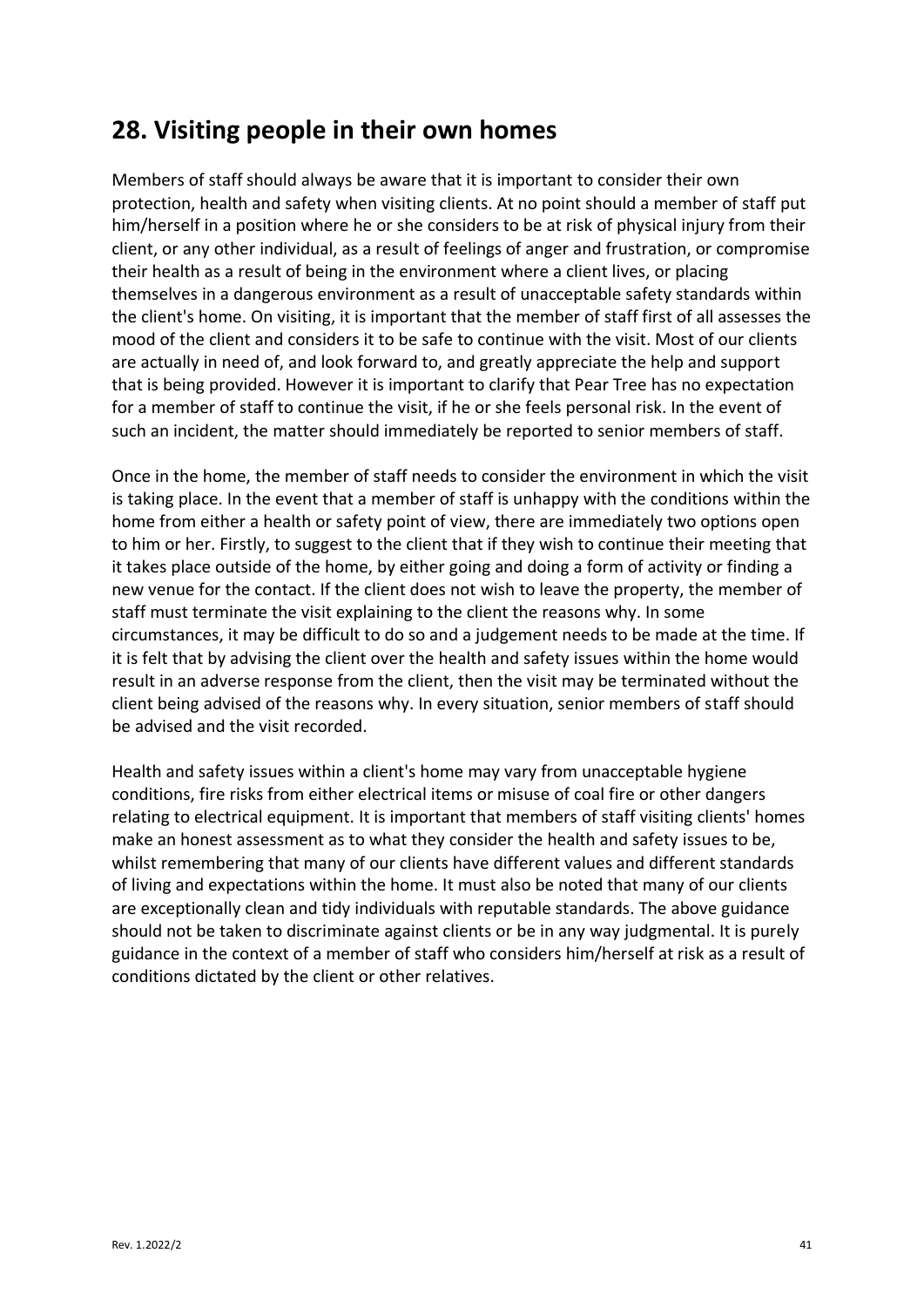### **29. Violence at work**

Violence at work is not acceptable under any circumstances and action will be taken in the event of such behaviour occurring.

Pear Tree acknowledges that violence can occur in unpredictable circumstances, but attempts to assess and reduce the risk of incidents in the following way

• Staff.

Applications for employment received take this issue in to account to reduce the risk of employing someone with difficulties controlling anger and aggression. C.R.B. checks are completed on all staff and any signs of this will remove there eligibility for employment with our organisation. This issue in terms of how potential members of staff may react to stressful situations is to be explored by the interview panel. Any incidents involving staff will result in disciplinary procedures being implemented immediately.

- Children and young people in residential settings During the referral procedure history of violence and aggression are explored and risk assessments completed. Further risk assessments are completed on a monthly basis taking into account any such incidents. Suitable strategies are explored and a plan encompassing risks designed. In homes where a risk of violence from young people is identified, staff are provided with Team Teach training.
- General public / outside contractors Staff are advised to protect themselves and their clients from any individual who causes them concern by avoiding potential hazardous situations where indications suggest there is the risk of violence. Situations can develop and sometimes need ongoing immediate risk assessments i.e. attendance at a football match. Avoidance of such situations or leaving an area is often the best course of action. Sometimes consideration to informing the police of observations should be given.

In the event of an incident occurring the situation must be assessed and consideration given to informing the police and action taken. Pear Tree will always endeavour to support any members of staff who has been a victim of violence in such action.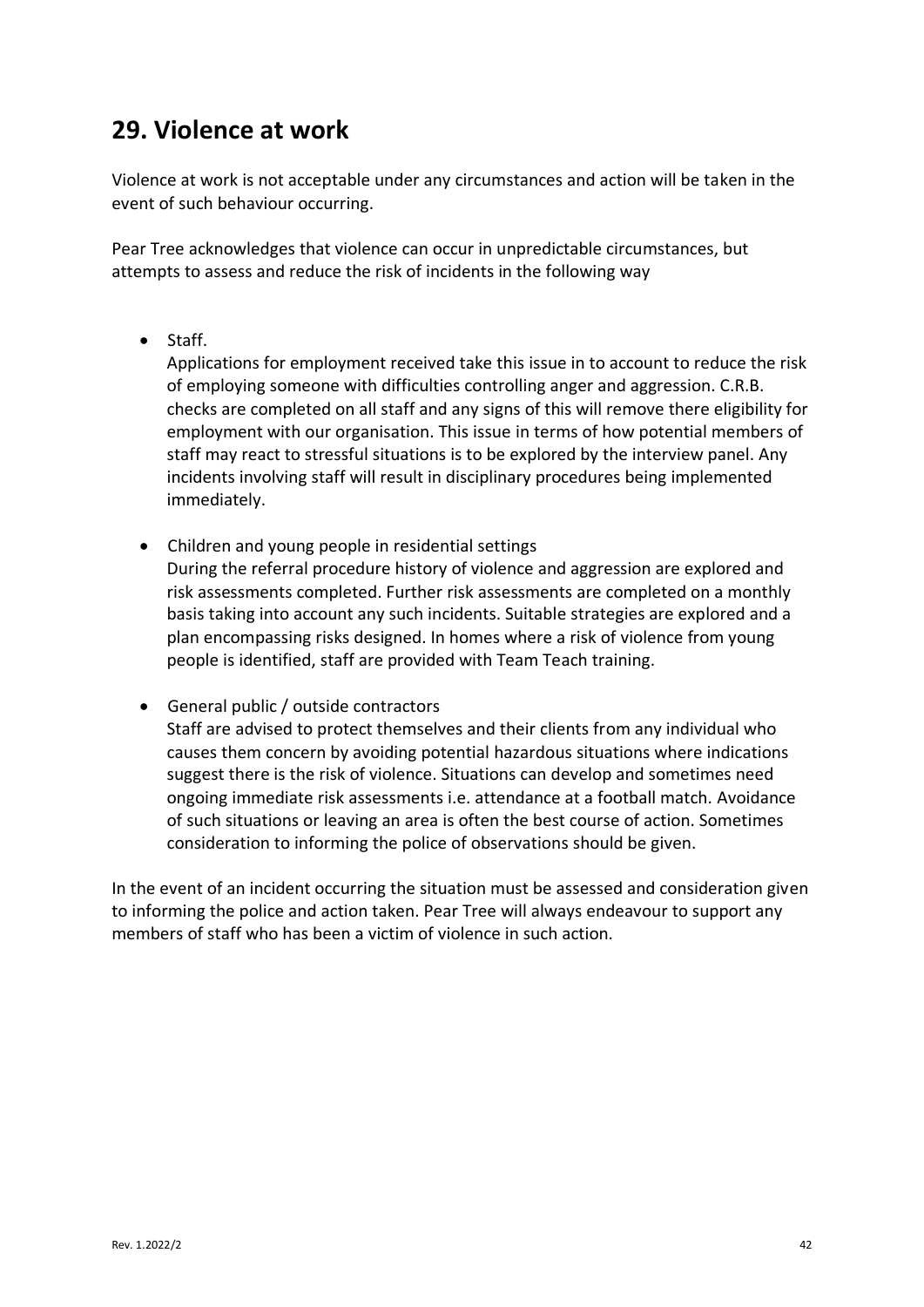### **30. Fire Precautions community support workers**

Community Support Workers are responsible to the Community Support Coordinator who is responsible to the Managing Director.

Members of staff must be aware of and be diligent to the risk of fire in domestic settings. Any risk identified should be reported to the "service user" and advice on how they may reduce risk and take necessary precautions. Any concerns should be reported to your line manager.

Members of staff are not required to carry out such duties if they feel that they are at risk of physical assault, physical injury or contracting infectious diseases.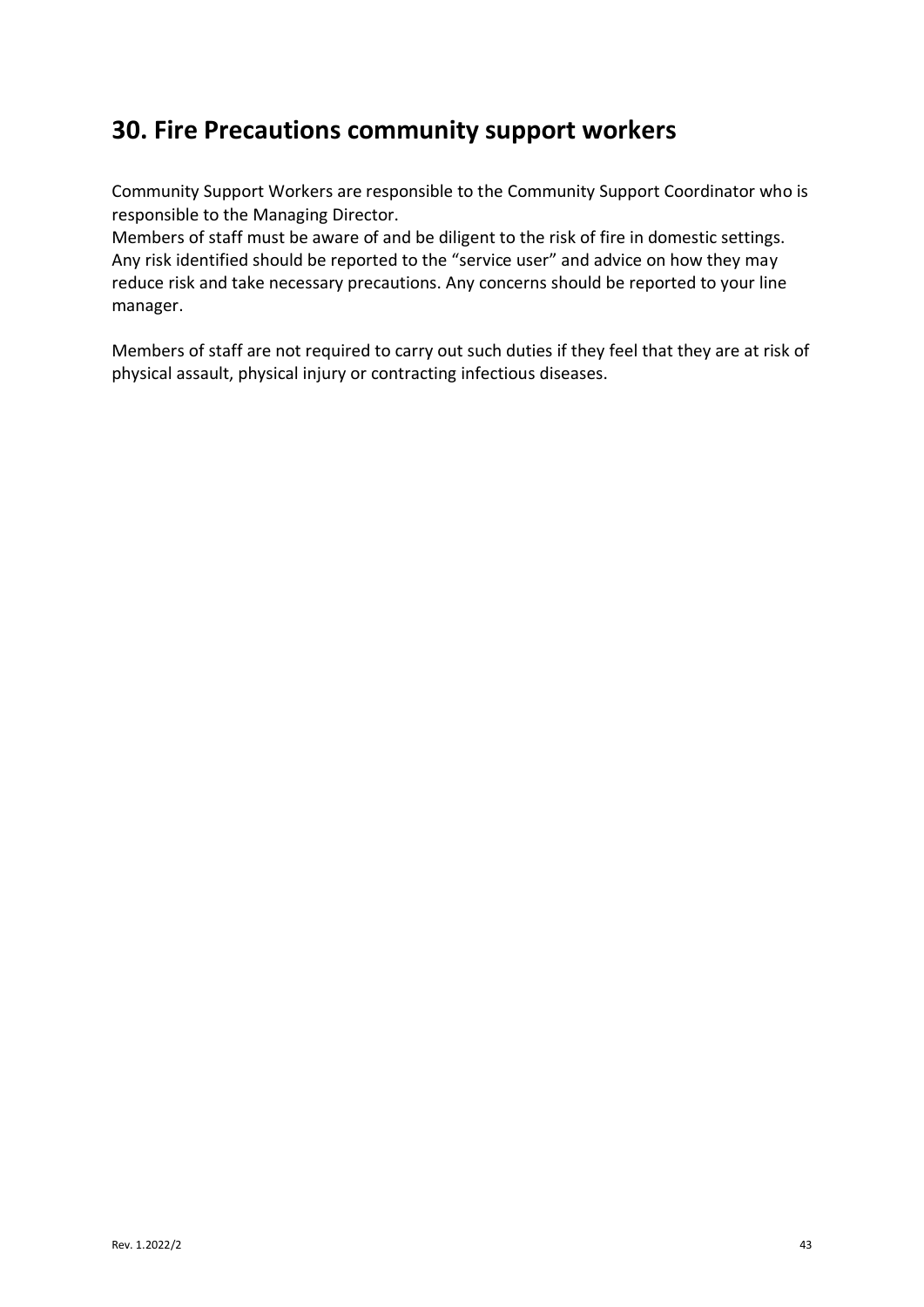# **31. Engaging clients in practical work tasks**

When members of staff are engaging clients in practical tasks of one form or another, it is important that they always consider health and safety issues. In the event of a member of staff helping a client to clean their own homes, it is advisable that the use of rubber gloves become common practice and that any aids, i.e. stepladders, are complete and safe to use. Training leaflets are available re the safe use of ladders.

Members of staff must not, at any time, place themselves in a position where there are risks to themselves or others to obtain an end result. Members of staff must also recognise that whilst engaged in a therapeutic relationship with a client, they are responsible for his or her welfare and must provide appropriate advice on health and safety issues to the client in question. If necessary, insisting that they follow their advice and instructions if they wish the tasks to continue. The activity must be terminated if instructions are not carried out.

Many members of staff regularly engage clients in practical work tasks, i.e. painting, decorating, building work, conservation work, etc, and again they need to recognise the fact that while they are responsible for the care of the client, they are also responsible to make sure that they themselves, as a person who has chosen to undertake the task, through negotiation with the client, is adequately protected, i.e. safety shoes if necessary, safe equipment in working order, etc. They must also make sure that their client is adequately protected to the same standard as themselves.

Members of staff and clients should not be working machinery of any kind without express permission from the Managing Director. DIY equipment, sanders, paint strippers, etc. may be used providing the member of staff has assessed that they are safe to use and that the working conditions that the client is being encouraged to work in, are also safe.

The member of staff needs to make an assessment as to whether or not the client is capable of carrying out the tasks that he is being asked to do, and should remain under supervision. Whenever items require lifting, members of staff must also make an assessment as to whether or not the items are safe to move and that they are not too heavy or present a risk of injury to either the member of staff or the client.

Members of staff should read the written guidance provided, 'Employees guide to lifting and moving things'. Specific activity risk assessments must be completed when a risk is identified.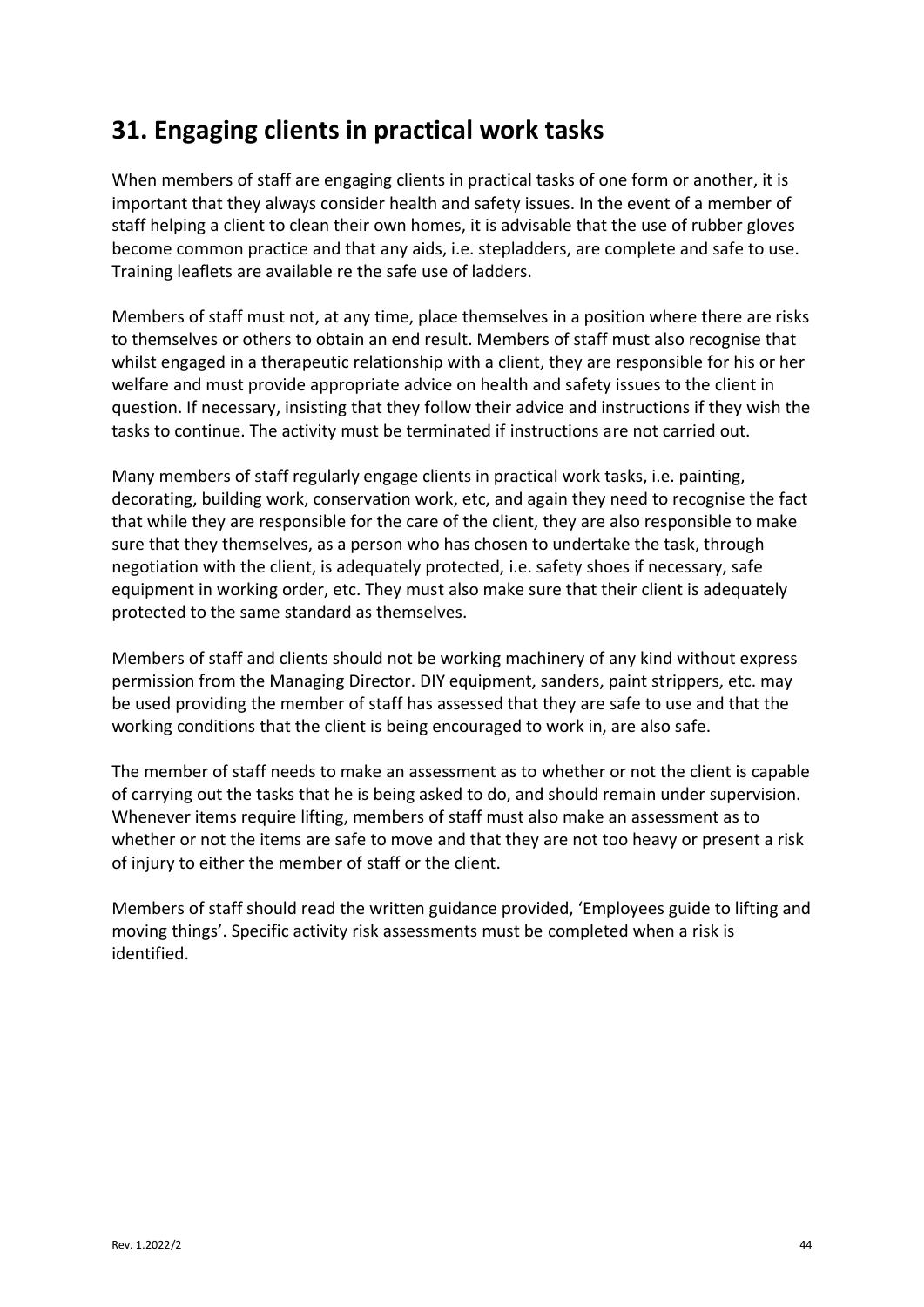# **32. If a child in your care falls ill**

In these circumstances there is only one possible course of action to be taken. In every event the child's GP or NHS Direct should be contacted and an appointment made or advice received as soon as possible. If you feel the appointment time given is not a quick enough response to the situation then you are advised to make your concerns clearly known to the surgery staff and then seek an alternative source of advice, e.g. a visit to the Casualty Department may be appropriate. The GP or doctor's advice must be recorded accurately and adhered to.

If during the course of time, it is felt that the advice is no longer appropriate another appointment should be made where the issues can be discussed with the doctor. Under no circumstances must any alteration to the medication or treatment prescribed be undertaken without consultation of a doctor and again this consultation must be recorded accurately using all of the recording systems in operation at the time, and the daily log. Likewise, under no circumstances, can any member of staff prescribe drugs or treatment. Advice must be sought from the child's GP or community Pharmacist and recorded accurately giving information on date, time and name of advisor along with details of the advice.

When prescribed medication, in the form of liquid or tablets, is to be administered to a child, staff must always ensure that the medication has been swallowed in the presence of the member of staff. Bearing in mind that tablets can be kept in the side of the mouth, and without being intrusive, please ensure that a drink of water or juice is given. If you suspect that the child has not swallowed the tablet or medicine, please remain in the company of the child until an accurate assessment has been made and then, if necessary, contact senior staff. All medication must be recorded on the appropriate recording forms.

If any child requires medical treatment, which will include any form of anaesthetic, whether this is at the doctors, hospital or dentist, written permission expressly for that proposed date must be sought from the child's social worker, parent or guardian. In the case of a parent or guardian this should be sought via the local authority social worker, with clarification on local authority letter headed paper signed by the local authority social worker or senior manager responsible.

Permission must be sought before any treatment in the form of anaesthetic can be administered. This is in addition to any other previous consent form, which may have been completed by either the local authority, or Pear Tree's own medical consent forms. This should be requested in writing to the local authority, as soon as the proposed date is known. This advice does not include emergency treatment for which consent should be obtained on admission.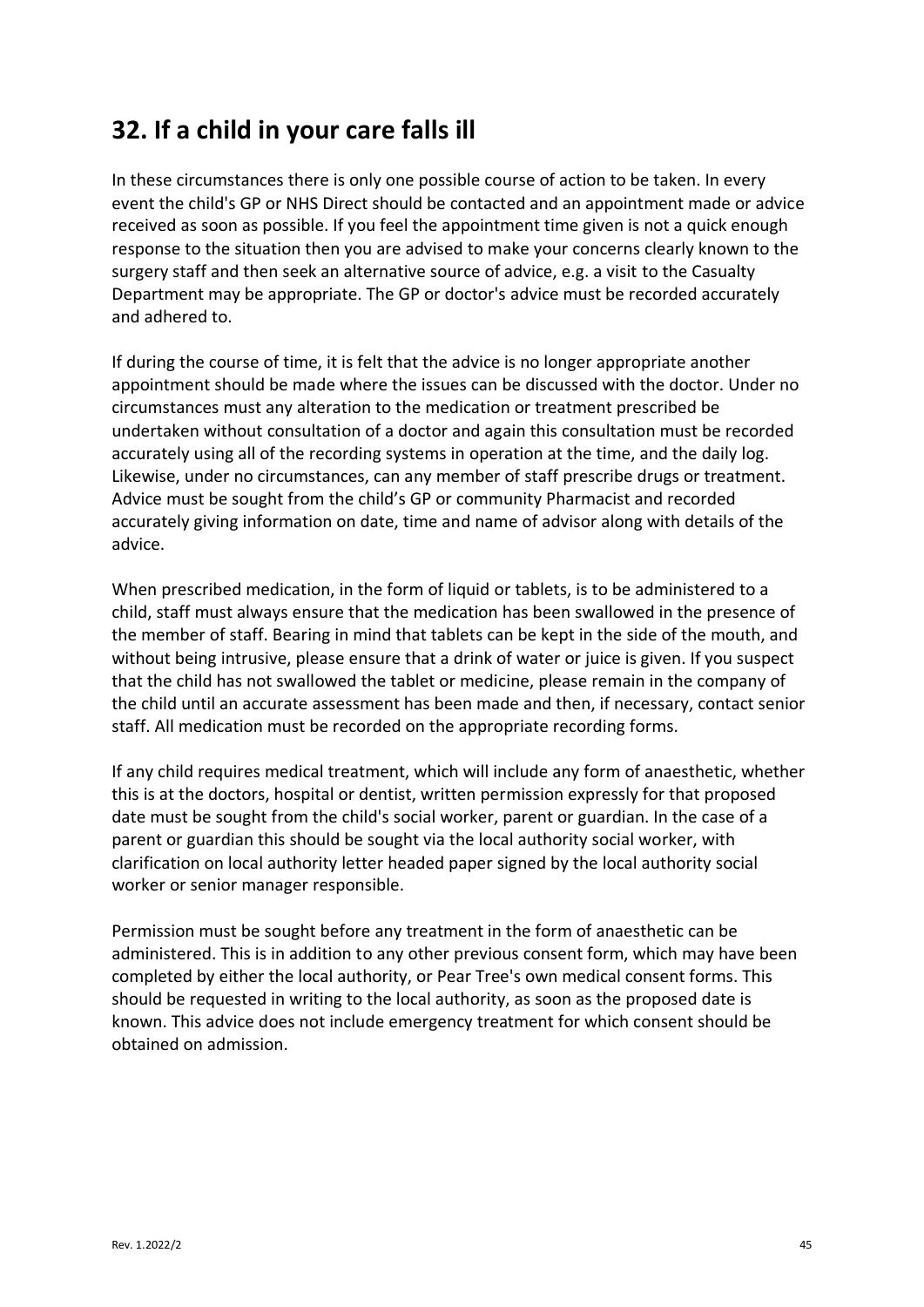# **33. Pear Tree Medication Policy (Taken from Darlington Borough Council Social Services Department)**

#### **Refusing Medication**

If a young person refuses to take their medication you must –

Explain the importance of taking the medication. Do not insist they take it. Record the refusal i.e. date, time, medication. Report it to the GP - If required. Must be reported to the manager.

#### **Errors in administration of medicines.**

If there has been an error in giving medication you must -

- Check the young person
- Inform the young person of what has happened
- Seek medical advice from their G.P. or Accident and Emergency.
- Inform the employer and house manager.
- Complete the accident sheet on the Pear Tree Website
- Inform the clients relatives. If applicable
- Send a report to the responsible Local Authority.

#### **Minor Illness Treatment**

#### **INTRODUCTION**

To ensure that minor illness within the home is treated effectively and safely.

#### **STORAGE, ADMINISTRATION AND RECORDING**

A small store of non-prescribed medication can be stored within the home, e.g. paracetamol for pain or raised temperature, linctus for coughs and emollient cream for minor skin irritations. A record of medication stored within the home should be kept ( ee 33.b)

Storage, administration and recording of medicines should be in line with procedure for prescribed medication.

Care should be taken to ensure that those with parental responsibility have given permission for such medicines to be administered. A copy of permission form should be kept in the young person's file and should be recorded on the young person's care plan.

Non-prescribed medication should be administered with extreme care in line with the recommended dosage and advice on the bottle or packet. If symptoms persist or worsen or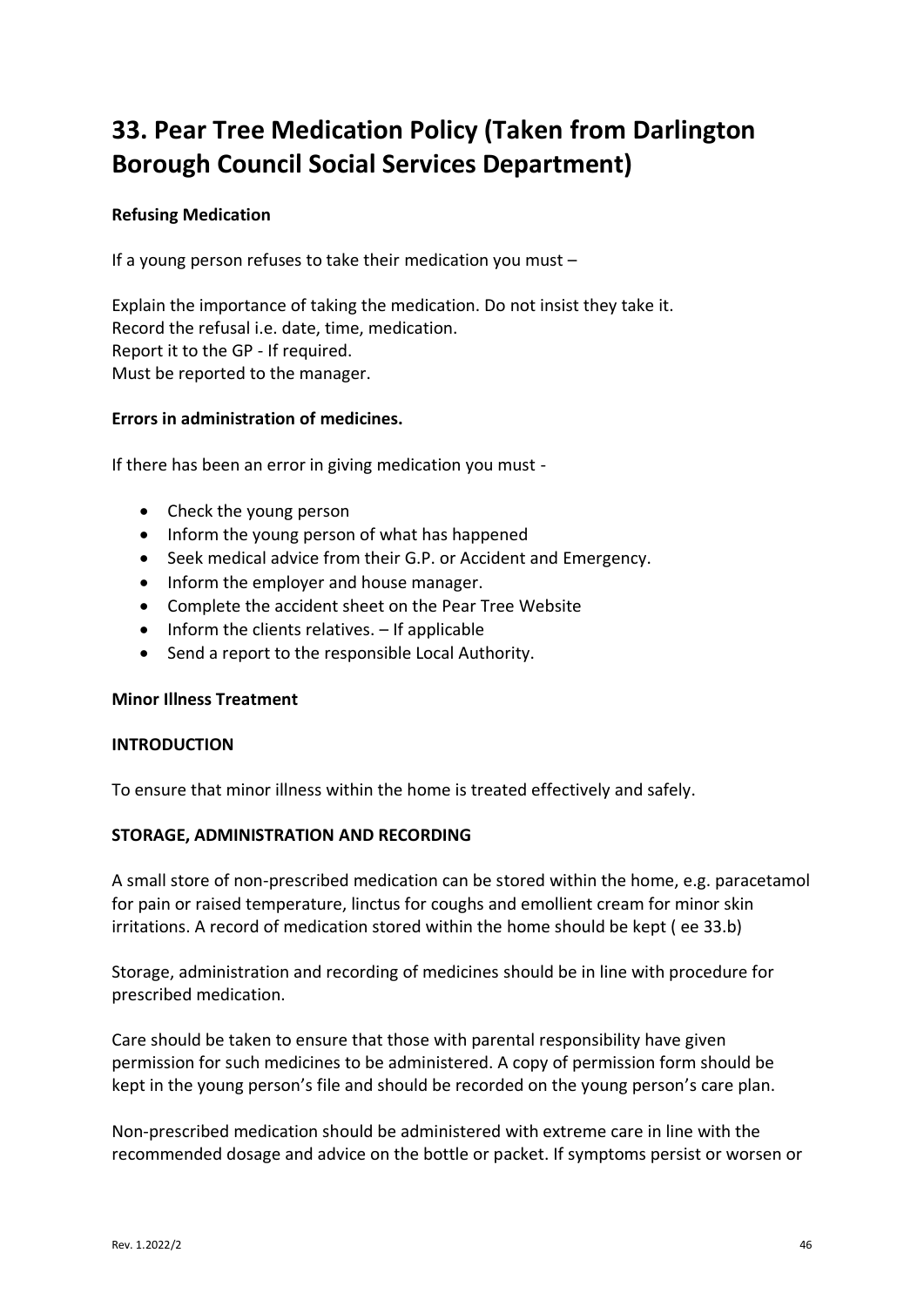if new symptoms occur, consult with the young person's doctor without delay. Only nonprescribed medication may be issued to more than one individual.

Continued use of non-prescription medicines should be discussed with the young person and where appropriate their G.P.

#### **Administration and Storage of Medication**

#### **INTRODUCTION/PURPOSE**

To ensure the safe administration and storage of medication in the Children's Home.

#### ADVISORY SERVICE FROM PHARMACIST

Each Children's Home should identify a local pharmacist who can offer advice in relation to:-

- 1. Storage of Medication
- 2. Administration of Medication

#### **MEDICINES**

This term refers to all drugs and other preparations for internal or external use which are provided to treat a young person. This includes tablets, capsules, powders, all liquids, substances given other than by mouth i.e. ear/nose drops, eye lotions, irrigations, ointments, inhalers, medicated dressings, homeopathic remedies, vitamins and sun protection products.

Proprietary Medicines

These are over the counter remedies sold by the pharmacist and other shops for selfadministration.

#### Prescribed Medicines

These medicines are licensed to be prescribed by Doctors, Dentists and some Nurse Practitioners. They are dispensed by community or hospital pharmacists and have printed labels with explicit information on the name of the person for whom it was prescribed, the medicine name, strength, dose required, frequency of dose and any caution needed e.g. Do not take with iron.

#### **SUPPLY AND RECEIPT OF MEDICINES**

All prescription medicines will be obtained from a community or hospital pharmacist on receipt of a prescription.

A member of staff (or parent) will collect this type of medication.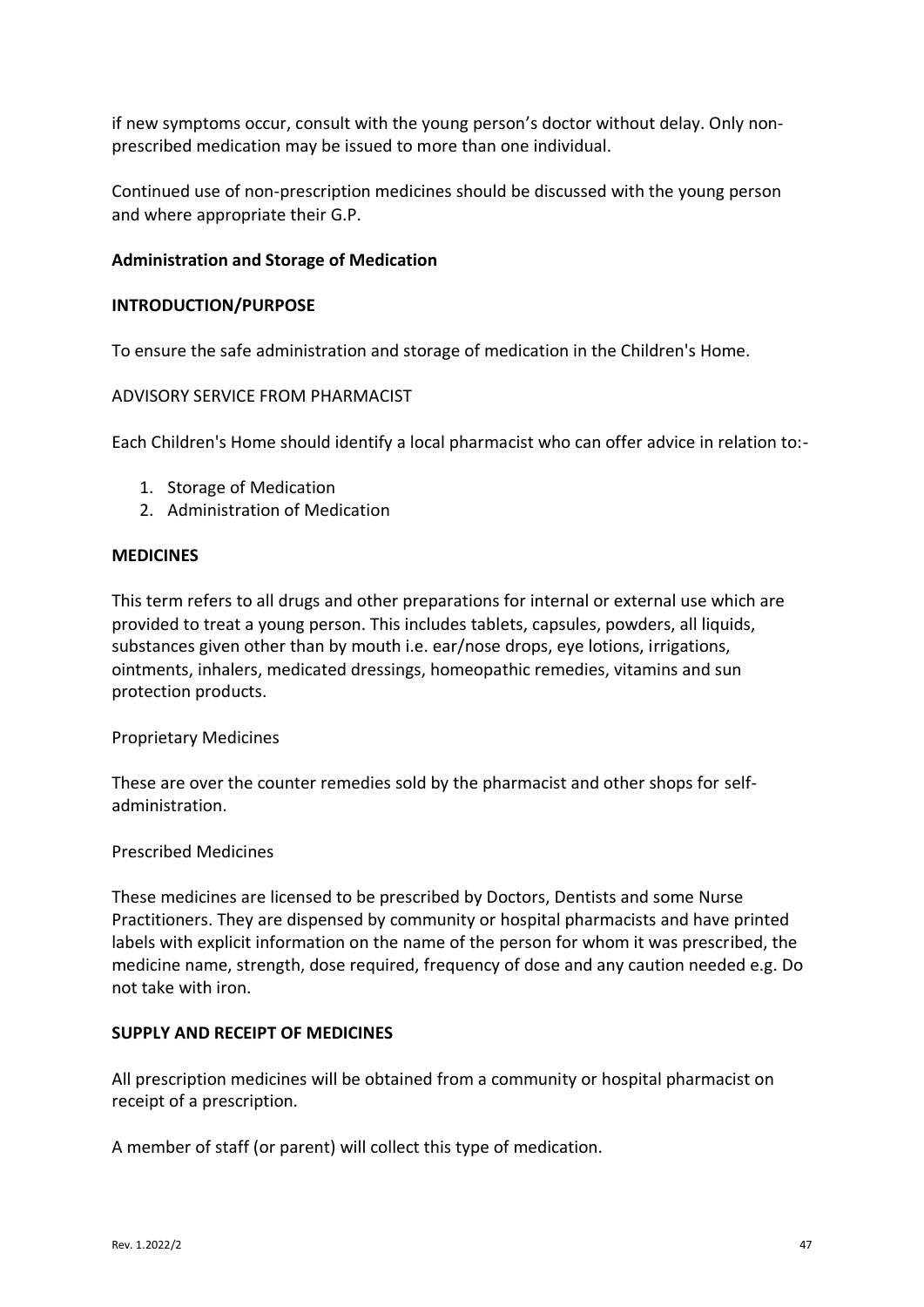If the Registered Manager, after an assessment of the risk, decides that a young person is able to collect his or her own prescribed medicine from the pharmacy this will be seen as part of the young person's training for independent living, and should be recorded in this plan.

The medicine should be stored in the appropriate locked medicine cupboard in the Children's Home once received.

Receipt of new medicines should be recorded in the Medication Received Book and on a MAR sheet.

Any medicine brought with a new admission to the home should be recorded after the following checks have been made:-

- 1. The medicine container label has not been damaged or altered in any way.
- 2. The label has explicit instructions about the medicine and states for whom it is prescribed.
- 3. The medicine is not out of date.

#### **STORAGE**

All medicines kept in the Children's Home for the use of the young people MUST be stored in a designated cupboard that is fixed to a wall and locks.

Medicines must NOT be kept in a First Aid Box

Any medicines belonging to staff for their own personal use should be stored safely with their own belongings and NOT stored in the medicine cupboard.

Medicines, which need to be stored in a fridge, should be kept separate from foodstuffs in a separate fridge in a secure cupboard/room.

#### **RECORDING**

Each Children's home must have two sets of records, the home's central records and the child's personal record. These should be kept as follows:

- 1. A Medication Received Book: For recording receipt and disposal of prescription medicines. A Non-prescribed Medication Book: For recording proprietary medicines.
- 2. A MAR sheet: An individual record for each young person of all medication with notes of particular interest e.g. allergies. This should be kept on the Young Person's Care Plan.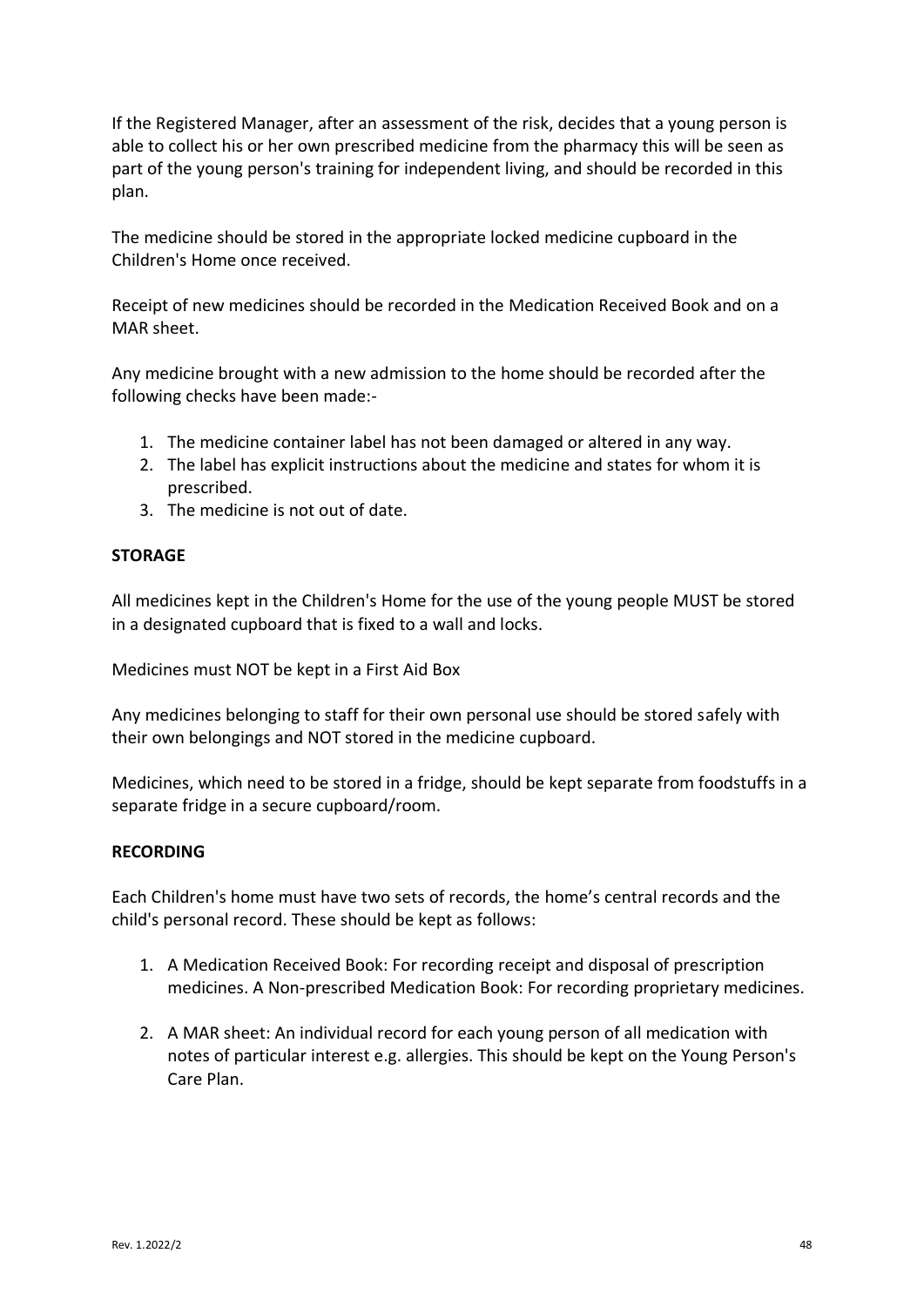#### **ADMINISTRATION OF MEDICINE - WHO CAN ADMINISTER**

All of the residential staff team have authority to give out drugs or medication to young people. Prior to such authority being given the following requirements MUST be satisfied.

The Registered Manager ensures that the member of staff has read and understood the guidelines for administration of medication and is capable of implementing them.

Appropriate training on the administration of medication, side effects, allergies, etc should be given to all the residential staff team. The training should be provided by an appropriate means.

#### **TECHNIQUE FOR SAFE PRACTICE OF ADMINISTRATION**

The designated member of staff needs to:

- 1. Be aware of the medicines that are needed during the span of duty.
- 2. Ensure that consideration is given to any planned outings in relation to timing of administration of medicines.
- 3. Wash hands before administration of medicines.
- 4. Have water and drinking containers at hand.
- 5. Ensure only one young person attends for medication at a time.
- 6. Check MAR sheet for medicine required, dose and time last given.
- 7. Check medicine container for name of recipient, dosage, special instructions and expiry date.

If there are ANY doubts seek help from the supplying pharmacist or G.P.

When the staff member is satisfied with these checks the medicine can be given. If a young person is self-administering medicine the supervising staff member should encourage the young person to carry out the same checks and use the time to ensure that the young person understands the need for the medicine and the importance of taking it as directed.

Where possible, when there are concerns about young people using medicines as a form of self harm, the use of soluble or liquid medicines should be considered.

Once the young person has either taken or refused the medicine, the staff member records it by initialling the MAR sheet.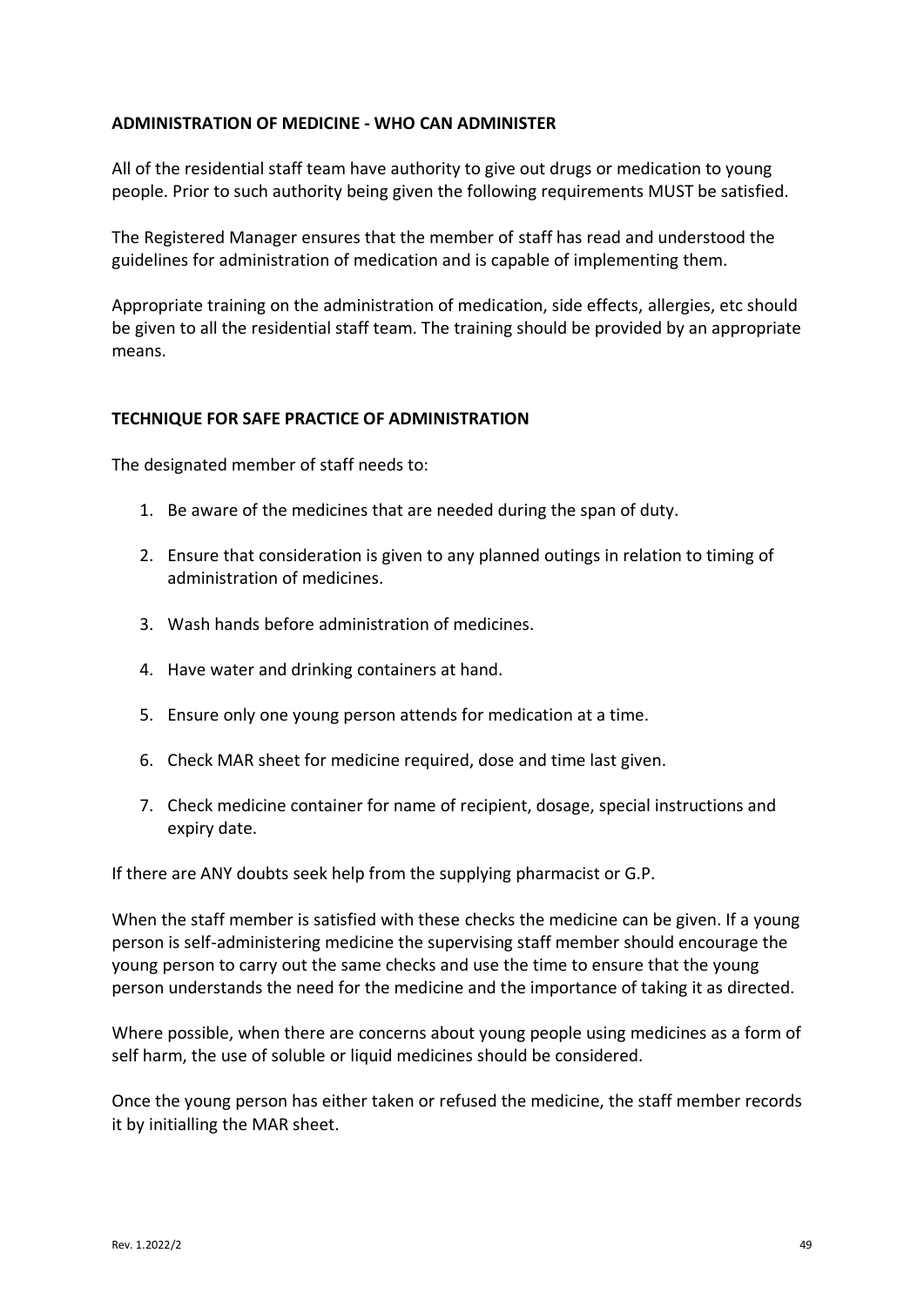If the young person refuses medication, they should be reminded of the reasons why they require it and importance of taking it as directed. If the young person still refuses this should be accepted and recorded. They should be offered the medicine again when the next dose is due. Continual refusal needs to be discussed with the young person, relevant staff and their G.P.

Creams and ointments should be applied wearing disposable gloves.

When medicine is taken from its container and not taken by the resident it should be destroyed by the responsible member of staff on duty and not replaced in the container (See Disposal)

Prescription only medicine will not be administered to any young person unless it is prescribed by a consultant or G.P., in the quantity and at the times stated.

Medicines prescribed for a specific young person MUST NOT be administered to any other person.

#### **DISPOSAL**

The best way to dispose of medication is to return it to a designated pharmacist. Staff in the home should record the disposal in the Medication Received Book. The pharmacist should sign the home's Medication Received Book to say that the medication has been received.

Medicines should be disposed of when:

- 1. Their expiry date is reached (This may be soon for some preparations such as eye drops and ointments)
- 2. The course of treatment is completed, or the doctor stops the medication.
- 3. Where the medicine is taken out of its container and is refused by the young person.

DO NOT

- 1. Put tablets or bottles of liquid medicines in the dustbin.
- 2. Put into the household drainage system via sinks, drains or flush down the toilets.
- 3. Keep half-finished medicines in case they become useful for another young person.

Syringes must be disposed of in safe disposal boxes provided by Community Health Services.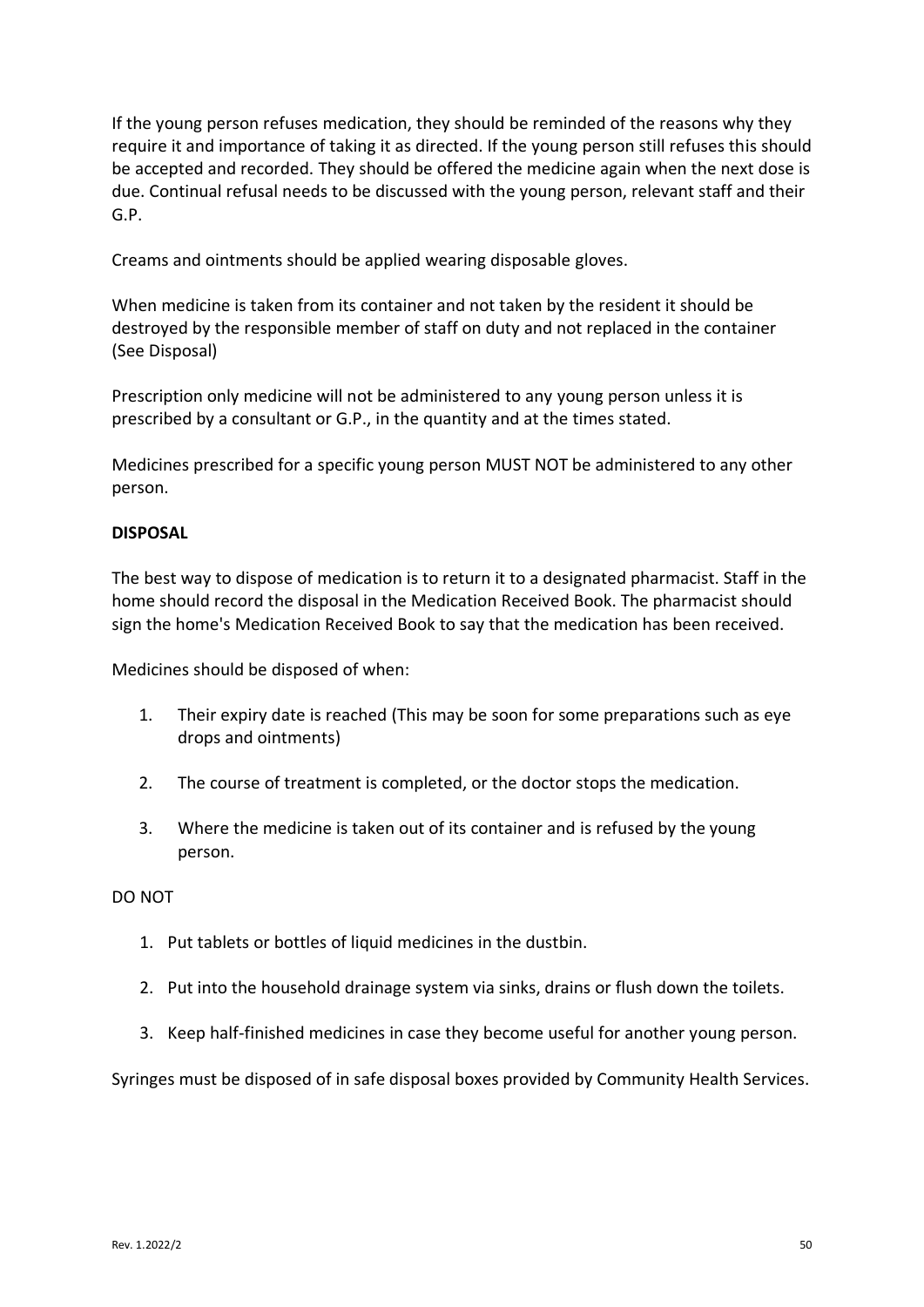#### **MEDCINES TAKEN OUTSIDE THE CHILDREN'S HOME**

#### At School:

The Education Authority has their own guidelines on administration of medicines. Consent is required in writing before a school can administer any prescribed medication. The school should be consulted on an individual basis.

#### Home Leave

Adequate preparation is needed for a young person who is taking medication and going on home leave. Consideration should be given to the ability of the young person in accepting responsibility for safe storage and return of medication.

Where there are concerns, the community pharmacist can dispense a smaller, appropriately labelled container that would contain the correct amount of medicine for that home leave period.

Written instructions on dosage etc, should be sent to the responsible adult who will be caring for the young person whilst they are away.

#### Holidays/Outings/Trips

The same planning, considerations and safe practices needed for supply, storage, administration, recording and disposal of medicines apply on holidays etc.

A MAR sheet must be completed each time a medicine is offered to a young person and this record should be brought back to the house and filed properly at the end of the holiday period.

#### **WHEN A YOUNG PERSON MOVES ON**

When a young person leaves the Children's home:

- 1. A supply of current, prescribed medication should accompany them.
- 2. If moving to independent living the young person should be competent to store and administer their own medication.
- 3. Recording of where the medication was sent should be recorded in the Medicine Received Book.

#### **SELF-ADMINISTRATION AND STORAGE**

Some young people should be allowed to self-medicate. This is subject to a risk assessment being carried out in respect of each individual young person. Advice from a pharmacist or other appropriately qualified person on medication, storage, side effects, problems of missed doses, importance of timing of administration and monitoring self-medication will be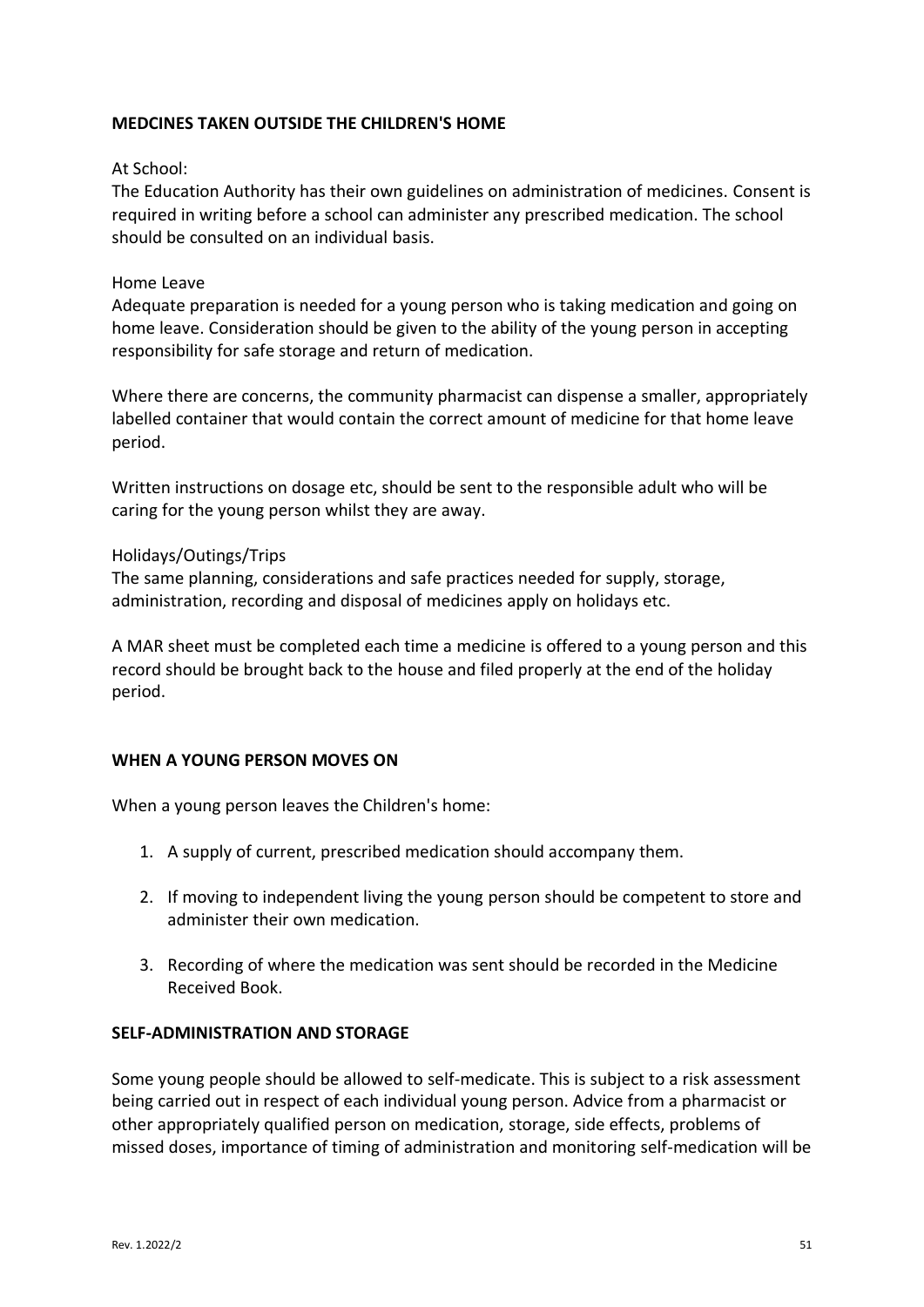necessary. Young people will only be allowed to self-medicate if they are considered able to do this safely.

A consent between staff in the home and each capable individual young person should be made with emphasis on safety issues and responsibilities of self-administration. Young people over the age of sixteen are entitled to obtain their own prescriptions and purchase their own medicines. This should be part of a planned independent living programme and again subject to an individual risk assessment.

Young people who self-administer should be aware of the safe storage of medication and the procedures to dispose of obsolete medication. Young people and staff should consult with the pharmacist or appropriate person i.e. Doctor, over safety issues in the regard to safe storage. Young people who self-medicate must store the medication in a secure place, which prevents access to any other young person.

#### **CONSENT TO TREATMENT**

A young person with 'sufficient understanding' may only be given medical treatment with their consent.

A young person without sufficient understanding may only be given medication with the consent of the parent or person with parental responsibility. The G.P. must decide whether the child has sufficient understanding to give informed consent.

The issue of consent to treatment should be discussed at Planning Meetings and will be recorded in the Young Persons Care Plan.

#### **EMERGENCIES**

In the event of an emergency e.g. allergic reaction, overdose, taking the wrong medication, medical advice should be sought immediately.

#### **STAFF USE OF MEDICINES**

Staff are not permitted to use medication kept for young people in the Children's home.

Staff must provide their own medicines, which must be stored separately in a secure place and which are the responsibility of the individual staff member.

#### **REVIEWING AND REDUCING PREVIOUSLY PRESCRIBED MEDICATION TO YOUNG PEOPLE:**

During a young person's time spent in the care system, they may have been prescribed essential medications for a condition for valid and good reasons at that time and stage in their lives. Over a period of time with clear indications such as, through the age and maturity of the a young person with clear indications which identify a need for reducing that particular medication, or an individual young person requesting a reduction or removal of a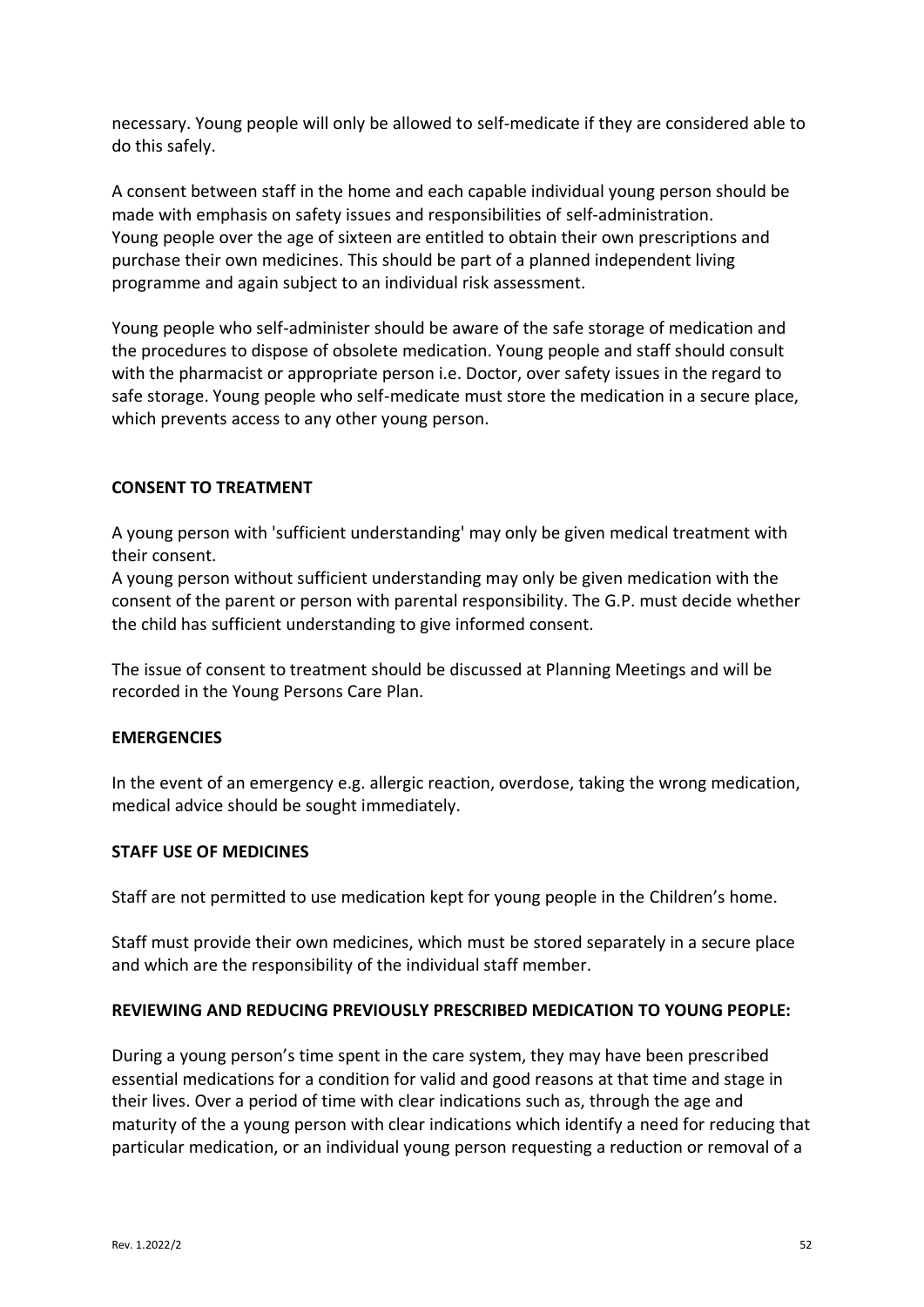prescribed medication also a visible and genuine reduction in the severity and or impact of the condition on the young person's health and wellbeing is apparent. In line with good practice and the health and wellbeing of the young person, working together with other responsible medical and care professionals who have the health and wellbeing of the young person in mind, at an appropriate time a full and comprehensive review including a full consultation with a (GP Medical Doctor or medical practitioner) to discuss and ascertain if the prescribed medication is still required or exploration of a possible reduction of a prescribed medication if appropriate at that time. This could be considered If all medical and care professionals concerned with the care of the young person agreed to an approved planned and programme in the reduction of a medication which has been previously prescribed.

Reference Documentation

Care Standards Act 2000 Children's Home Regulations 2001 Misuse of Drugs Act 1997 The Handling of Medicines in Social Care – (Royal Pharmaceutical Society of Great Britain)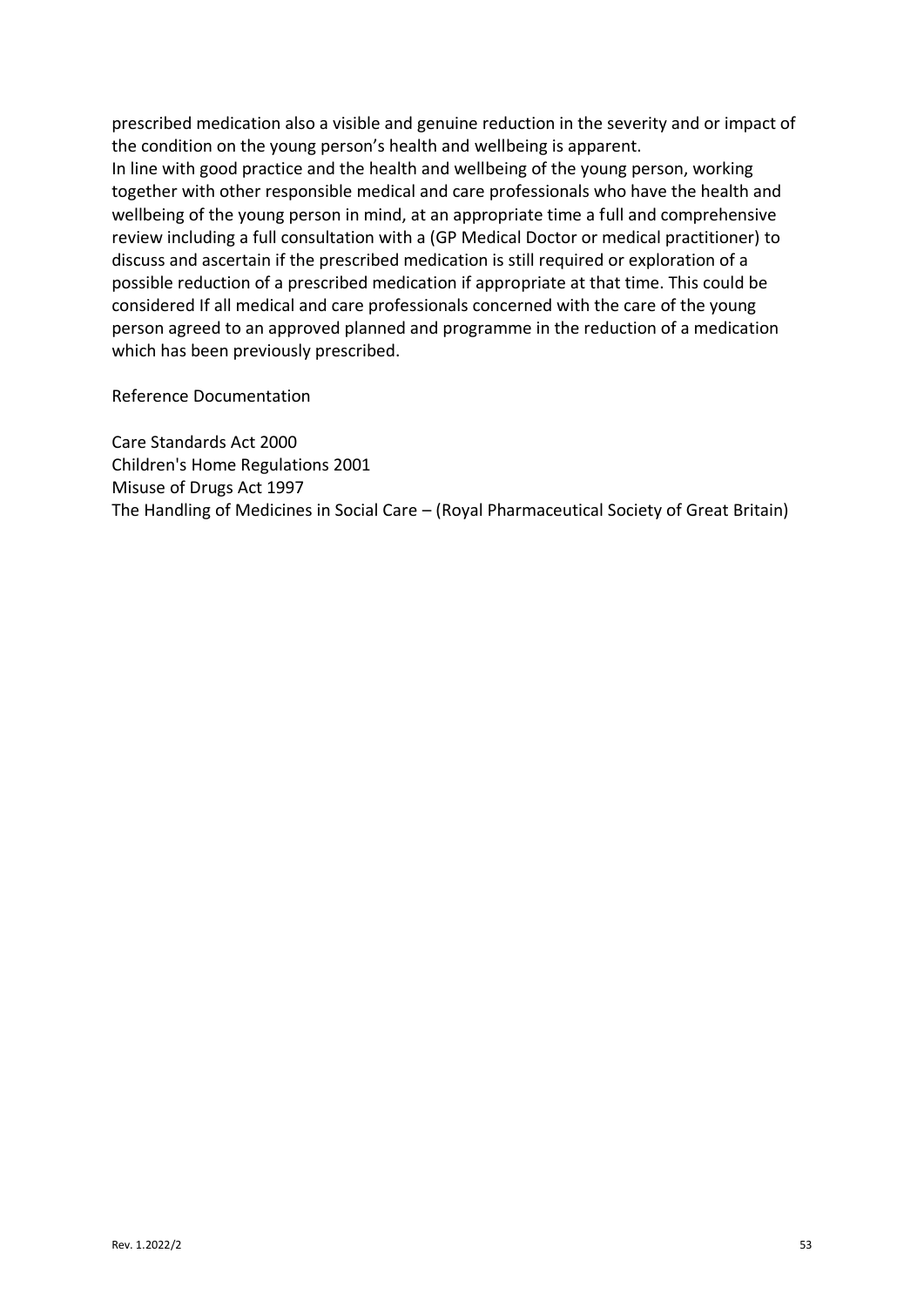# **33.a. Administration of controlled drugs**

Within the house controlled drugs must be stored in a recognised approved cabinet. The usual monitoring and recording procedures for controlled drugs entering the house to be followed.

Administration of controlled drugs to follow the controlled drugs format, with recordings made in an appropriate controlled drugs recording book.

Administration to be undertaken by an appropriately trained individual and witnessed by the same where possible. In the case of two trained individuals not being present witnessed by an approved Pear Tree responsible person.

In circumstances of single cover i.e. holiday homes and day excursions, one signature by an appropriately trained individual will suffice.

Stock levels witnessed and signed for as correct on return to the house is acceptable to ensure young people do not miss out on any activity area.

Only the necessary amount of medication for the duration of the excursion to be taken from the house.

Transporting and storing controlled drugs should adhere to recognised regulations where possible.

Variations to the above would follow an appropriate individual risk assessment.

# **33.b. Record of all Non prescribed medication stored within the Children's Home (Appendix 1)**

Acceptable medications are those given on the advice of the pharmacist. Staff are to strictly adhere to instructions for its administration and to record appropriately in each young person's file. Staff to familiarise themselves with individual care plans of young people in regard to age appropriate medication and allergic reactions to any of the above.

# **33.c. As required medication (PRN)**

In the case of medication prescribed to be taken "when necessary" or "when required" (PRN) the maximum dosage in twenty four hours and the necessary time interval between dosages must be annotated on the MAR chart.

Clear instruction must be obtained from the prescriber as to the indications for the medication and under what circumstances it may be administered. It must be agreed between the child/young person and care team as to how this medication will be requested and/or offered.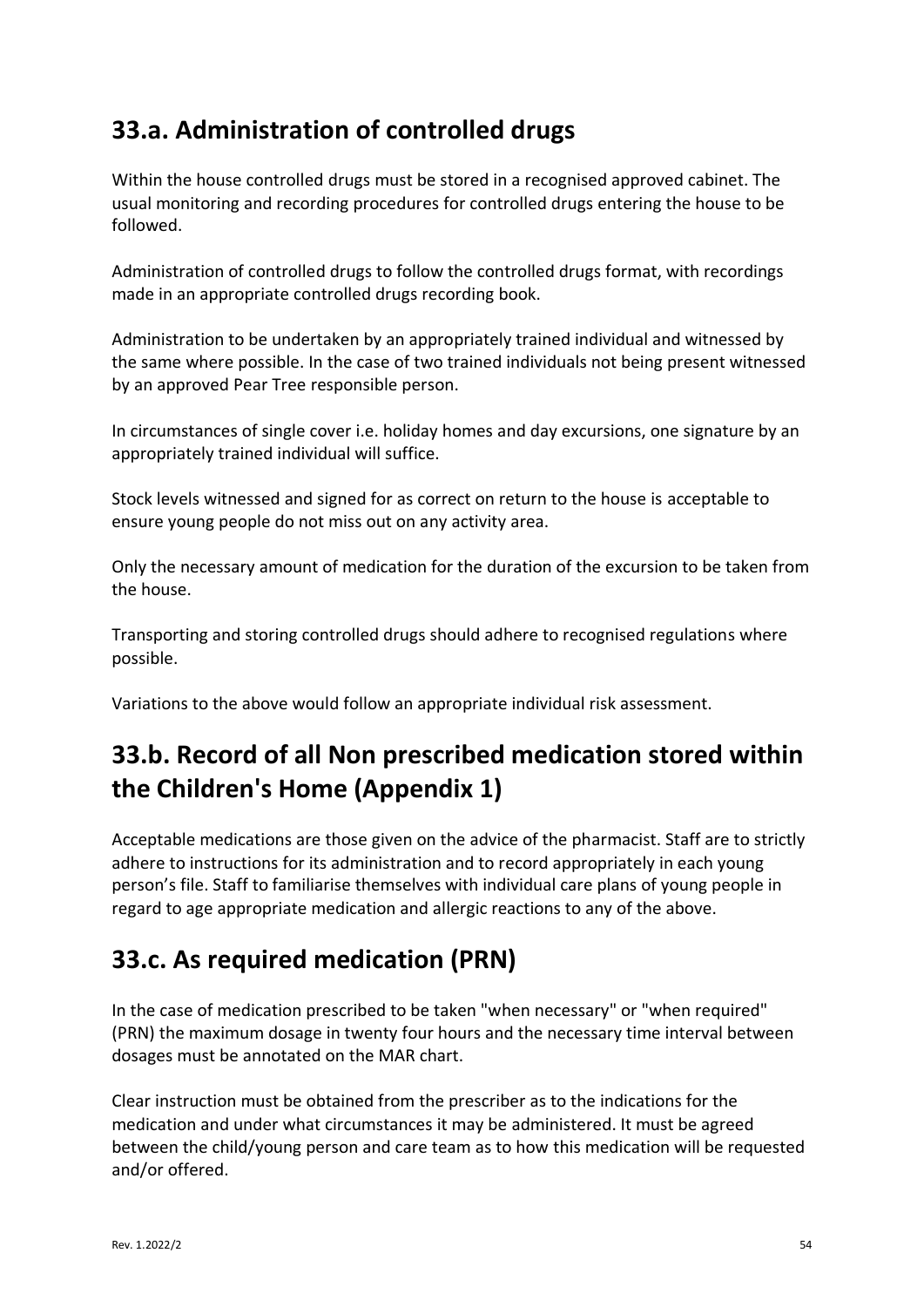The outcome of the medication should be recorded and monitored and if it is revealed that PRN medication is being administered frequently then a referral to the GP must be made.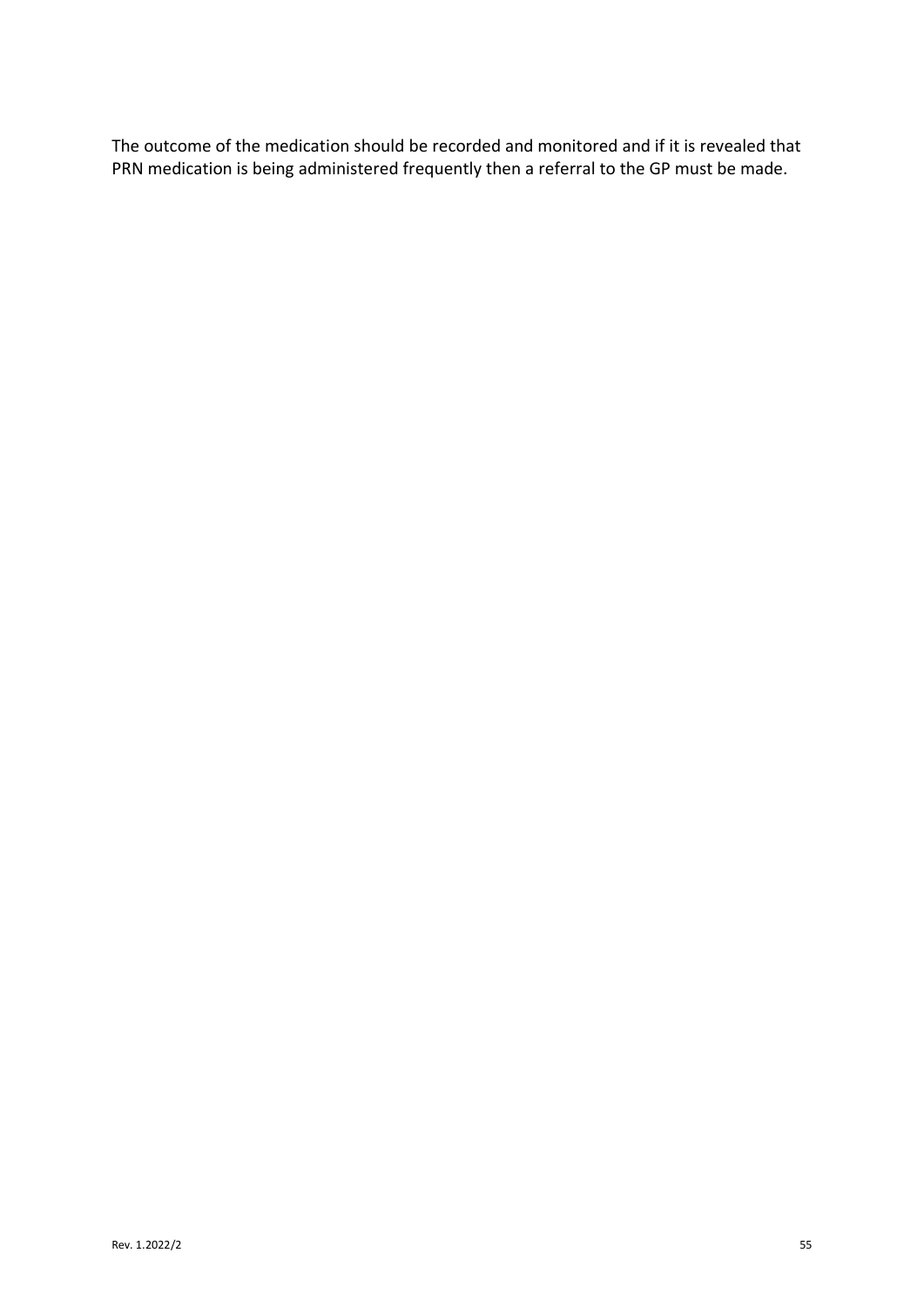# **34. Provision of sanitary equipment [5/00]**

Girls should be provided, at an early age, with appropriate sanitary equipment. This should be available from female members of staff and handled with appropriate discretion. Girls should be able to keep their own sanitary products without the need to ask members of staff. Please see Guidance and Good Practice in respect of privacy and confidentiality.

Under no circumstances are tampons to be provided, to avoid the possibility of Toxic Shock Syndrome, without the express permission of the House Manager. If tampons are brought into the building, for whatever reason, specific authorization is required which would need to be reviewed on a regular basis. These items should not be stored but should be disposed of effectively.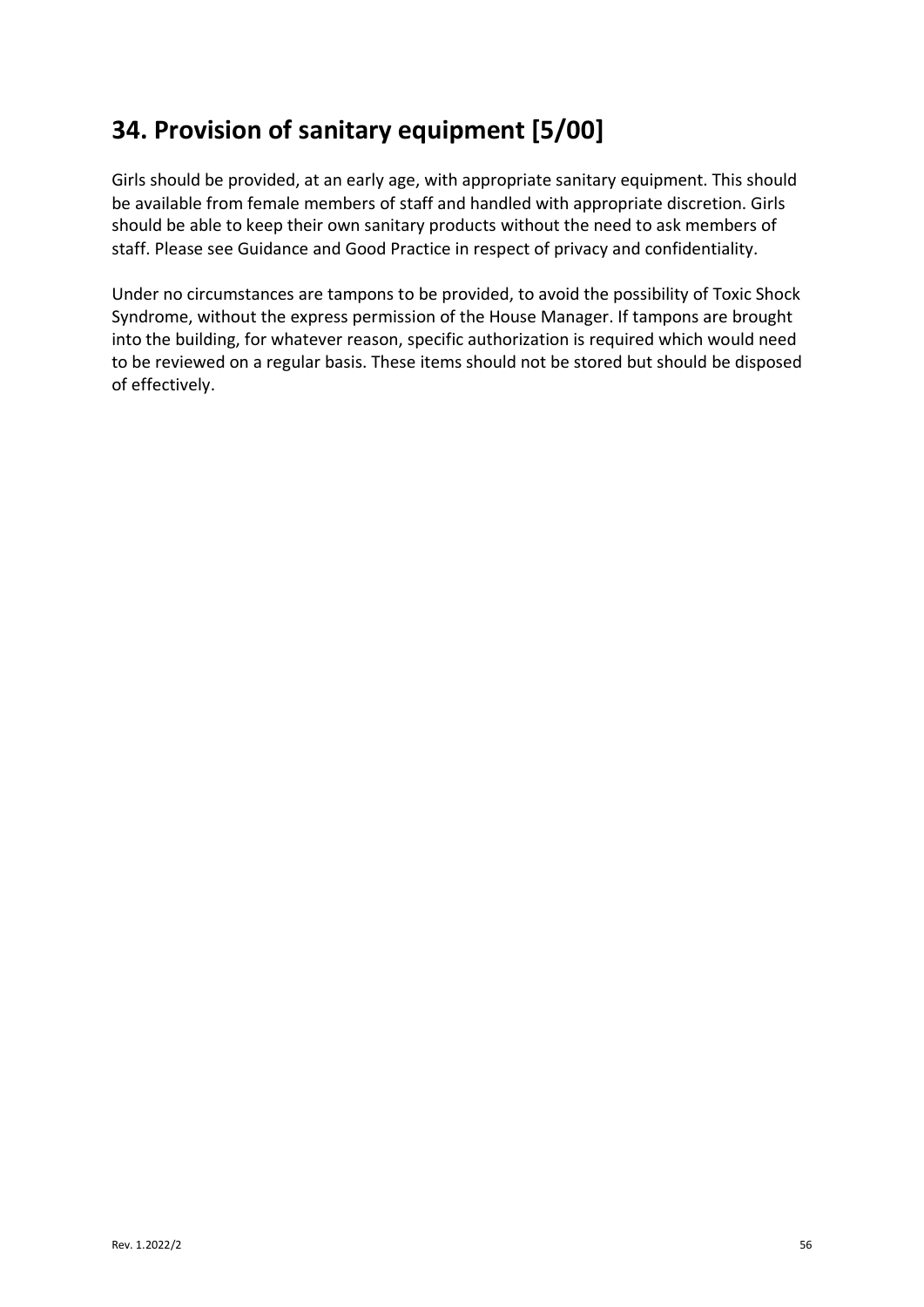# **35. Side Effects Policy**

If side effects or allergic reactions are evident:

- It must be documented and recorded in the Care plan and medical sheets
- Contact GP
- Staff are to be informed of the reactions
- The manager and employer is to be informed
- Observation of the young person closely monitored
- Good practice recommends keeping on file the information leaflets listing side effects and potential difficulties of any medication in use for a young person.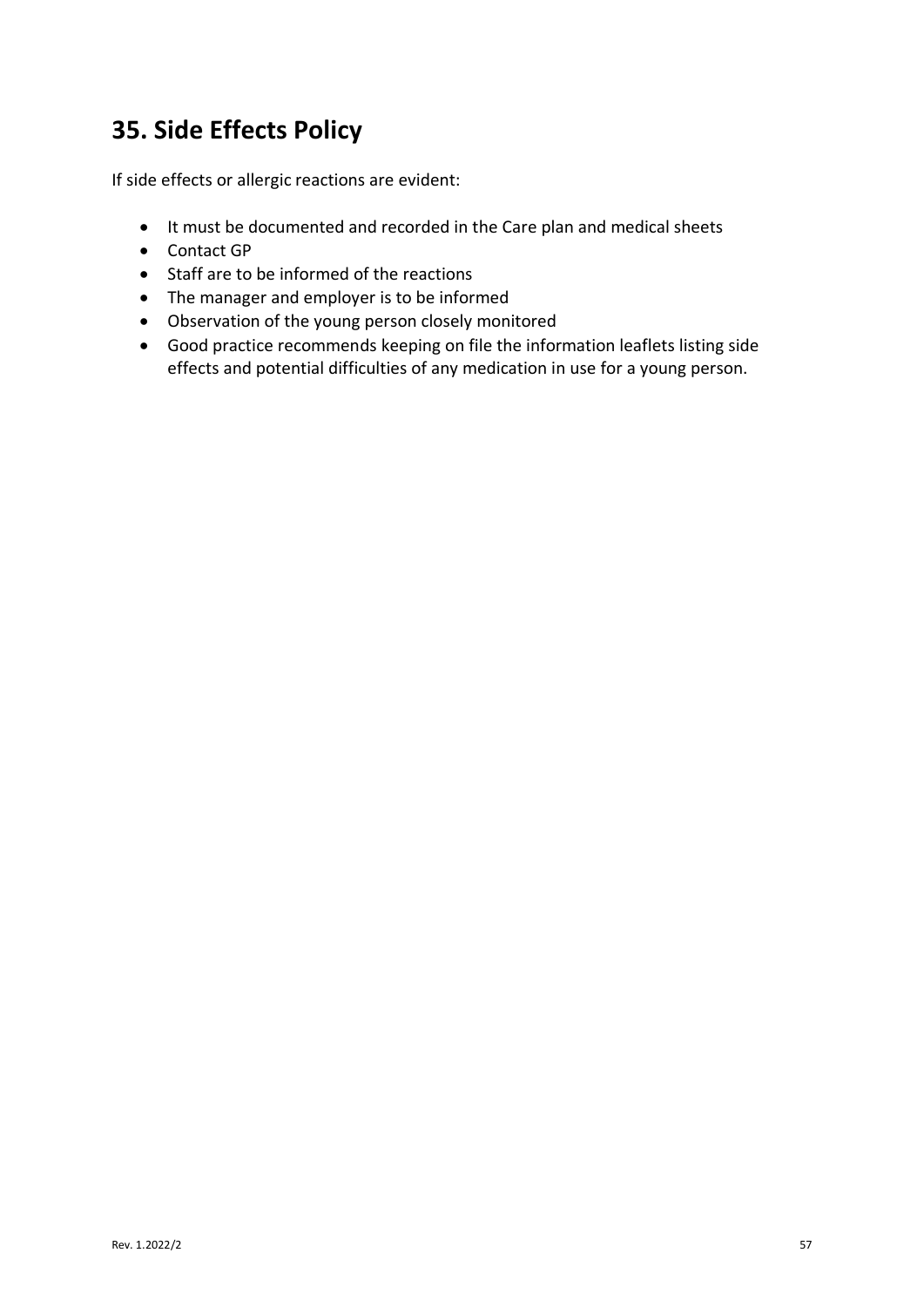### **36. Guidance on Infection prevention and control.**

#### **PREVENTION**

You can play your part in preventing the spread of infections by ensuring: routine immunisation take palace and are up to date, high standards of personal hygiene are maintained, particularly hand washing, as well high standards in your practice mainly through maintaining a clean environment.

All staff have Food Safety/Hygiene training.

For further advice on food preparation please see http://www.food.gov.uk/.

#### **GOOD HYGIENE PRACTICE**

Hand washing is one of the most important ways of controlling the spread of infections, especially those that cause diarrhoea and vomiting, and respiratory disease. The recommended method is the use of liquid soap, warm water and paper towels. Always wash hands after using the toilet, before eating or handling food, and after handling animals. Cover all cuts and abrasions with waterproof dressings.

Coughing and sneezing easily spread infections. Children and adults should be encouraged to cover their mouth and nose with a tissue. Wash hands after using or disposing of tissues. Spitting should be discouraged.

Personal protective equipment (PPE). Disposable non-powdered vinyl or latex-free CEmarked gloves and disposable plastic aprons must be worn where there is a risk of splashing or contamination with blood/ body fluids.

Cleaning of the environment, should be frequent, thorough and follow national guidance. For example, use colour-coded equipment, and COSHH guidance.

Cleaning of blood and body fluid spillages: All spillages of blood, faeces, saliva, vomit, nasal and eye discharges should be cleaned up immediately (always wear PPE). When spillages occur, clean using a product that combines both a detergent and a disinfectant. Use as per manufacturer's instructions and ensure it is effective against bacteria and viruses and suitable for use on the affected surface.

Laundry should be dealt with in a separate dedicated room. Soiled linen and clothing should be washed separately at the hottest wash the fabric will tolerate. Wear PPE when handling soiled linen.

#### **BITES**

If skin is broken, encourage the wound to bleed/wash thoroughly using soap and water. Contact GP or go to A&E immediately. Ensure support and advice is in place for staff to follow. Contact your local HPU for advice, if unsure.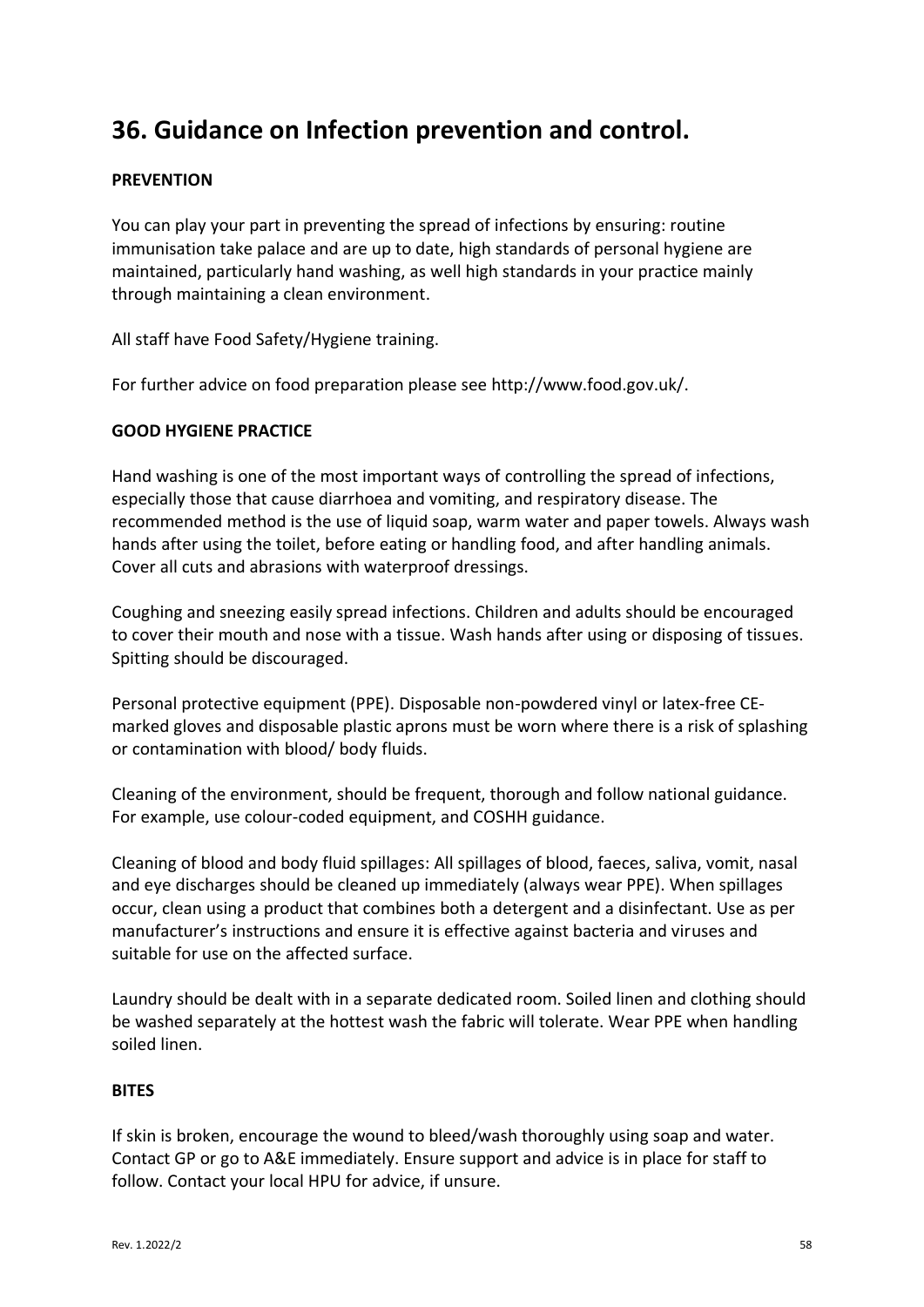#### **ANIMALS**

Animals may carry infections, so wash hands after handling animals. Health and Safety Executive (HSE) guidelines for protecting the health and safety of children should be followed.

#### **VULNERABLE CHILDREN**

Some medical conditions make children vulnerable to infections that would rarely be serious in most children; these include those being treated for leukaemia or other cancers, on high doses of steroids and with conditions that seriously reduce immunity. These children are particularly vulnerable to chickenpox or measles and, if exposed to either of these, further medical advice should be sought. It may be advisable for these children to have additional immunisations, for example pneumococcal and influenza.

#### **FEMALE STAFF – PREGNANCY**

If a pregnant woman develops a rash or is in direct contact with someone with a potentially infectious rash, this should be investigated by a doctor. The greatest risk to pregnant women from such infections comes from their own child/children, rather than the workplace.

Chickenpox can affect the pregnancy if a woman has not already had the infection. Report exposure to midwife and GP at any stage of exposure. The GP and antenatal carer will arrange a blood test to check for immunity. Shingles is caused by the same virus as chickenpox, so anyone who has not had chickenpox is potentially vulnerable to the infection if they have close contact with a case of shingles.

German measles (rubella). If a pregnant woman comes into contact with German measles she should inform her GP and antenatal carer immediately to ensure investigation. The infection may affect the developing baby if the woman is not immune and is exposed in early pregnancy.

Slapped cheek disease (parvovirus B19) can occasionally affect an unborn child. If exposed early in pregnancy (before 20 weeks), inform whoever is giving antenatal care as this must be investigated promptly.

Measles during pregnancy can result in early delivery or even loss of the baby. If a pregnant woman is exposed she should immediately inform whoever is giving antenatal care to ensure investigation.

All female staff under the age of 25 working with young children should have evidence of two doses of MMR vaccine.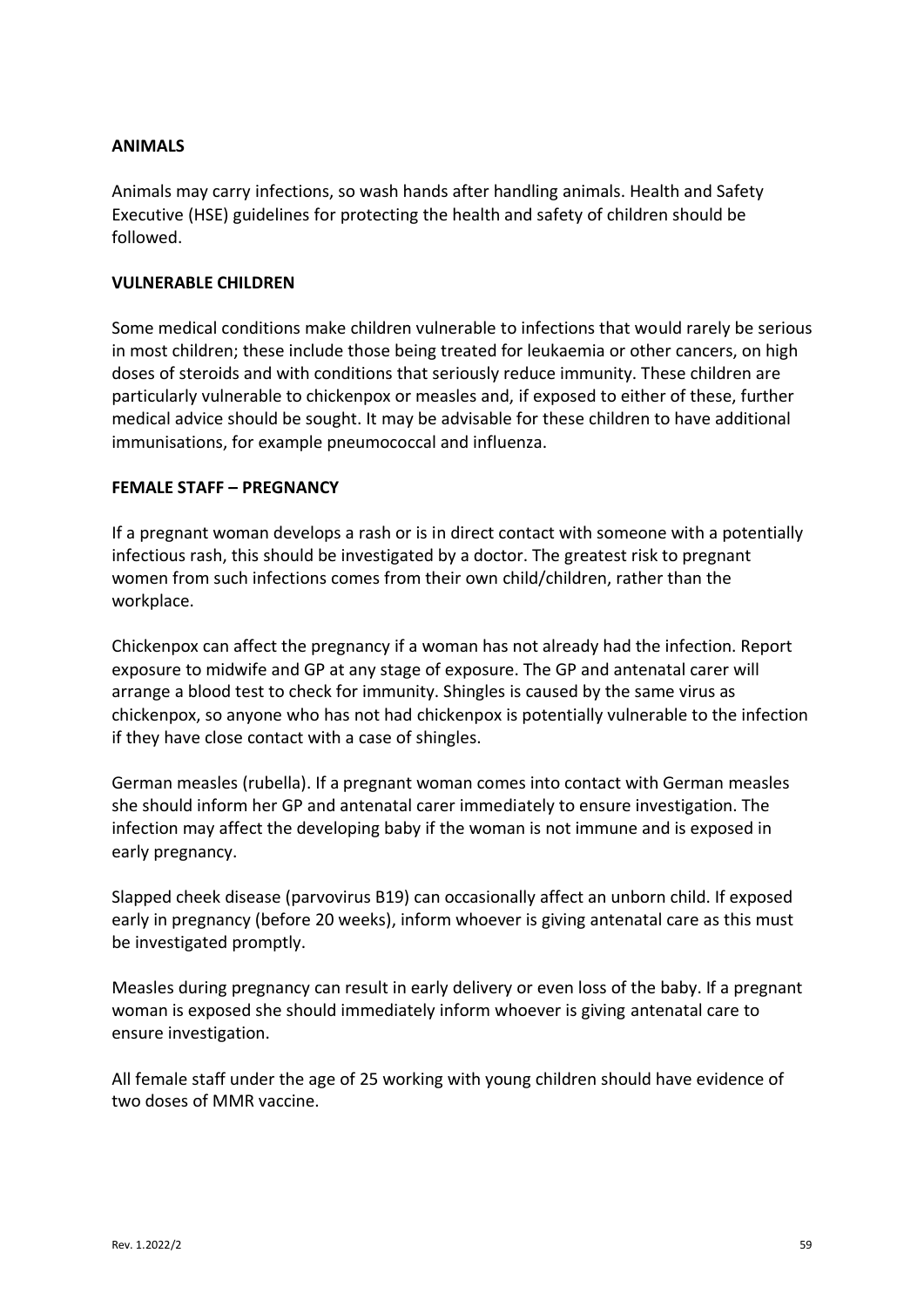#### **IMMUNISATIONS**

Immunisation status should always be checked at admission and at the time of any vaccination. children should be encouraged to have their immunises and any immunisation missed or further catch-up doses organised through the child's GP.

For the most up-to-date immunisation advice www.immunisation.nhs.uk or the school health service can advise on the latest national immunisation schedule.

| 2 months old            | Diphtheria, tetanus, pertussis, polio and Hib<br>(DTaP/IPV/Hib) | One injection |
|-------------------------|-----------------------------------------------------------------|---------------|
|                         | Pneumococcal (PCV) One injection                                | One injection |
| 3 months old            | Diphtheria, tetanus, pertussis, polio and Hib<br>(DTaP/IPV/Hib) | One injection |
|                         | Meningitis C (Men C) One injection                              | One injection |
| 4 months old            | Diphtheria, tetanus, pertussis, polio and Hib<br>(DTaP/IPV/Hib) | One injection |
|                         | Pneumococcal (PCV)                                              | One injection |
|                         | Meningitis C (Men C)                                            | One injection |
| Around 12<br>months     | Hib/meningitis C                                                | One injection |
| Around 13               | Measles Mumps and Rubella (MMR)                                 | One injection |
| months                  | Pneumococcal (PCV)                                              | One injection |
| Three years<br>and four | Diphtheria, tetanus, pertussis, polio (DTaP/IPV) or<br>dTaP/IPV | One injection |
| months or               | Measles Mumps and Rubella (MMR)                                 | One injection |
| soon after              |                                                                 |               |
| 12 to 13 years          | <b>HPV</b> vaccine                                              | One injection |
| 13 to 18 years<br>old   | Tetanus, diphtheria, and polio (Td/IPV)                         | One injection |

This is the UK Universal Immunisation Schedule. Children who present with certain risk factors may require additional immunisations. Some areas have local policies – check with your local HPU.

Staff immunisations

All staff are responsible for ensuring they are up to date with immunisations.

Control

The following table is a list of the most common infections, with advice on the management and control of those infections to minimise their spread.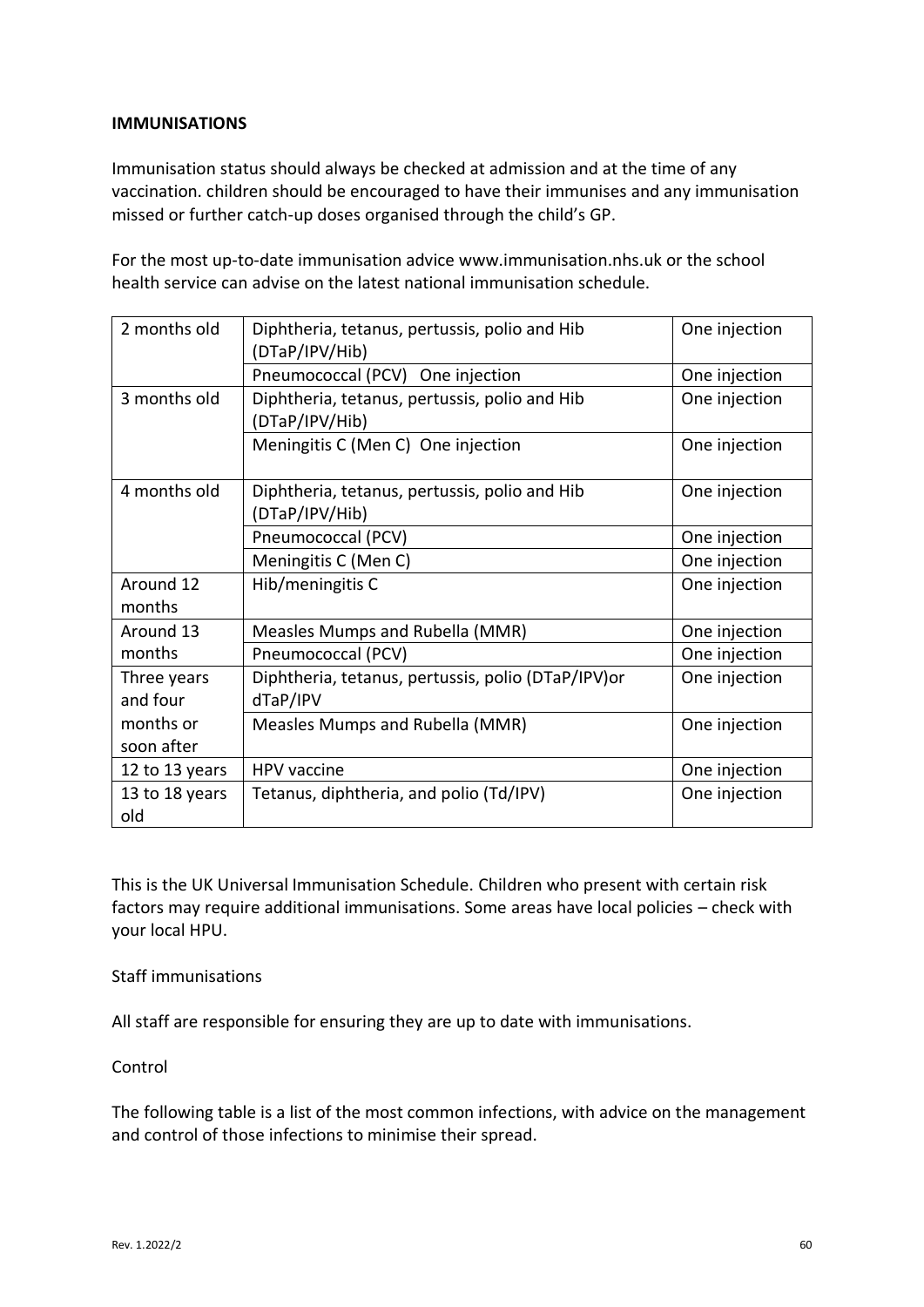| Rashes and skin<br>infections                  | Recommended period to<br>be kept away from school                                                | Comments                                                                                                                                                                                                                                                      |
|------------------------------------------------|--------------------------------------------------------------------------------------------------|---------------------------------------------------------------------------------------------------------------------------------------------------------------------------------------------------------------------------------------------------------------|
| Athlete's foot                                 | Athlete's foot is not a<br>serious condition.                                                    | Treatment is recommended                                                                                                                                                                                                                                      |
| Chickenpox                                     | Five days from the onset<br>of rash                                                              | SEE: Vulnerable Children and Female Staff -<br>Pregnancy                                                                                                                                                                                                      |
| Cold sores, (Herpes<br>simplex)                | None                                                                                             | Avoid kissing and contact with the sores. Cold<br>sores are generally mild and self-limiting                                                                                                                                                                  |
| German<br>measles(rubella)*                    | Six days from onset of<br>rash                                                                   | Preventable by immunisation (MMR x 2<br>doses).SEE: Female Staff - Pregnancy                                                                                                                                                                                  |
| Hand, foot and mouth                           | None                                                                                             | Contact your local HPU if a large number of<br>children are affected. Exclusion may be considered<br>in some circumstances                                                                                                                                    |
| Impetigo                                       | Until lesions are crusted<br>and healed, or 48 hours<br>after commencing<br>antibiotic treatment | Antibiotic treatment speeds healing and reduces<br>the infectious period                                                                                                                                                                                      |
| Measles*                                       | Four days from onset of<br>rash                                                                  | Preventable by vaccination (MMR x 2).SEE:<br>Vulnerable Children and Female Staff - Pregnancy                                                                                                                                                                 |
| Molluscum<br>contagiosum                       | None                                                                                             | A self-limiting condition                                                                                                                                                                                                                                     |
| Ringworm                                       | Exclusion not usually<br>required (Senior                                                        | Treatment is required                                                                                                                                                                                                                                         |
| Roseola (infantum)                             | None                                                                                             | None                                                                                                                                                                                                                                                          |
| <b>Scabies</b>                                 | Child can return after first<br>treatment                                                        | Household and close contacts require treatment                                                                                                                                                                                                                |
| Scarlet fever*                                 | Child can return 24 hours<br>after commencing<br>appropriate antibiotic<br>treatment             | Antibiotic treatment recommended for the<br>affected child                                                                                                                                                                                                    |
| Slapped cheek/fifth<br>disease. Parvovirus B19 | None                                                                                             | SEE: Vulnerable Children and Female Staff -<br>Pregnancy                                                                                                                                                                                                      |
| <b>Shingles</b>                                | Exclude only if rash is<br>weeping and cannot be<br>covered                                      | Can cause chickenpox in those who are not<br>immune i.e. have not had chickenpox. It is spread<br>by very close contact and touch. If further<br>information is required, contact your local HPU.<br>SEE: Vulnerable Children and Female Staff -<br>Pregnancy |
| Warts and verrucae                             | None                                                                                             | Verrucae should be covered in swimming pools,<br>gymnasiums and changing rooms                                                                                                                                                                                |
| Diarrhoea and vomiting<br>illness              | Recommended period to<br>be kept away from school                                                | Comments                                                                                                                                                                                                                                                      |
| Diarrhoea and/or<br>vomiting                   | 48 hours from last                                                                               |                                                                                                                                                                                                                                                               |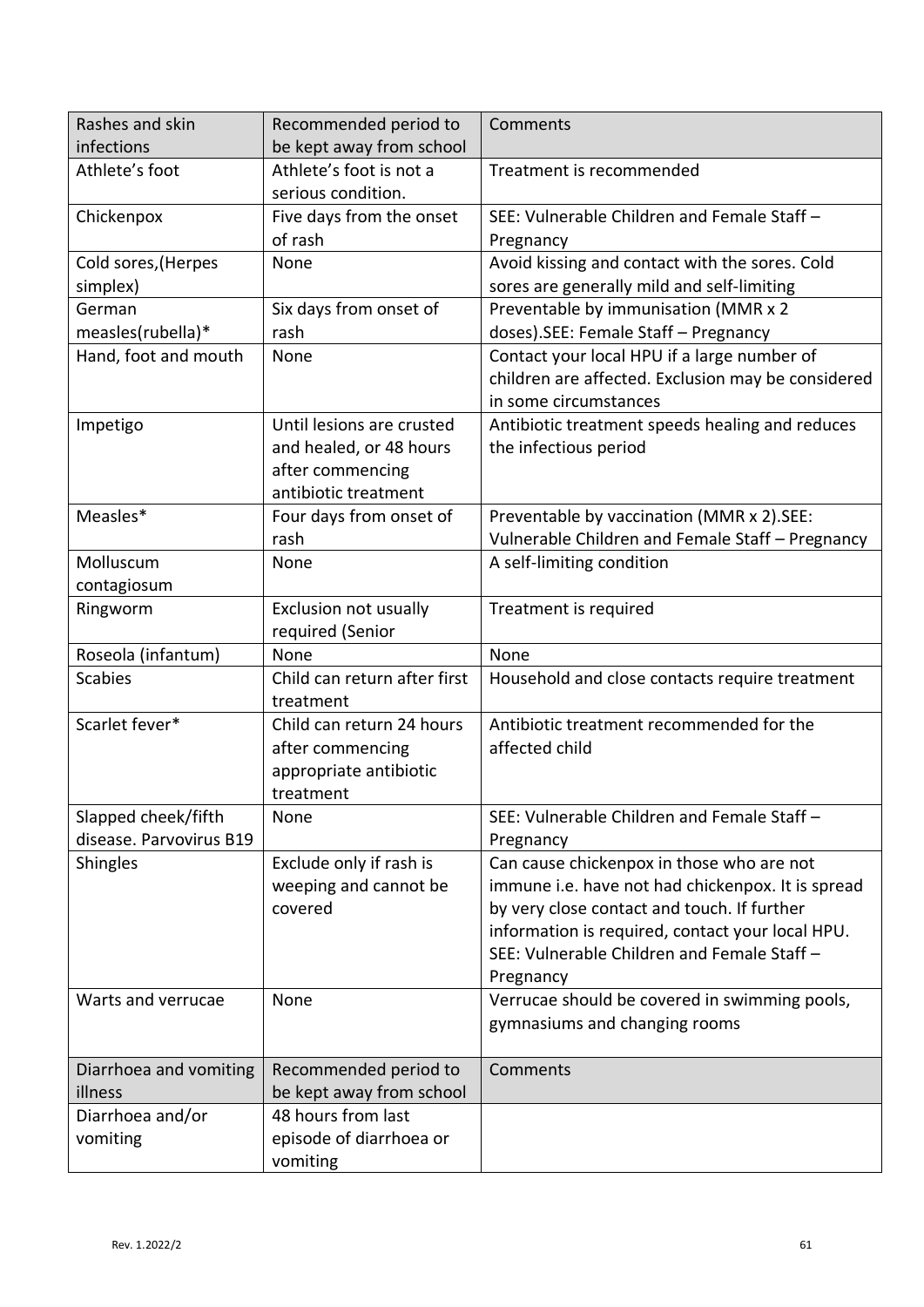| E. coli O157 VTEC        | Should be excluded for 48    | Further exclusion may be required for some          |
|--------------------------|------------------------------|-----------------------------------------------------|
| Typhoid*                 | hours from the last          | children until they are no longer excreting Further |
| [andcparatyphoid*]       | episode of diarrhoea         | exclusion may be required for young children        |
| (enteric fever) Shigella |                              | under five and those who have difficulty in         |
| (dysentery)              |                              | adhering to hygiene practices This guidance may     |
|                          |                              | also apply to some contacts who may require         |
|                          |                              | microbiological clearance Please consult your local |
|                          |                              | HPU for further advice                              |
| Cryptosporidiosis        | Exclude for 48 hours from    | Exclusion from swimming is advisable for two        |
|                          | the last episode of          | weeks after the diarrhoea has settled               |
|                          | diarrhoea                    |                                                     |
| Respiratory infections   | Recommended period to        | Comments                                            |
|                          | be kept away from school     |                                                     |
| Flu (influenza)          | Until recovered              | SEE: Vulnerable Children                            |
|                          |                              | (For COVID19 current government and company         |
|                          |                              | guidelines must be followed(                        |
| Tuberculosis*            | Always consult your local    | Requires prolonged close contact for spread         |
|                          | <b>HPU</b>                   |                                                     |
|                          |                              |                                                     |
| Whooping cough*          | Five days from               | Preventable by vaccination. After treatment, non-   |
| (pertussis)              | commencing antibiotic        | infectious coughing may continue for many weeks.    |
|                          | treatment, or 21 days        | Your local HPU will organise any contact tracing    |
|                          | from onset of illness if no  | necessary                                           |
|                          | antibiotic treatment         |                                                     |
| Other infections         | Recommended period to        | Comments                                            |
|                          | be kept away from school     |                                                     |
| Conjunctivitis           | None                         | If an outbreak/cluster occurs, consult your local   |
|                          |                              | <b>HPU</b>                                          |
| Diphtheria*              | Exclusion is essential.      | Always consult with your local HPU Family           |
|                          |                              | contacts must be excluded until cleared to return   |
|                          |                              | by your local HPU. Preventable by vaccination.      |
|                          |                              | Your local HPU will organise any contact tracing    |
|                          |                              | necessary                                           |
| Glandular fever          | None                         |                                                     |
| Head lice                | None                         | Treatment is recommended only in cases where        |
|                          |                              | live lice have been seen                            |
| Hepatitis A*             | Exclude until seven days     |                                                     |
|                          | after onset of jaundice (or  |                                                     |
|                          | seven days after symptom     |                                                     |
|                          | on set if no jaundice) In an |                                                     |
|                          | outbreak of hepatitis A,     |                                                     |
|                          | your local HPU will advise   |                                                     |
|                          | on control measures          |                                                     |
| Hepatitis B*, C*,        | None                         | Hepatitis B and C and HIV are blood borne viruses   |
| HIV/AIDS                 |                              | that are not infectious through casual contact. For |
|                          |                              | cleaning of body fluid spills. SEE: Good Hygiene    |
|                          |                              | Practice                                            |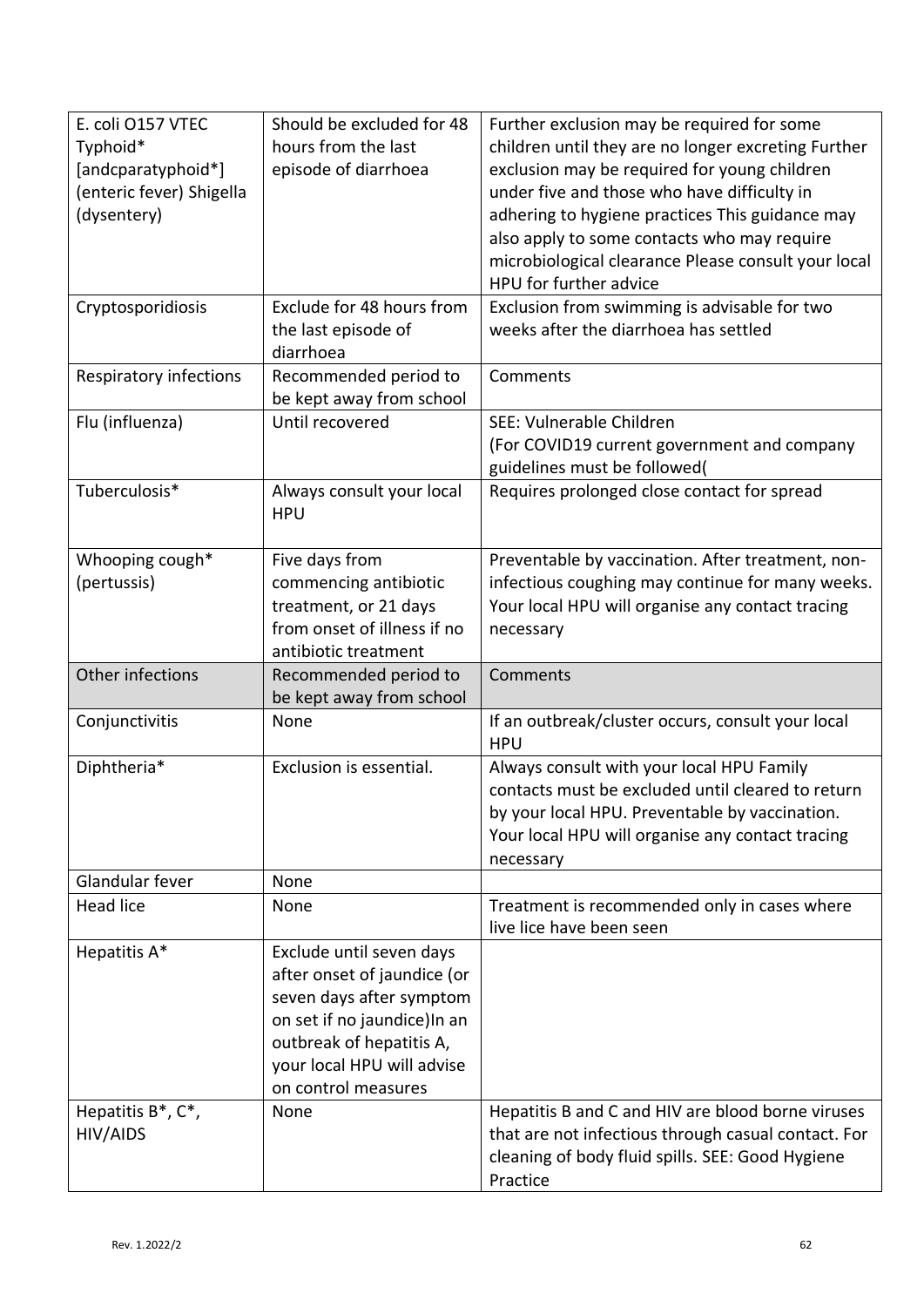| Meningococcal<br>meningitis <sup>*</sup> /<br>septicaemia* | Until recovered                                        | Meningitis C is preventable by vaccination. There<br>is no reason to exclude siblings or other close<br>contacts of a case. Your local HPU will advise on<br>any action needed                          |
|------------------------------------------------------------|--------------------------------------------------------|---------------------------------------------------------------------------------------------------------------------------------------------------------------------------------------------------------|
| Meningitis* due to<br>other bacteria                       | Until recovered                                        | Hib and pneumococcal meningitis are preventable<br>by vaccination. There is no reason to exclude<br>siblings or other close contacts of a case. Your<br>local HPU will give advice on any action needed |
| Meningitis viral*                                          | None                                                   | Milder illness. There is no reason to exclude<br>siblings and other close contacts of a case. Contact<br>tracing is not required                                                                        |
| <b>MRSA</b>                                                | None                                                   | Good hygiene, in particular hand washing and<br>environmental cleaning, are important to<br>minimise any danger of spread. If further<br>information is required, contact your local HPU                |
| Mumps*                                                     | Exclude child for five days<br>after onset of swelling | Preventable by vaccination (MMR x 2 doses)                                                                                                                                                              |
| Threadworms                                                | <b>None</b>                                            | Treatment is recommended for the child and<br>household contacts                                                                                                                                        |
| <b>Tonsillitis</b>                                         | None                                                   | There are many causes, but most cases are due to<br>viruses and do not need an antibiotic                                                                                                               |

\*Denotes a Notifiable disease. It is a statutory requirement that doctors report a Notifiable disease to the proper officer of the local authority (usually a consultant in communicable disease control).

In addition, organisations may be required via locally agreed arrangements to inform their local HPU.

Regulating bodies (for example, Office for Standards in Education (OFSTED)) may wish to be informed – please refer to local policy.

Outbreaks: if a school, suspects an outbreak of infectious disease, they should inform their local HPU.

Your local health protection unit (HPU) is the North East HPT This team covers the areas of Northumberland, Tyne and Wear, County Durham and Teesside. If you need any information on health protection or are concerned by a health related problem in your area, contact: North East HPT Floor 2 **Citygate** Gallowgate Newcastle upon Tyne NE1 4WH

Tel: 0844 225 3550 Out of hours advice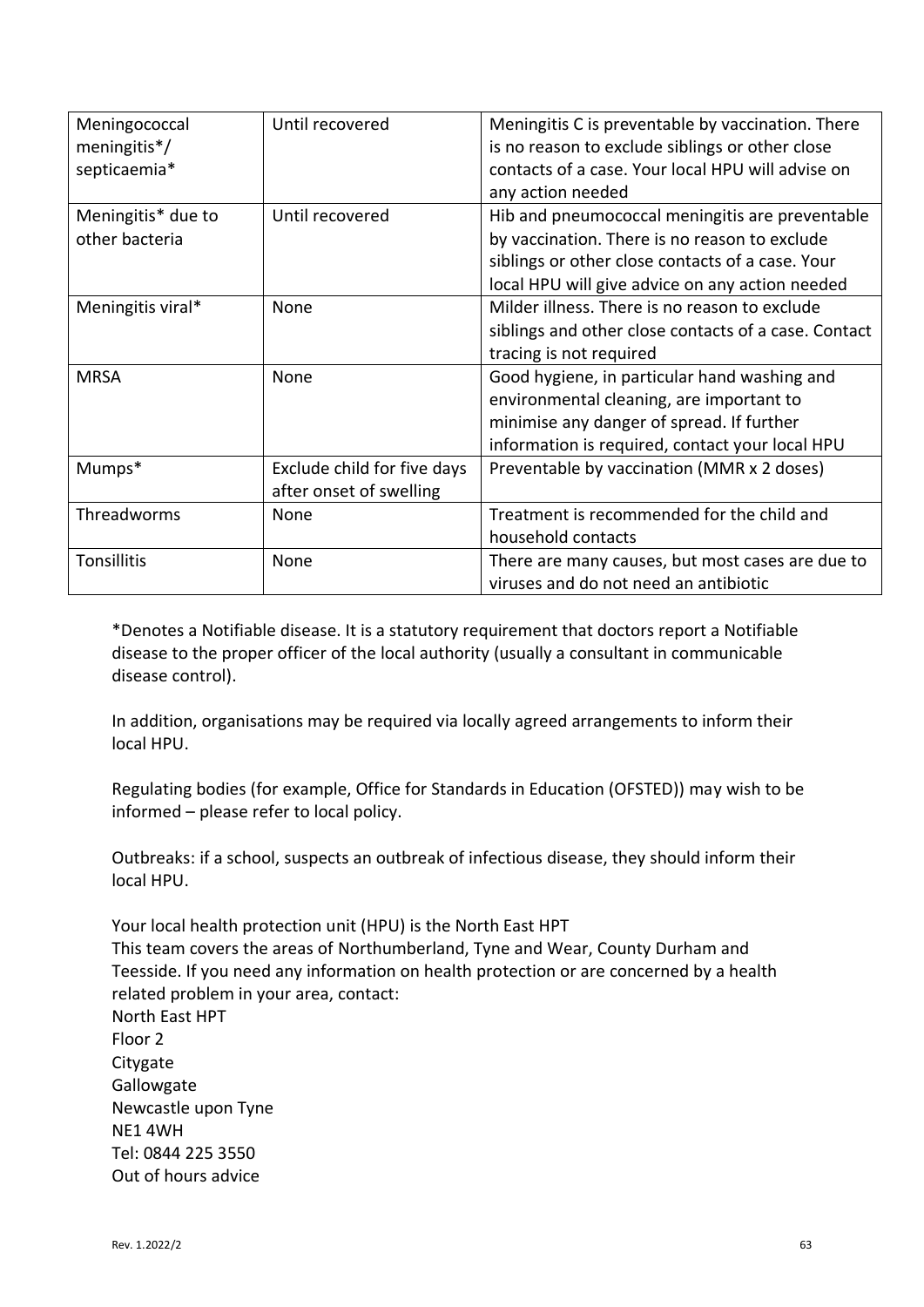In an emergency, out of hours; in the evenings, at weekends or during bank holidays, please phone: 0191 269 7714 or visit www.hpa.org.uk if you would like any further advice or information, including the latest guidance.

Information taken from the Health Protection website.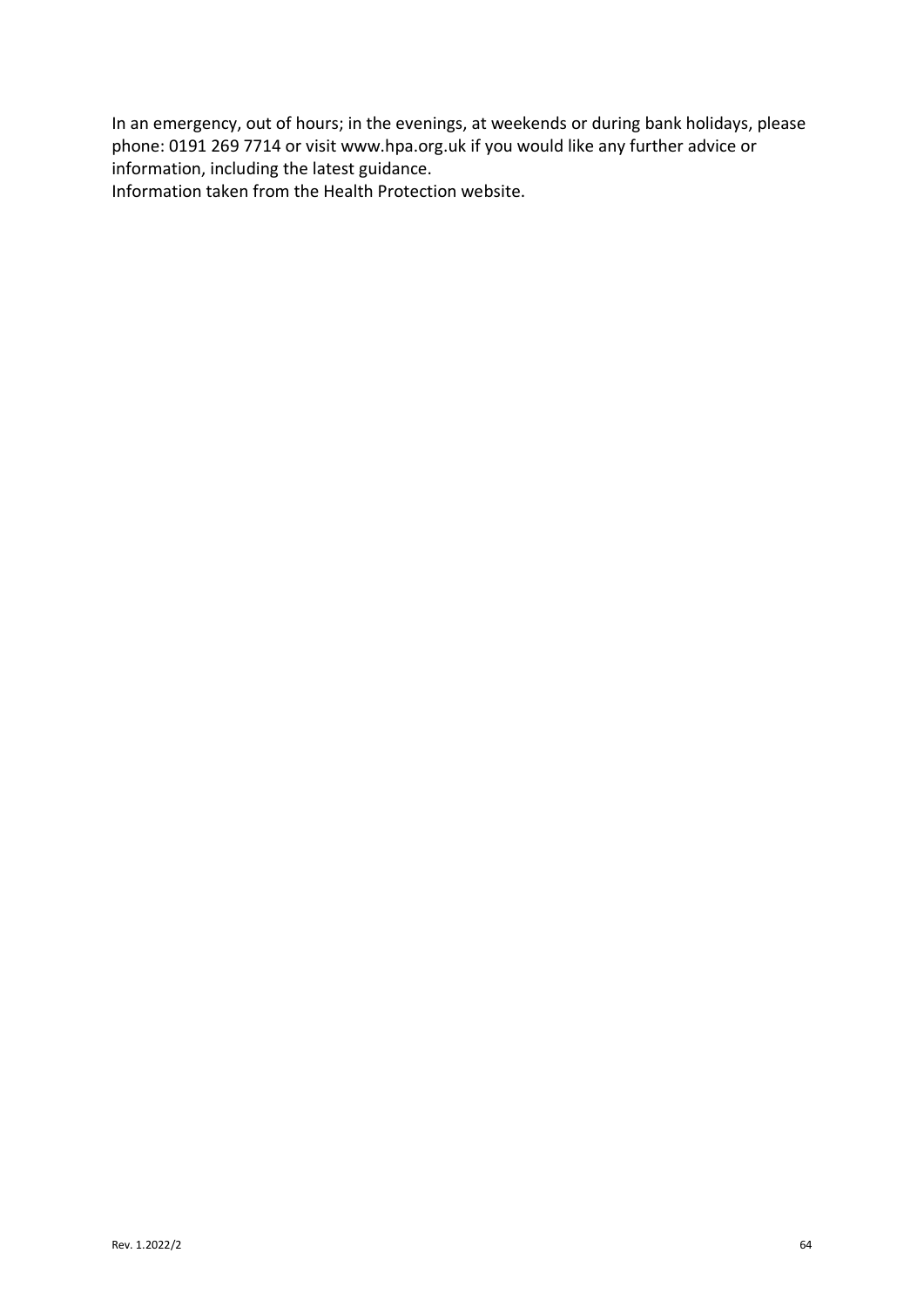# **37. Using resources and facilities in the community [3/98] (Risk Assessment Required)**

Members of staff should be reminded that Health and Safety issues should be considered when using any resource within the community, e.g. sheltered workshops, holiday homes, caravan parks, or any facility that is not specified within this Document but which may present Health and Safety issues.

In the event that a facility has its own Health and Safety Policy or it is in possession of a Safety Certificate for relevant issues and, with Health and Safety at the forefront of our minds, members of staff are advised to seek copies of the relevant documentation and be aware of, and adhere to, any Health and Safety Policy provided. Please see specific Activity Risk Assessment revisit undertaken as a member of the public.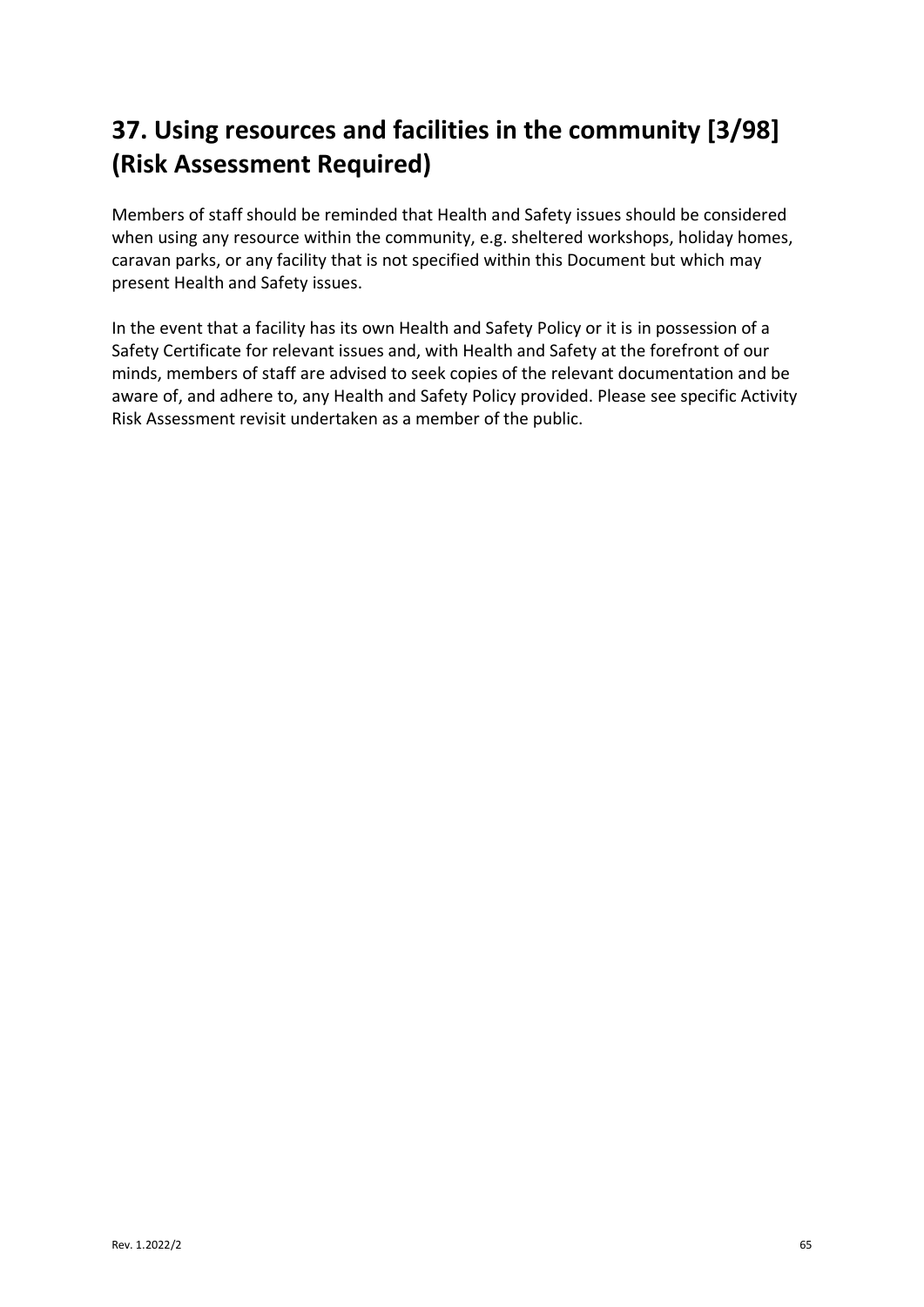### **38. Taking children swimming (Risk Assessment Required)**

Most of the activities we do with children involve a degree of risk and it is important that these risks are considered and managed appropriately. Taking children to the swimming baths is an issue that we are often asked about and, as a result, have designed the following policy:

- When taking children swimming it is important to consider the risks that are involved and when dealing with children who are victims of sexual abuse, sexually reactive children, or abusive adolescents, these risks need to be considered separately. There are always safety risks involved as to whether or not children can swim or may get into difficulty but there are also the risks attached around the welfare and protection of the children within the context of opportunities that may be presented.
- When children are at the beginning of their career with us at Pear Tree a trip to the swimming baths must be considered as a treat and a reward for good and positive behaviour. It would not be appropriate to take a child, or a group of children, to the swimming baths after a period of unsettled or disruptive behaviour. It is also important that two members of staff are involved in this trip - one with swimming gear who is prepared to go swimming with the children and another one who would remain outside of the pool to take care of any issues that may be presented that require someone to be dressed and able to leave the facility in a hurry.
- The physical nature of taking children swimming, requires that children need to get changed in public surroundings and that slight dress is worn, i.e. swimwear. To children who have been victims of sexual abuse, the mere fact of getting changed may cause some distress and some concern if it is within a public place and therefore it is important that proposed venues for swimming are checked out as to their suitability as far as changing arrangements are concerned. Each child should be offered a cubicle of their own to change in and not be encouraged to change within a communal changing room. This is also important when we are dealing with adolescent abusers and sexually reactive children, as we must be aware of the issues around providing inappropriate stimulation, and remind such young people of their self protection skills.
- Whilst swimming it is important that the member of staff who is swimming with the children remains in control of the group and that the group are organised and engaged and not allowed to have unsupervised time and involve themselves in behaviour that may not be acceptable, i.e. the clear firm boundaries must be maintained throughout. It is important that a child's behaviour must be acceptable and if any disruption involves members of the public then the visit to the swimming baths must be terminated. It is on occasions such as this when the member of staff who is already dressed becomes particularly important and is available to see that the children are well-supervised whilst getting dressed and they are in individual changing rooms and unable to have inappropriate contact with each other.

Pear Tree's philosophy has always been to try to promote a normal way of life for children and to design ways in which their behaviour can be managed. This is an issue that needs to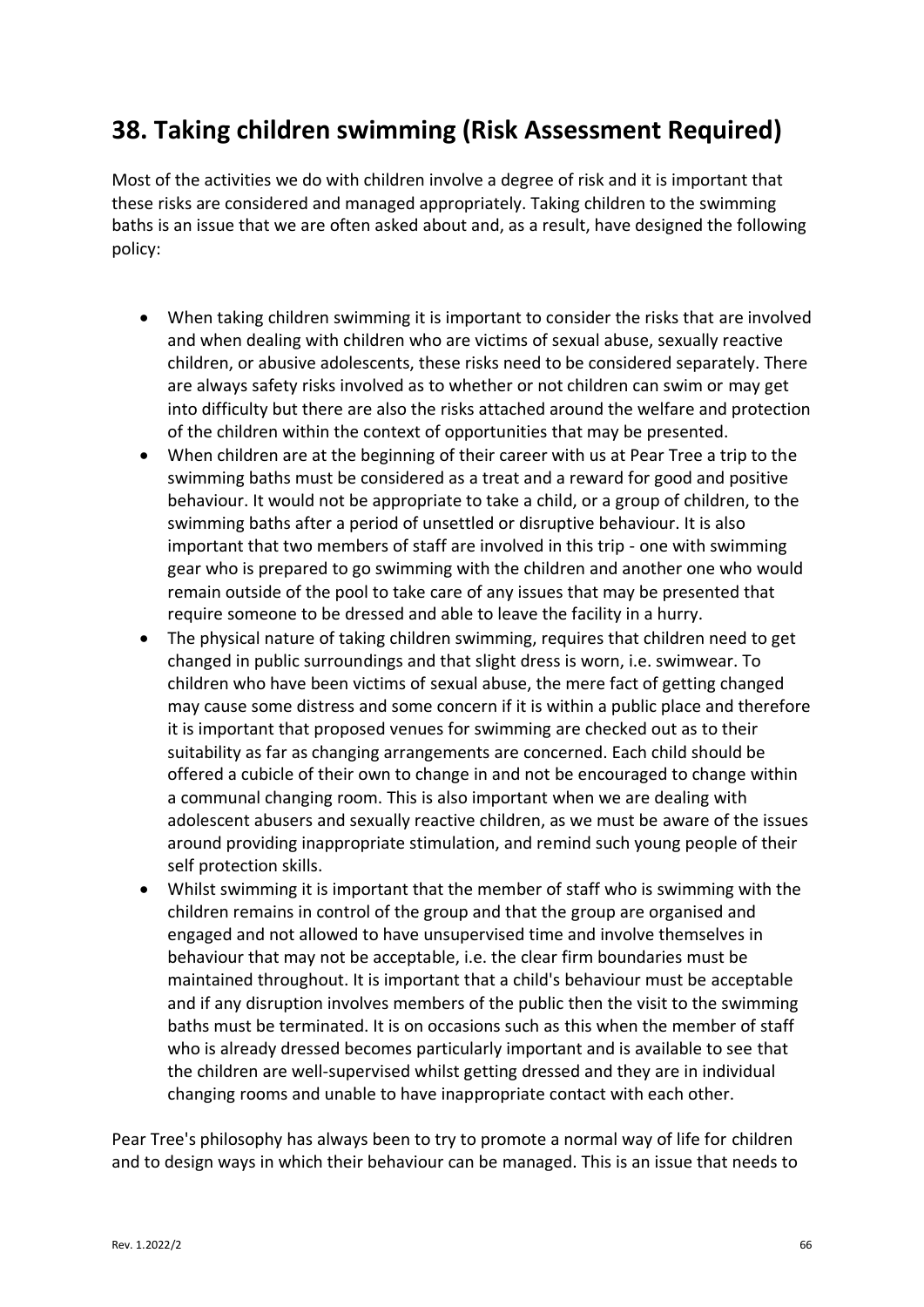be assessed. After a child or a group of children, have been with us for some length of time and are settled, in the interests of normality it may be wished for a single member of staff to be able to take children to local swimming baths. On such occasions it may be inappropriate to respond to requests to go to the swimming baths from the children by saying that we can't, as "there is only one member of staff available". Under these circumstances, you are advised to check with senior staff with regard to any of the issues that may be presented at that time and in certain circumstances it may be appropriate for an individual member of staff to take a group of children swimming.

It does, of course, go without saying that any member of staff wishing to take children swimming must be a competent swimmer and quite confident in being able to remain in control of the group they are proposing to take and be able to manage the trip effectively without causing undue anxiety to any child or taking what is considered to be unacceptable risks.

#### **Swimming Outdoors (Risk Assessment Required)**

Swimming in the outdoors, rivers, seaside etc., should only take place in areas covered by a qualified life guard.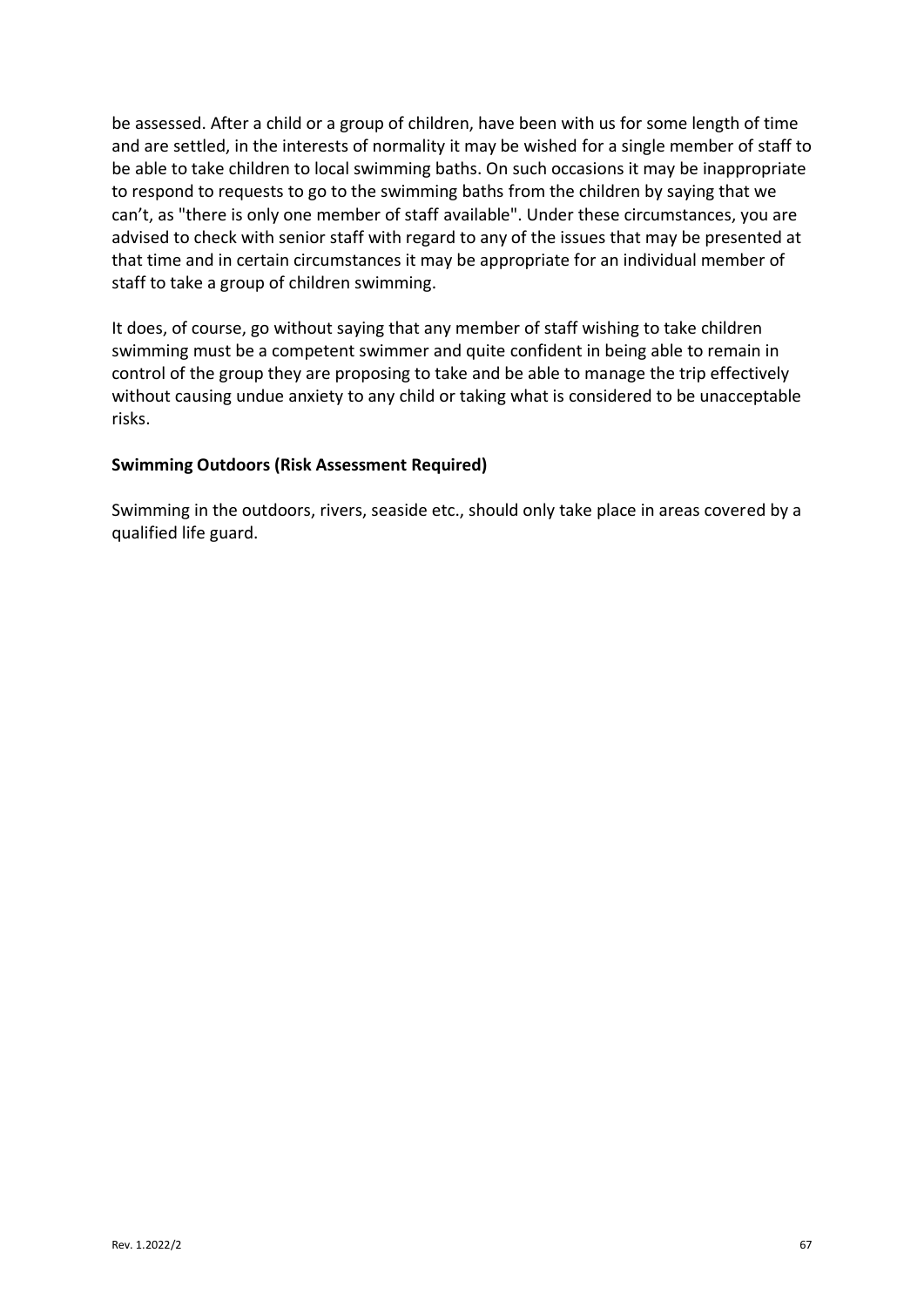# **39. Bringing pets to work [5/00]**

Animals should only ever be brought to work with the express permission of Senior Management. However, members of staff may be allowed, under some circumstances, to bring pets to work providing that this has been given careful consideration:

- The period of time that the pet will be in the company of our children and that the main reason for its presence is for the benefit of the children concerned;
- The person who owns the pet, or has responsibility for it on the day, has given careful consideration as to how the needs of the animal will be taken care of should all efforts and concentration be required to the needs of the children, bearing in mind that the needs of children can, at times, be unpredictable;
- Situations and circumstances may change, e.g. if a child suddenly needs taking to hospital or if behavioural difficulties arise where it is no longer appropriate for the pet to be present but the member of staff is still required to be on duty.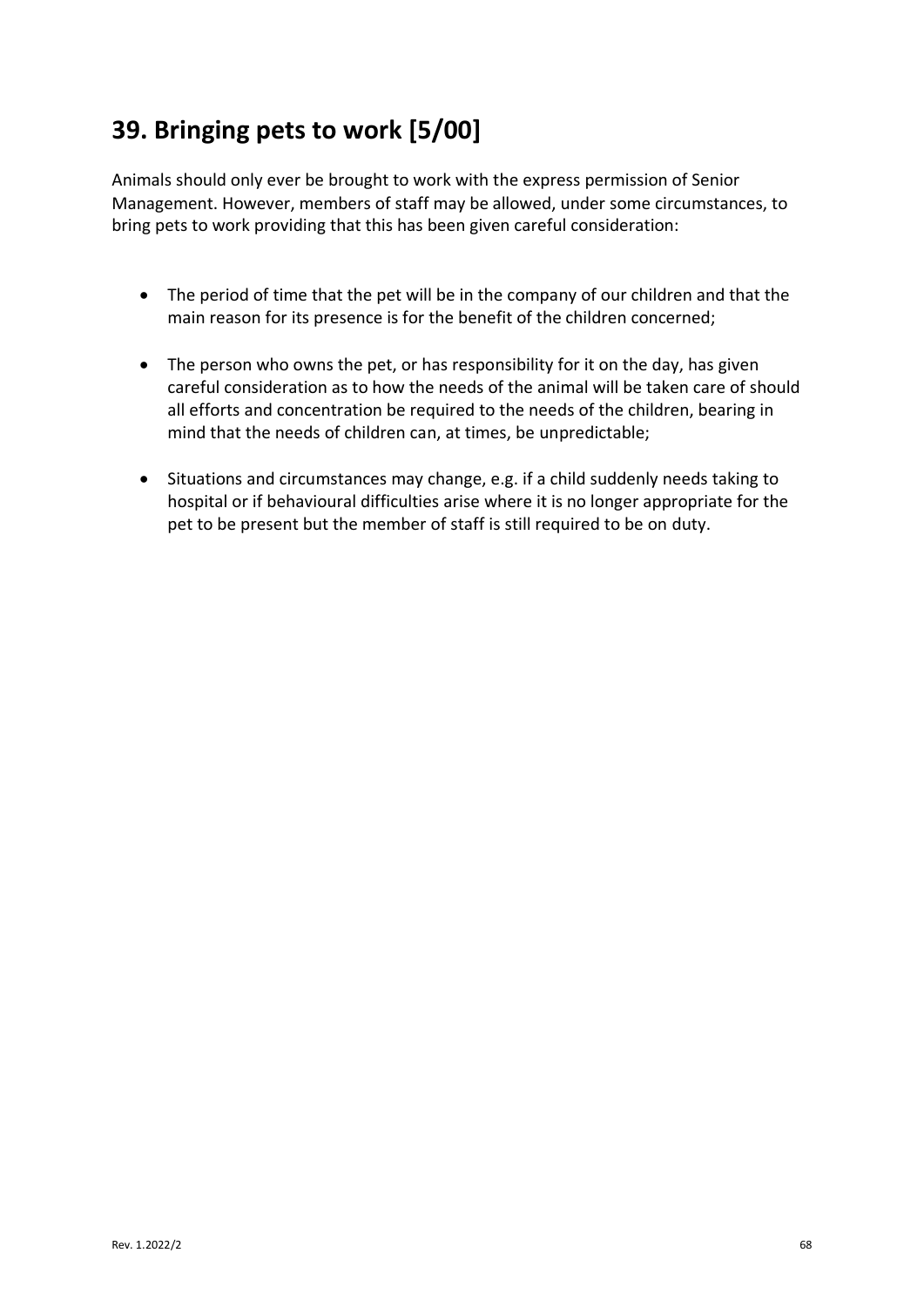# **40. Dangerous dogs [5/00]**

At no time should members of staff bring dogs, that fall within the Dangerous Dogs Act, to work. This policy applies to all animals. Members of staff need to be aware that it would not be acceptable nor would permission be granted for any animal that falls within this Act.

Members of staff taking children out on visits, etc, should be aware of the need for caution around such animals and should not allow children to walk within the vicinity, or reach for, such animal and should be aware of the associated risks such animals present. If, during any form of home contact visit, such animals are present within the building, members of staff are required to make an assessment as to whether or not it is appropriate to cut short the visit or, indeed, terminate it when circumstances become apparent. Members of staff also need to be aware of the risks of such animals to themselves and reminded that there is no expectation from the organization for themselves to be put into a vulnerable position in the attempt to complete the original plans.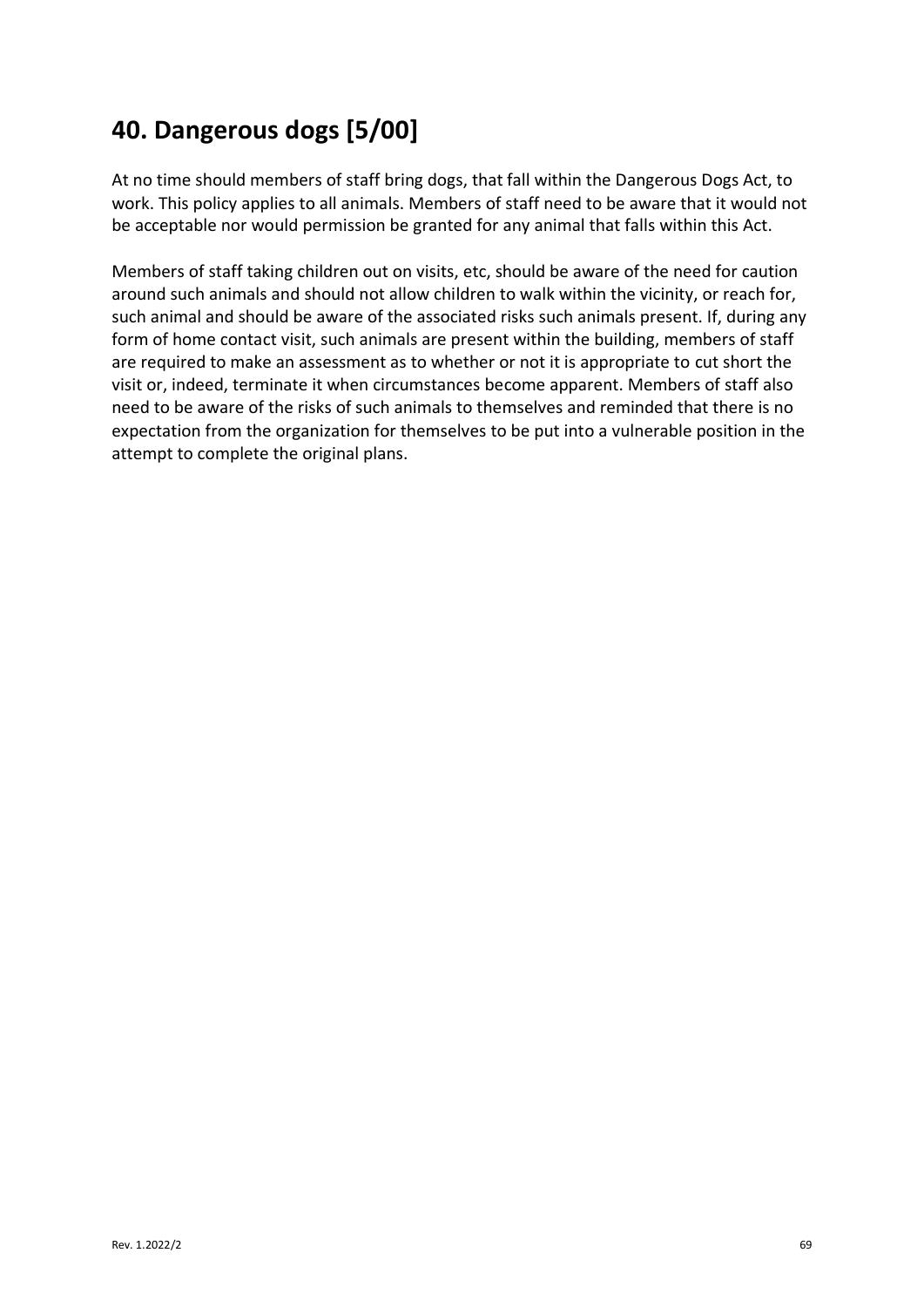### **41. Outdoor activities**

#### **Information and Core Skills for Leaders for Land Based Activities:**

Outdoor Education is a process of learning by experiencing the relationships between people and the outdoors and involves the leader taking an active role in the safety of the group.

Outdoor and Adventurous Activities is included as an optional section of the National Curriculum for physical education. Within the context of Pear Tree's learning programme, it provides a wide range of experiences for our young people and is particularly important for those residents who do not attend mainstream school.

There are three categories of Adventure and Adventurous Activities as defined by the Department for Education and Skills.

#### **Category A**

These comprise activities, which present no significant risks and can be undertaken by any Residential Social Care Worker or Teacher employed by the company. No National Governing Body Award or Qualification is needed for these activities, although due regard for Pear Tree policies regarding this type of activity is required.

Examples of this category could be: Walking in parks or on non-remote country paths. Field studies in environments that present no technical hazards. Visits to places of interest such as National Trust Properties, Castles etc.

#### **Category B**

These comprise some higher risk or higher profile activities. Safe supervision requires that the leader should have undergone an additional familiarisation process or induction specific to the activity and/or location.

A National Governing Body award such as the Basic Expedition Leader Award (BELA) may be relevant as a measure of competence for leaders of this category.

Examples of this category could be: Walking in Non-Remote Country. Camping at recognised public campsites. Camping/Survival at the farm Cycling on roads or non- remote off-road terrain Low-level initiative challenges, treasure hunts or orienteering exercises.

#### **Category C**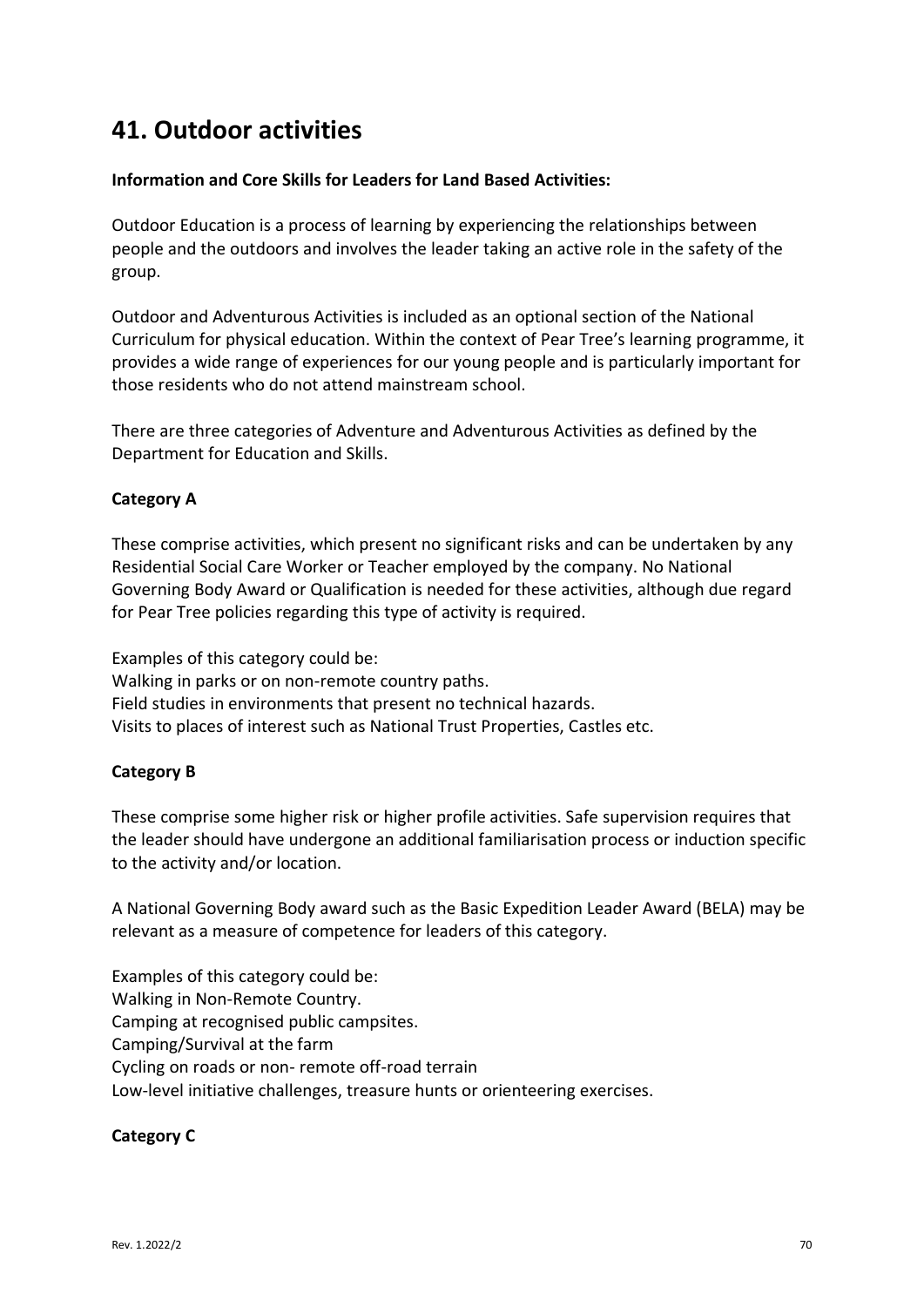This is the most demanding category. It includes all activities that fall under the scope of the AALA. Hill walking over 2000 feet. Backpacking/wild camping.

Category C also covers certain activities that are not currently licensable by the AALA. For example, High Ropes courses, Canoeing in placid waters and Scuba Diving. As Pear Tree does not undertake these activities at present, then a person holding a suitable NGB Award must lead any activities of this nature.

#### **Competency**

Competence in Adventure Activities derives from a balance of personal experience and related training. Formal training can attain technical competence. Safety judgements are most soundly based on enlightened experience, which takes time to accumulate. Proof must therefore exist of suitable and sufficient experience in the activity. Qualifications must be provided for inclusion in a member of staff's personal file. If no formal qualification exists but a person is deemed to be suitably experienced, to verify their abilities and experience, they must undergo a check of their competency by a suitably qualified Technical Advisor for the activity concerned. This 'Certificate of Competency' will be kept on their personal file.

#### **Staff to Resident Ratio**

Under normal circumstances the staff to resident ratio should not exceed 1 staff to 3 residents. In the event of a group of 4 or more being taken on an activity, a second member of staff must accompany the group. Where an all female party is taken, there must be at least one female member of staff included in the group.

This member of staff can be described as follows:

A RESPONSIBLE PERSON - This person is defined as having little working knowledge of the activity but is able to take charge of the group in an emergency for a short period if the group are in a safe environment.

A CONFIDENT PERSON - This person is defined as having some experience and expertise in the activity at a personal level

A COMPETENT PERSON - This person is defined as being able to deal with a situation in an environment where technical skills are required. (Assistant Leader)

Due to the ever-changing nature of equipment, expertise and qualifications, added to the changing nature of our residents, this document will be reviewed at least annually, by the Health and Safety Officer, Senior Outdoor Instructor and the Managing Director.

#### **General Consideration for Leaders**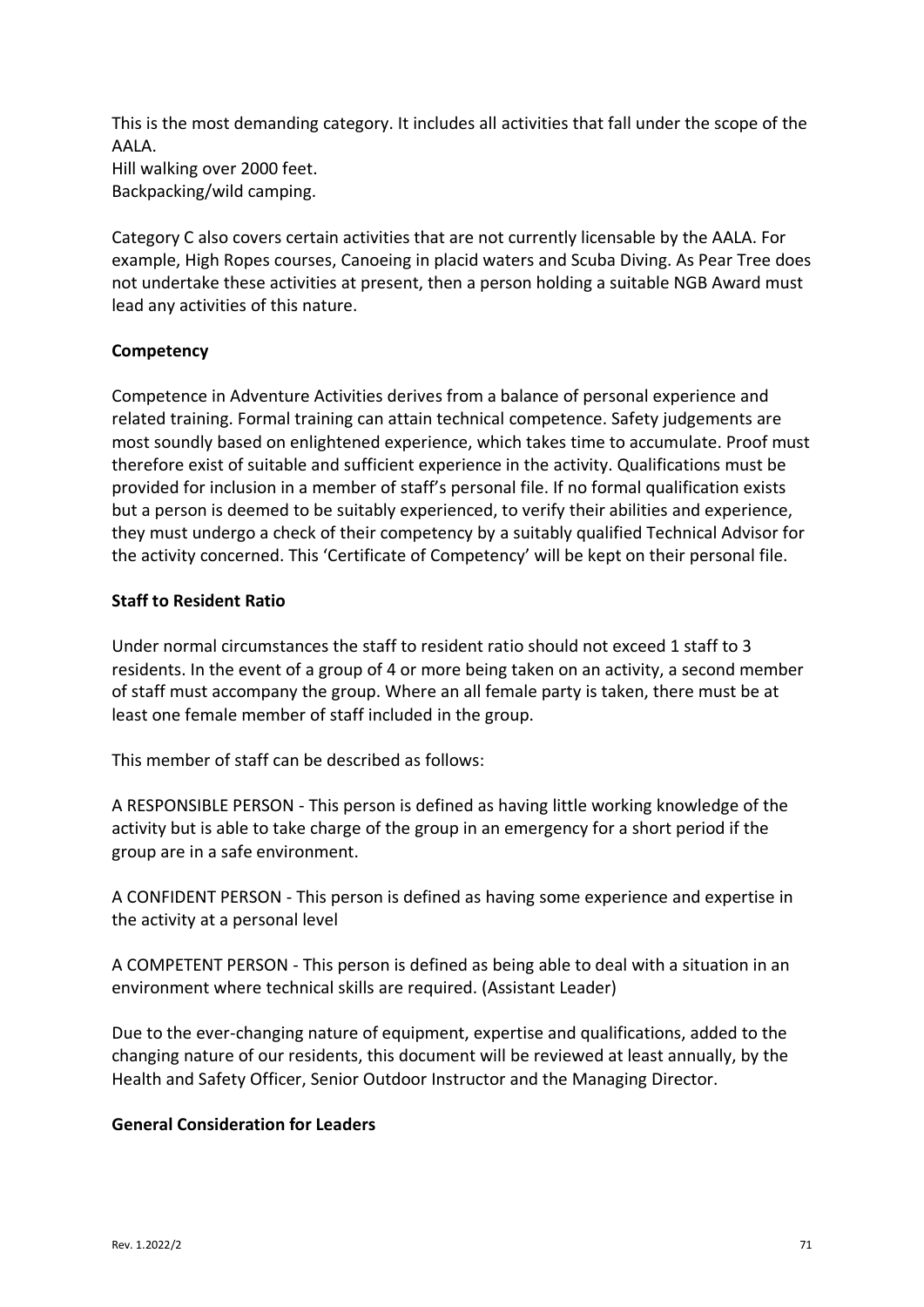Those of us, who venture into mountainous or remote wilderness areas of our own free will, do so with the intention of challenging the risks and dangers associated with their ability, to triumph possibly in adverse conditions and so gain valuable personal experience, to enhance their life's achievements.

However, those who are being introduced to such potentially hazardous activities by leaders, must be safeguarded against accidents arising from exposure to risks which are beyond their experience and skill to overcome. Therefore, leaders should consider the following paragraphs, which highlight their role in Outdoor Education.

To achieve a safe introduction to outdoor activities, such activities should be conducted within a sensible framework of a safety policy.

One of the attractions of outdoor activities is the element of challenge and potential danger. To stifle this with a blanket of rules and regulations will reduce the elements of excitement and challenge and the potential rewards that Outdoor Education offers. It is important that the feeling of APPARENT DANGER is maintained whilst minimising the ACTUAL DANGER, with sensible precautions.

It is important that all activities should be conducted at a level at which the leader's capabilities are not fully extended, nor those of the weakest member of the party, therefore providing a wide margin of safety. A chain is as strong as its weakest link!

Kit lists provided with this document are not exhaustive. Leaders should give careful consideration to what is required for the particular activity to be undertaken.

The staff/resident ratios are the minimum allowable. Leaders should take into account any adverse conditions, group ability and group makeup (male/female).

They should also take into account minimum numbers required to cover any emergency that may arise.

Prior knowledge of a venue or remote area by the leader will also help to minimise any actual risk, particularly where potential danger areas have already been identified.

All leaders of Outdoor Activities must have prior knowledge of areas to be visited or venues used. Preferably, fact-finding visits beforehand should be undertaken, local advice sought and any risk factors taken into consideration before a planned visit is undertaken.

Leaders should be aware of their own level of expertise/competency in the activity to be undertaken. They should have RECENT and relevant EXPERIENCE of the activity, reinforced by the relevant National Governing Body Award. Such awards guarantee a minimum basic standard of knowledge and experience but should not be regarded as definitive.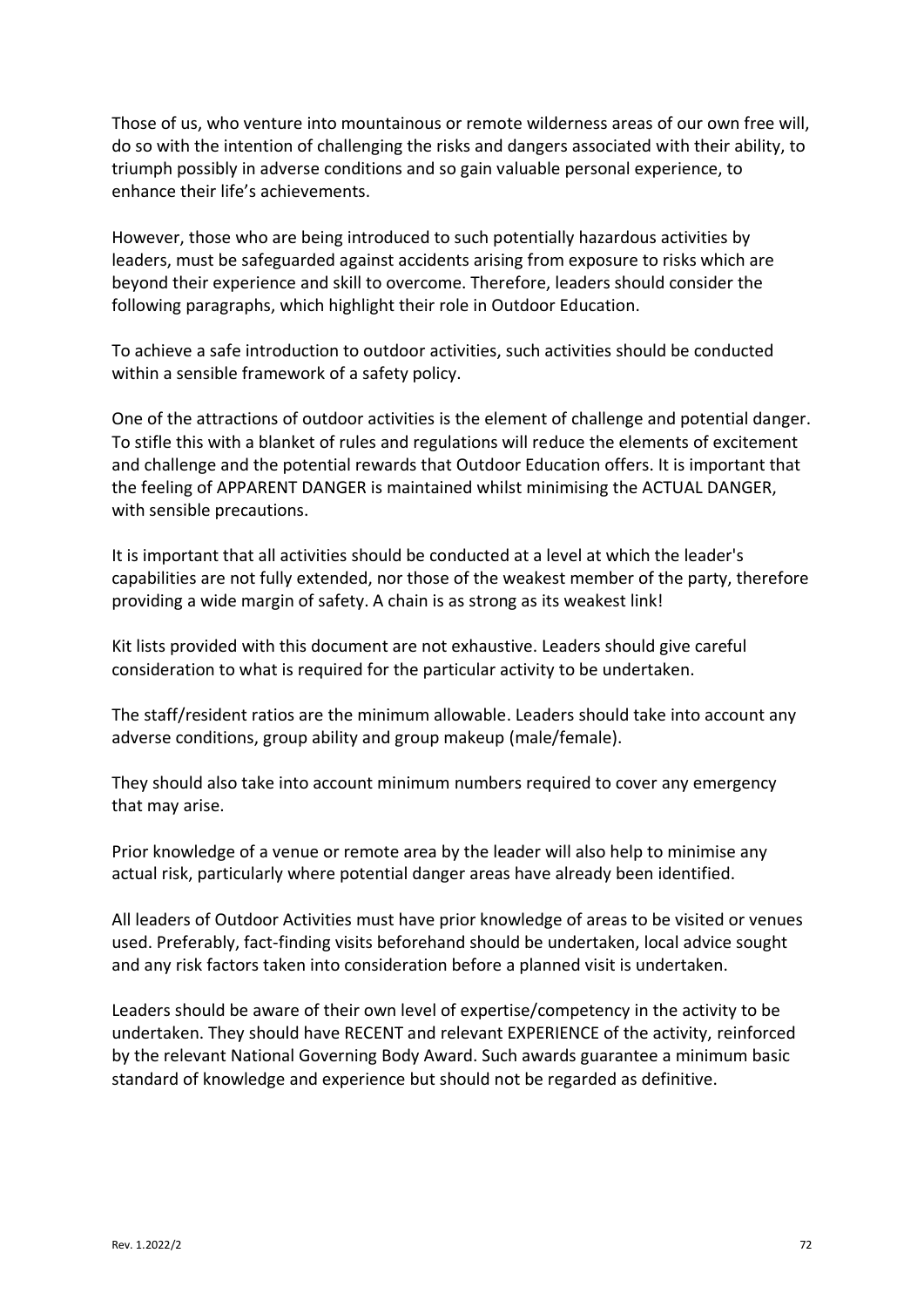### **Conservation**

The pressures on the environment increase as more and more people visit them for recreational or educational purposes. All staff leading groups from Pear Tree homes should endeavour to minimise the effects of their visit, by taking due regard of the Country Code and any local notices or restrictions placed in areas for conservation purposes. Staff should take an active role in the education of our residents on this point.

In conclusion, the ability of individual leaders to make sound judgements under changing conditions and based on knowledge of their group's abilities, is the most important factor within safety in the outdoors. Safety will always be an attitude of mind rather than prescriptive guidelines.

### **Skills requirement for Leaders for Land Based Activities:**

The ability to set realistic aims and objectives for the activity, taking account of the group's ability and plan the content so as to best achieve those aims. They must be able to prepare and implement a schedule in such a way as to be able to maintain effective leadership and control of the group.

They must be able to review the session afterwards with reference to the aims and objectives and therefore be able to set realistic targets for progress in the activity for each member of the group.

Leaders must have a relevant First Aid qualification. Red Cross, St. Johns Ambulance, or for remote areas a Mountaineering First Aid Qualification. (Eaun Jones, REC Emergency Care or equivalent). A leader should also be aware of the signs of Hypothermia and its treatment.

A leader should also have a working knowledge and understanding of the use of weather forecasts and be able to access reliable forecasts.

A leader should be able to navigate to a level appropriate to the activity and environment.

A leader is expected to know the Country Code and be able to educate our young people in its application.

All leaders should be conversant with the administration tasks required regarding the use of the appropriate risk assessment form/ route card. ( see document library for the relevant paperwork)

It is essential that honesty be exercised by leaders in the appraisal of their own abilities and the abilities of their groups, thereby ensuring an accurate assessment of potential risk.

### **Weather**

### (A) Summer conditions

1. Resultant temperature of the air temperature and wind chill factor to be at or greater than 10 Degrees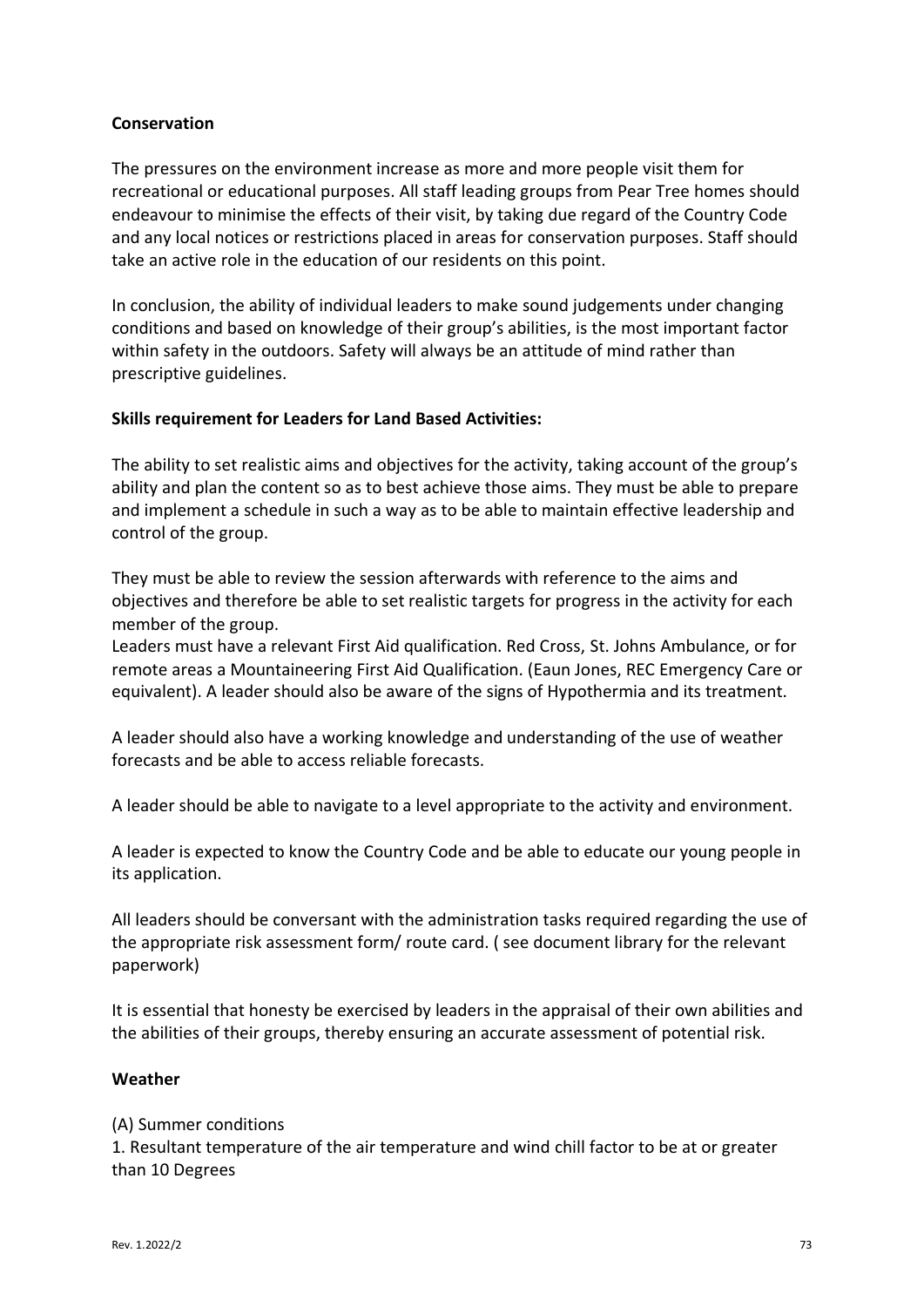- 2. Non continuous or light precipitation or less
- 3. Average wind speeds to a maximum of 30 mph with gusts to a maximum of 40mph
- 4. Visibility at or greater than 500m

(B) Winter Conditions

1. Resultant temperature of the combined air temperature and wind chill factor to be less than 10 Degrees

- 2. Medium or heavy precipitation of a generally continuous nature
- 3. Average wind speed greater than 30mph or gusts greater than 40mph
- 4. Visibility less than 500m

To conform to a particular seasons condition two or more of the above factors should apply. If two or more factors apply to both, then winter conditions always apply.

### **Code of conduct**

To prevent erosions, keep to the track. If a track is particularly wet or muddy avoid it all together as under these conditions, mountain bikes can do considerable damage

Only visit where you know you have the legal right. Always yield to horses and pedestrians. Avoid animals or crops (where this is not possible keep disruption to a minimum)

Take all litter home Leave gates as found Keep the noise down Never create a fire hazard

### **Emergencies**

In the event of an accident requiring the emergency service i.e. ambulance, contact them first and then as soon as possible afterwards, contact a senior member of staff.

The emergency service should not be contacted if you have a mechanical problem.

Before leaving the house you should contact a senior member of staff to state the type of activity you are undertaking, the location and the panic time. You will also need to leave a route card with details of your group and route, car details and estimated time of return and panic time with someone who will not be coming with you. ( see document library for the relevant paperwork)

Before any decisions are made or any action taken, it is necessary to evaluate the entire situation. Panic leads to chaos, your safety, the group's safety and any casualties are the primary consideration.

N.B. Members of staff supporting any of the above activities must also be suitably equipped and liaise with the expedition/activity leader where appropriate.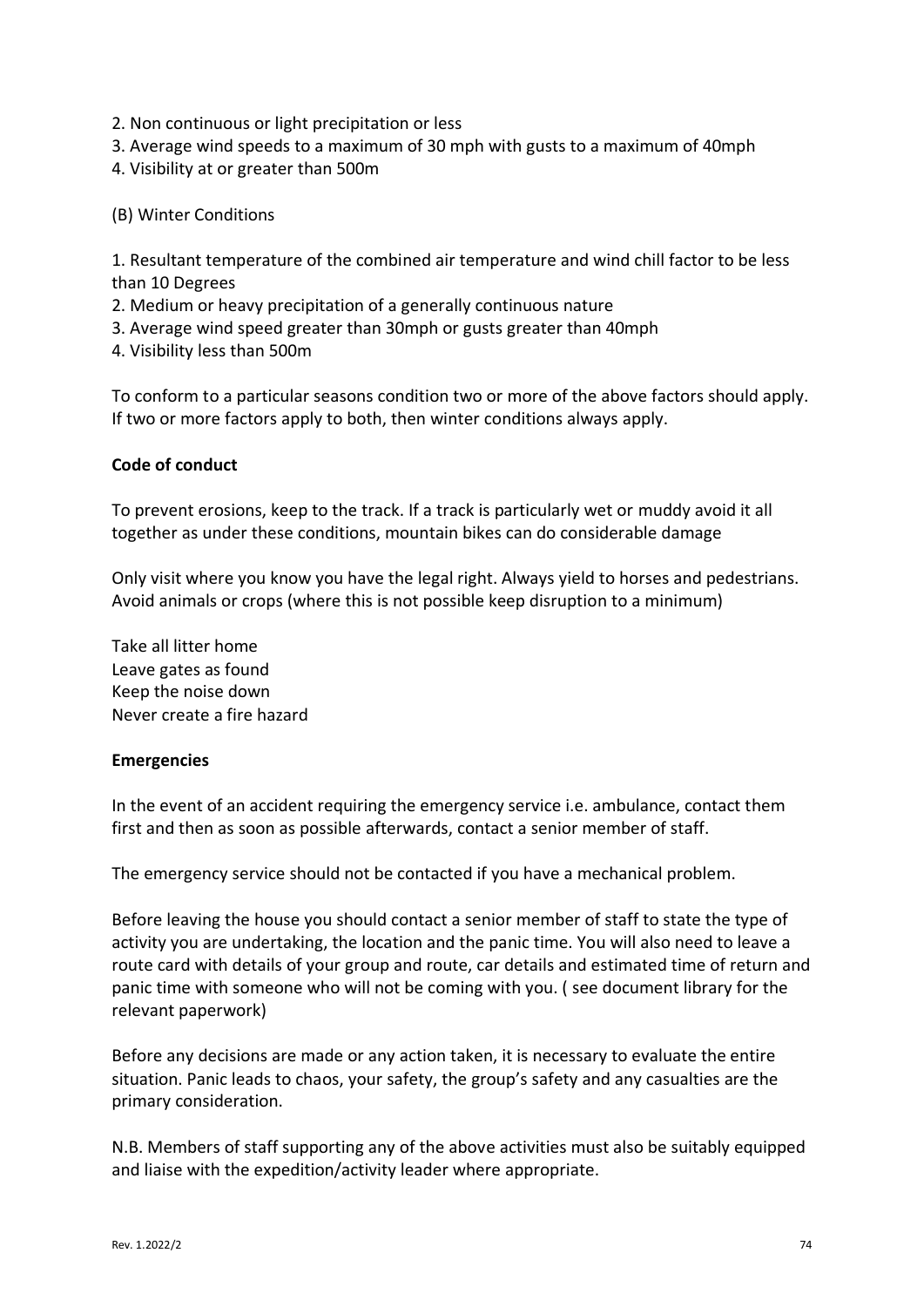### **Leaders Responsibilities - Hill Walking (Risk Assessment Required)**

The route chosen should be within the capabilities of the weakest member of the group.

The leader should carry the minimum requirements of emergency equipment as well as their own personal equipment (As shown elsewhere in this policy document).

The leader should ensure that each member of the group is appropriately dressed for the activity and has the required equipment, clothing and food for the day. (As shown elsewhere in this policy document)

The leader must make sure they have correctly completed the appropriate risk assessment/ route card details for the activity and communicated them to the relevant person (Office/ Duty Manager) (Appendix 3)

All leaders should know the procedure for calling out the Mountain Rescue Services.

### **Equipment needed:**

WAI KING:

Rucksack (1 between 2/3 in summer; 1 each in winter)

In summer: Fleece jacket Walking boots Waterproof jacket 2 pairs socks

In winter: Waterproof overtrousers Woolly hat Gloves/mittens Spare socks Warm drink Extra food Change of footwear/clothing (left in vehicle)

In addition to their own kit, party leaders should carry spare clothing (jumpers, hats, gloves), torch and spare batteries, extra food (Mars bars, etc), Bivvi Bag, First Aid kit, mobile phone, small amount of cash, pencil, paper, whistle, compass, relevant map/s (in waterproof case). However, extra clothing, hats, gloves need not be carried during summer.

### **Leaders Responsibilities -CYCLING/MOUNTAIN BIKING (Risk Assessment Required)**

There are additional guidelines for anyone taking the children cycling or mountain biking, and these are as follows: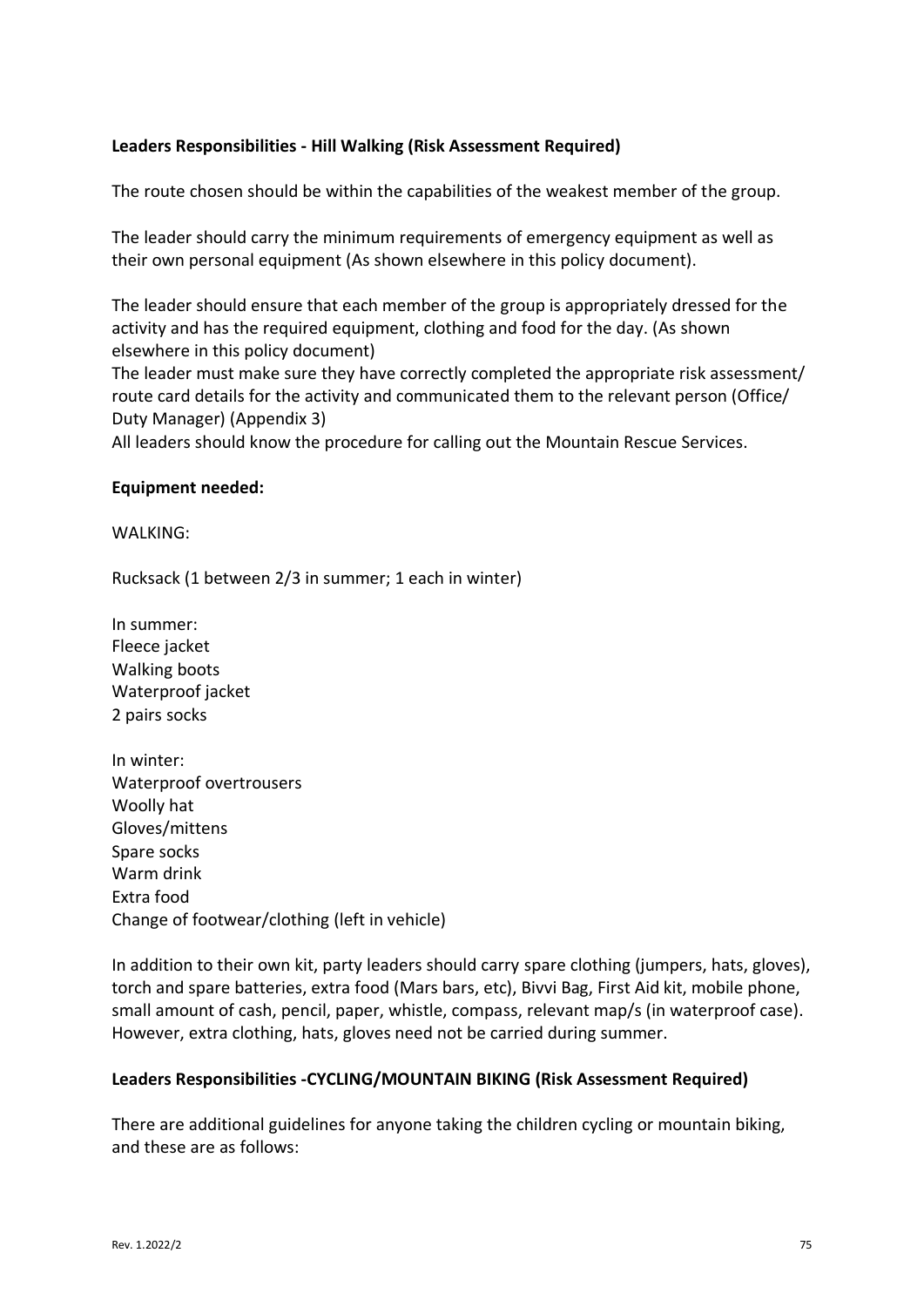What is Mountain Biking? This is a similar question to 'what is walking?' When does a walk start to need a qualified person? This is further complicated because the bikes are called Mountain Bikes. It is necessary to remember that the mountain part relates to the terrain that you take the bike on and that they are just bikes. As it is the terrain that separates Mountain biking from a cycle ride, when you read the section definitions it will be in two parts, one for Mountain biking and the other for cycle rides, the rest is relevant for both. The leader must be sufficiently skilled in mountain biking Equipment (bikes).

It is the responsibility of the group leader to make sure that the bikes are in road worthy condition before starting each ride.

To confirm the bike's maintenance standards, complete the following checks:

- Check the handlebars and stem are both tight and that the headset is correctly adiusted
- Check for loose hubs and true wheels.
- Check the axle nuts are tight
- Check tyres have no cuts or abrasions and that they have sufficient depth of tread and are sufficiently inflated.
- Check brake block condition and adjustment on the rims.
- Check adjustment of brake cables for levers
- Check condition of the brake cables
- Check the operation of front and rear gear mechanisms, the chain should not fall off.
- Check Indexing of gears
- Check condition of the gear cables
- Check the pedals and cranks rotate freely
- Check for excessive movement in the pedal bearings and bottom bracket.

Please report any faults that you find on a bike as failure to do so could result in the next rider being injured as a result of that fault.

## **Group equipment for Mountain Biking:**

Spare inner tube Pump Puncture repair kit Split tyre Patches Group shelter or exposure bag Emergency Clothing First Aid Map and Compass Whistle Torch List of emergency phone no's Change for the telephone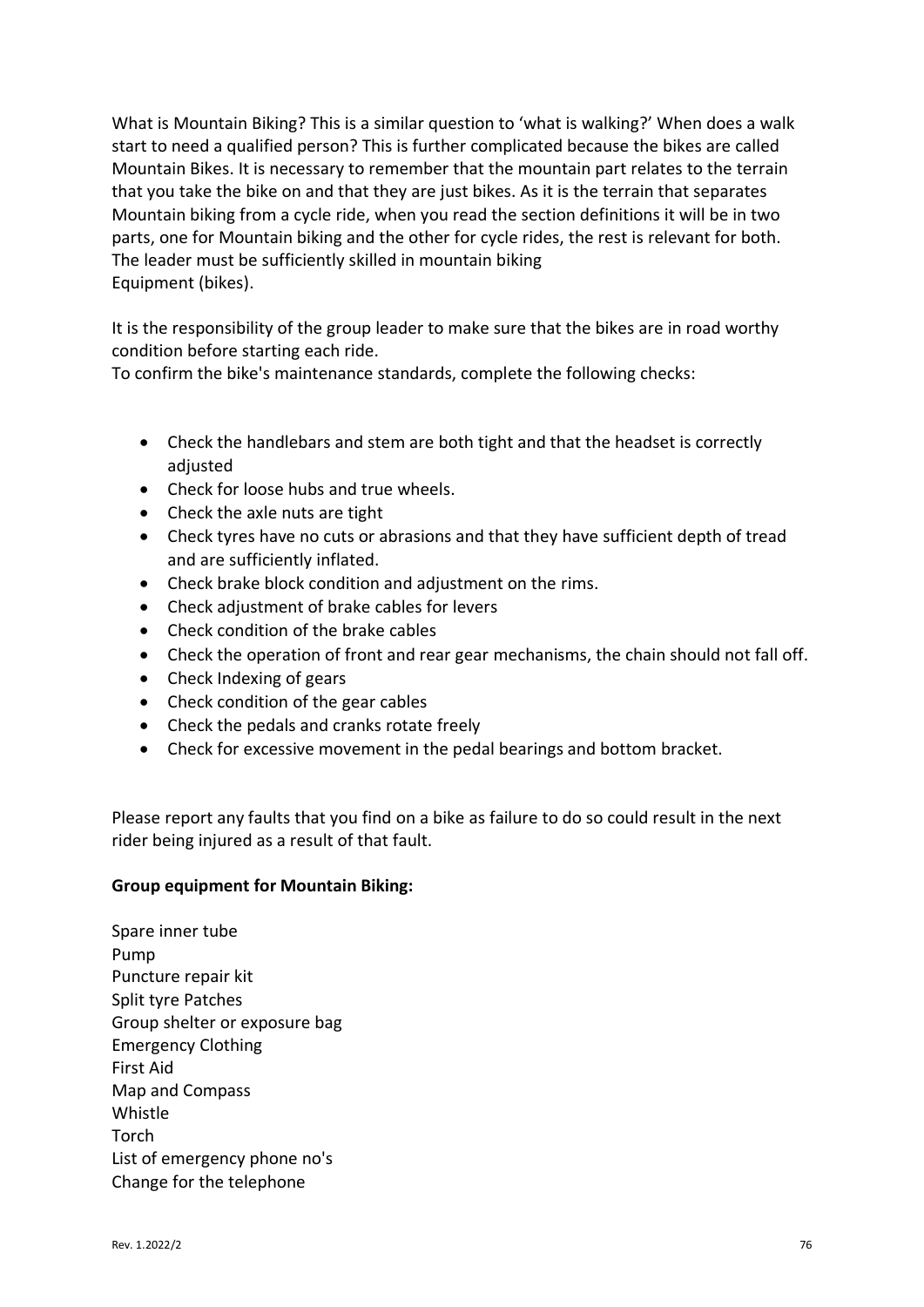Mobile phone Emergency Food Pen and paper Tool Kit Containing: Multi Tool 3,4,5,6, mm Allen Keys 8,9,10mm Spanners Spanner to fit the axel nuts Chain link extractor Crank Bolt Tool Small Screwdriver Pedal Spanner Spoke key Nylon Tiewraps Sun Lotion

### **Group Equipment for Cycle Rides:**

Spare inner tube Pump Puncture Repair Kit First Aid List of emergency phone no's Change for the telephone Mobile phone Tool Kit Containing: Multi Tool Spanners or adjustable spanner

### **Personal Equipment – To be carried by each group member:**

Helmets must be worn at all times (Helmets to be at BS, ANSI or Snell Standards) Gloves must be worn at all times Lights if appropriate Wet weather clothing if appropriate Spare clothing if appropriate Water bottle Personal medical requirements

### **Personal Clothing**

Clothing should be chosen for comfort and its ability to keep you warm or cool depending on the weather conditions, but it also provides an important barrier in the event of a fall. Leg and arm coverage is advisable.

#### **Cycling - Summer Weather Conditions:**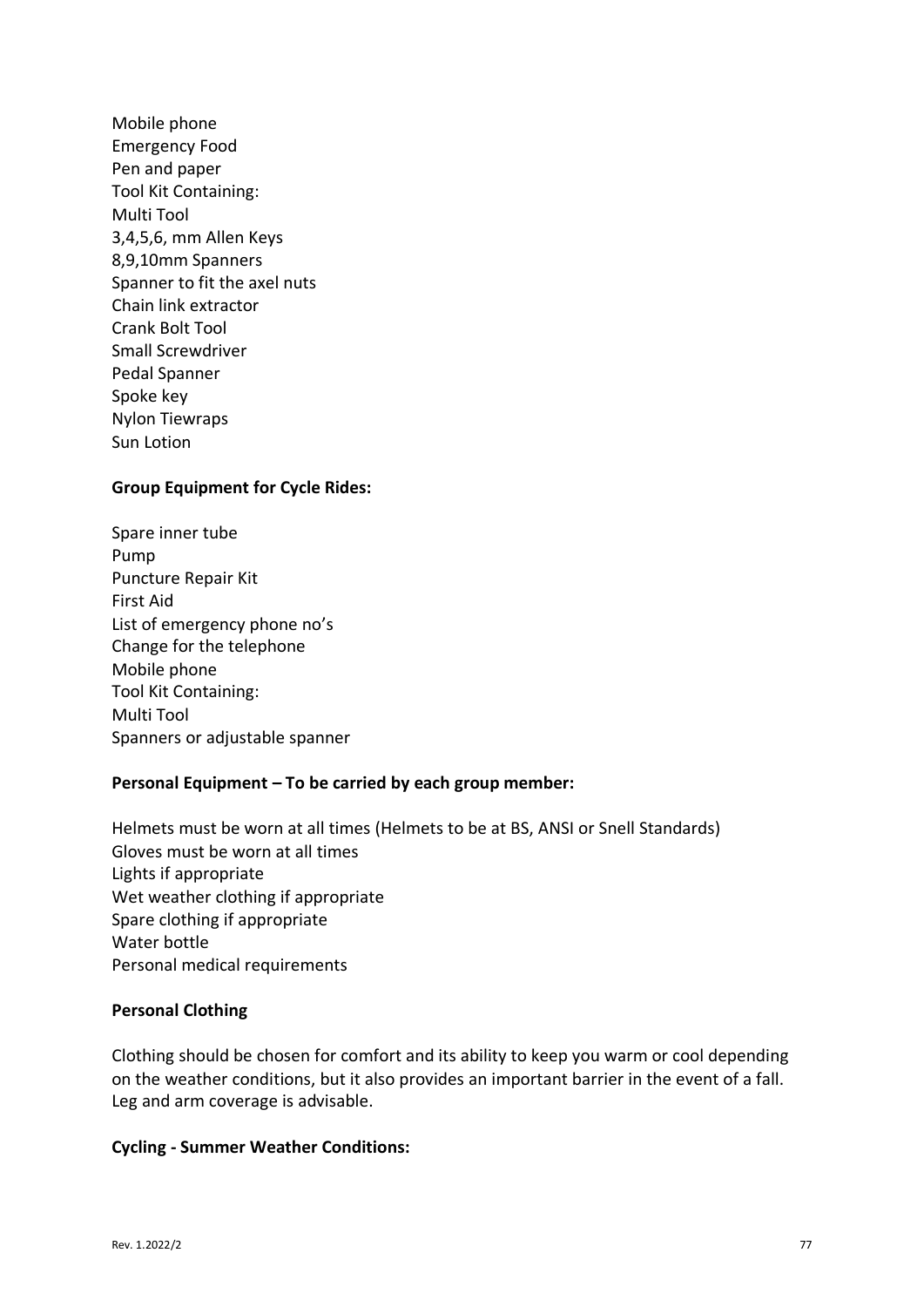### Areas and Rights of Way

Public Highways, designated cycle ways, fire track type, bridleways and byways, non technical mountain bike riding routes, (Non technical routes can be defined as those routes where selection of a line between obstacles in order to ride the route is not required), routes and tracks with obvious navigational features which present no problems in circumstances such as poor visibility.

To be no further than 30 minutes walk (Approximately 2 K) from shelter with communication

To be no more than 300m high

### **Mountain Biking – Summer weather conditions:**

Areas and Rights of Way

Public Highways, Rights of Way on which cycles are permitted, routes and track with obvious navigational features which present little problem navigating in circumstances such as poor visibility.

To be no more than 30 minutes walk (Approximately 2K) from shelter with communication To be no more than 600m high

Routes and access Mountain bikers are permitted on all public Rights of Way other than footpaths:

Public Footpath

A way over which the public can pass on foot. Cyclists have no access rights to ride.

Public Bridleway

A way over in which the public may pass on foot, horse or pedal cycle. Cyclists are required to give way to foot traffic and horses.

Byway Open to all traffic.

Road used as a public path Usually equivalent to that of a Bridleway

Green Lane Access only if classified as one of the above.

Cycle Track A way developed by the local or regional authority i.e disused railways.

Permissive Rights of Way As long as it is not classified as a permissive footpath

Routes for rides should be chosen according to their suitability for the experience and skill level of the group.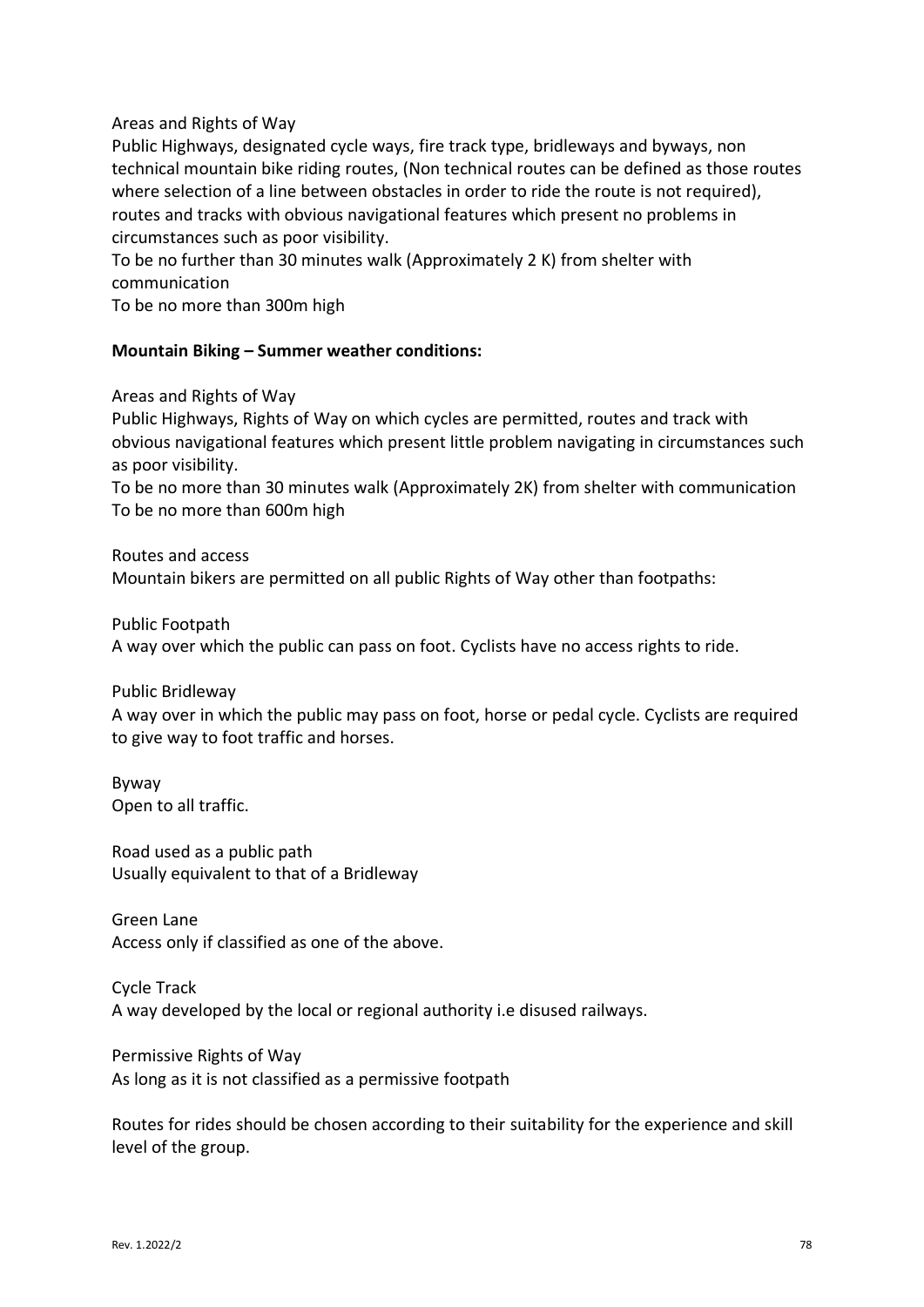Points to bear in mind: Suitability of the terrain Level of technical riding involved Length Variety Escape route or route modifications available Points of assistance research Keep to well defined routes

For mountain biking pre-riding routes may be necessary depending on prior knowledge of the area. It will also be necessary to provide a route card.

#### **Visits to the Farm**

Members of staff should read the leaflet Standard Operational Procedures for the Farm.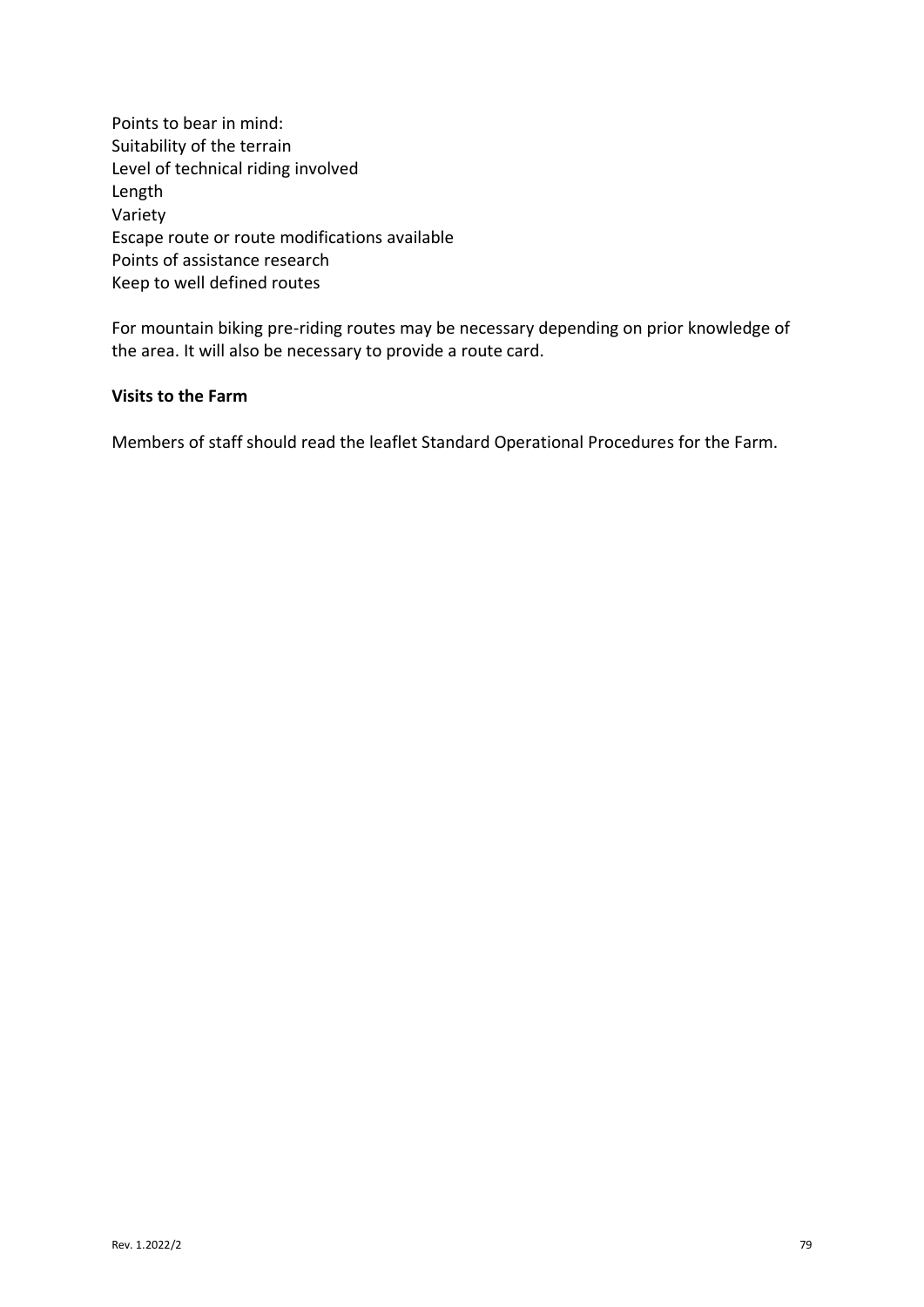# **42. Educational Visits**

When taking pupils on educational visits please consider the following:

Health and Safety of Pupils on Educational Visits

http://publications.education.gov.uk/default.aspx?PageFunction=productdetails&PageMod e=publications&ProductId=DfES%25200064%25202000&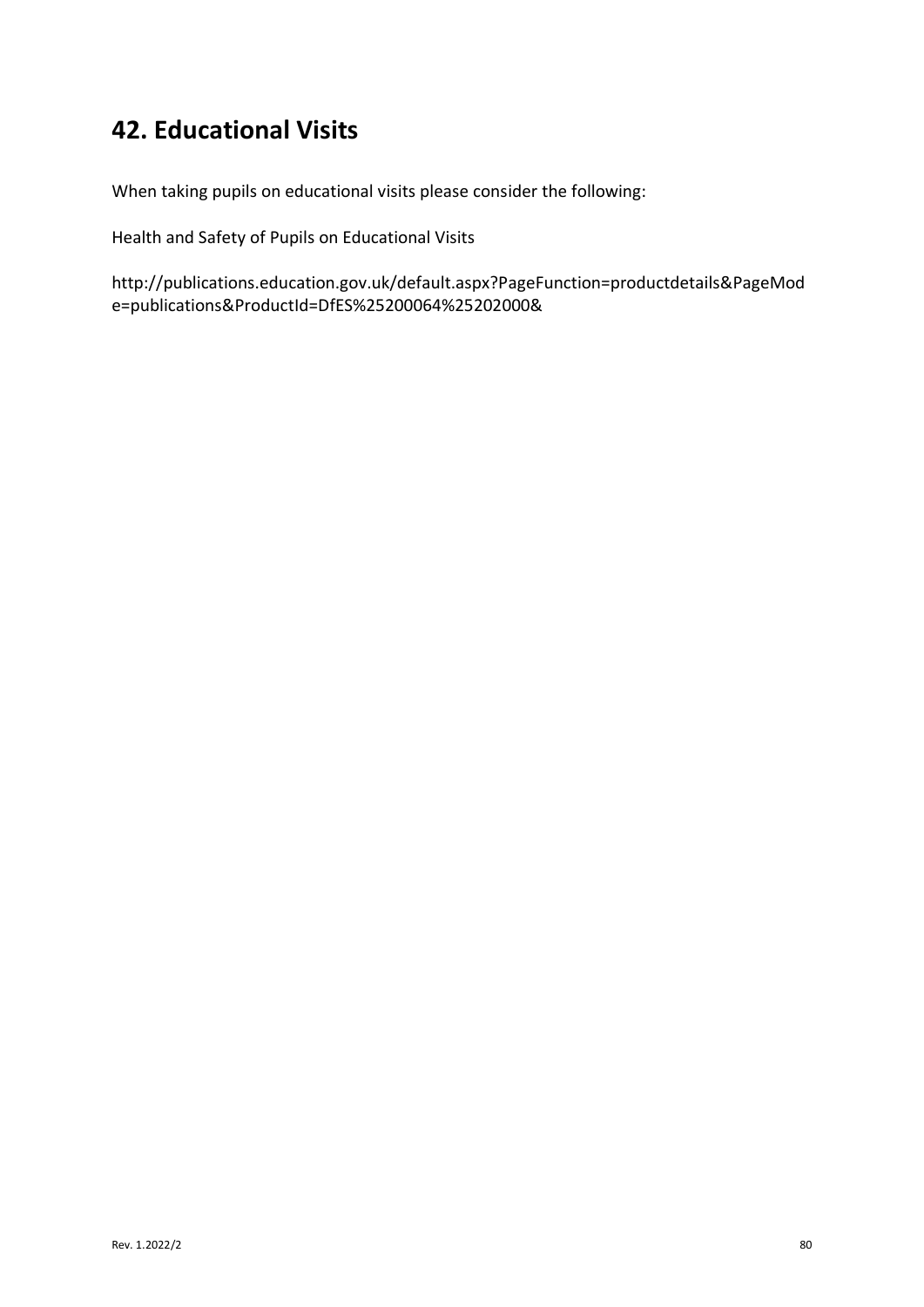# **43. Employee's duties**

Employees need to be reminded that they have a personal responsibility to help to promote health and safety issues within the organisation and must be vigilant and aware of what the health and safety issues may be regarding a specific activity or task or the environment in which they are working.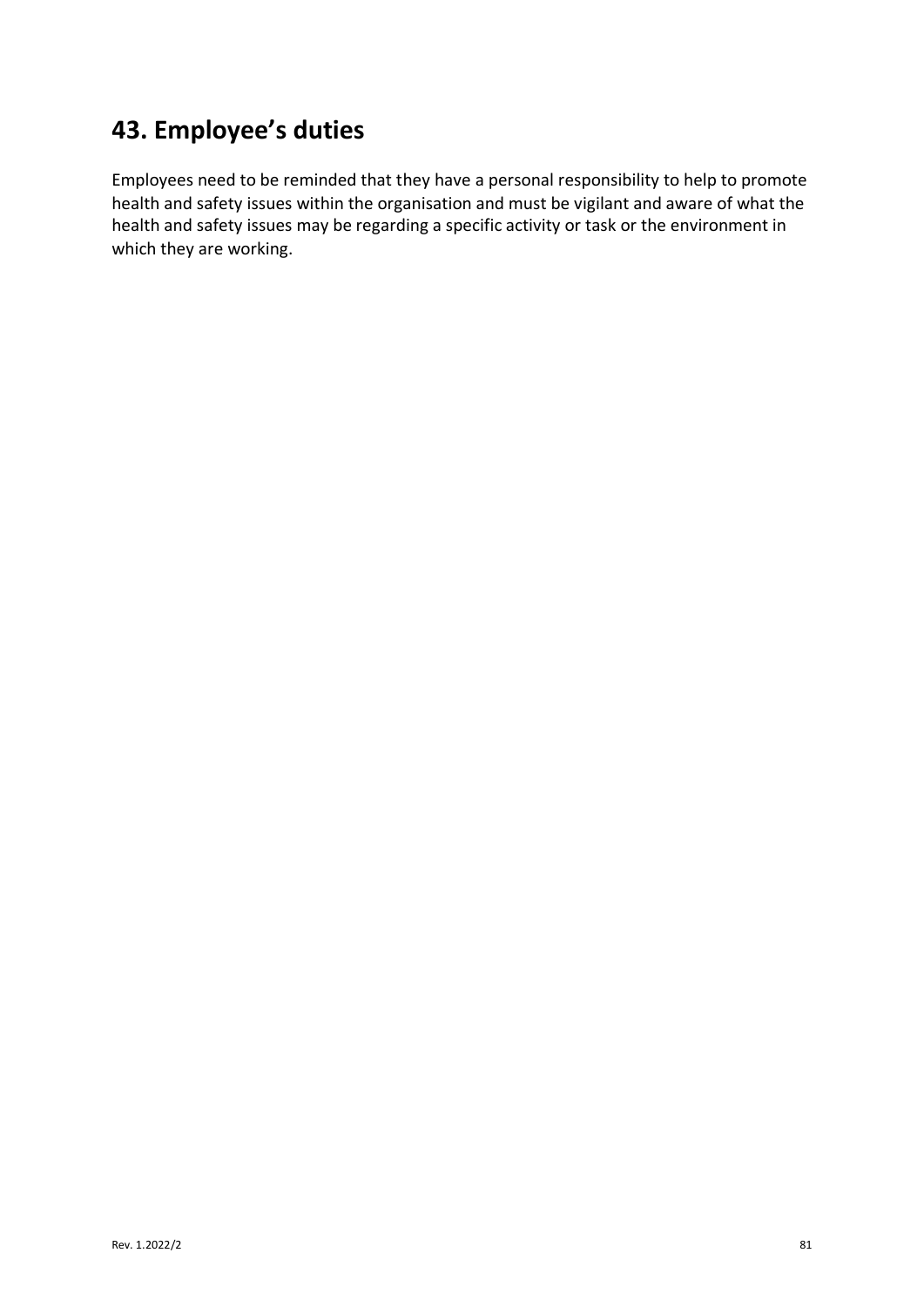## **44. If you discover a Health and Safety Issue**

Members of staff, in the first instance, can either approach the nominated Health and Safety Officer, for a particular home or Stephen Douglas, Pear Tree's Health and Safety Coordinator.

If, for one reason or another, they are unhappy with the response they may consult the designated member of staff whose responsibility it is to represent members of staff with regard to health and safety issues. He or she in turn will approach the Managing Director who has overall responsibility for health and safety.

The nominated member of staff with responsibility for Health and Safety issues is:

David Bartlett: 07801 595 803 (farm) All House Managers: Home Health and Safety Coordinator: Stephen Douglas

The members of staff's representative has the authorisation to correct health and safety issues which may incur costs to the Company without first seeking authorisation from the Managing Director or senior members of staff. However, it is expected that the senior members of staff should always be notified and kept informed of any issues that may arise and, in some instances, it may be the opinion of the member of staff that the Managing Director is consulted immediately.

Ultimate responsibilities for health and safety issues are held by David Bartlett, Managing Director. David Bartlett is responsible for ensuring that the Policy is implemented and kept under review.